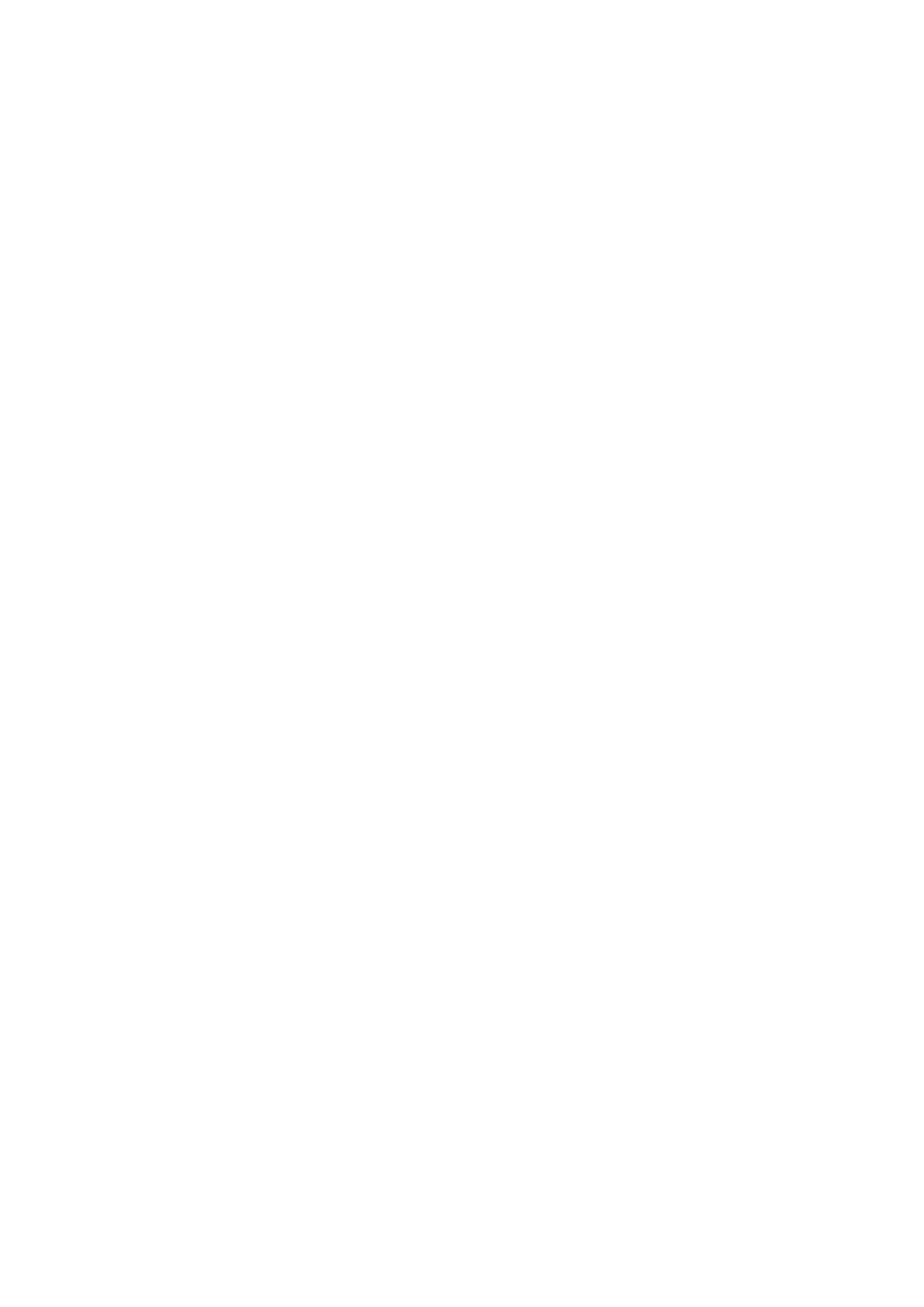# Can Risk Be Shared Across Investor Cohorts? Evidence from a Popular Savings Product<sup>∗</sup>

Johan Hombert† Victor Lyonnet‡

September 9, 2019

#### Abstract

This paper shows how one of the most popular savings products in Europe – life insurance financial products – shares market risk across investor cohorts. Insurers smooth returns by varying reserves that offset fluctuations in asset returns. Reserves are passed on between successive investor cohorts, causing redistribution across cohorts. Using regulatory and survey data on the 1.4 trillion euro French market, we estimate this redistribution to be quantitatively large: 1.4% of savings value per year on average, or 0.8% of GDP. These findings challenge a large theoretical literature that assumes inter-cohort risk sharing is impossible. We develop and provide evidence for a model in which the elasticity of investor demand to predictable returns determines the amount of risk sharing that is possible. The evidence is consistent with low elasticity, sustaining inter-cohort risk sharing despite predictable returns. Demand elasticity is higher for investors with a larger investment amount, suggesting that low investor sophistication enables inter-cohort risk sharing.

<sup>∗</sup>A preliminary version of this paper circulated under the title "Intergenerational Risk Sharing in Life Insurance: Evidence from France." We thank Joseph Briggs, Anne-Laure Delatte, Christian Gollier, Valentin Haddad, Anastasia Kartasheva, Robert Novy-Marx, Ishita Sen, Boris Vallée, conference participants at the 2017 NBER Insurance Project Workshop, European Winter Finance Conference, FIRS, CSEF-IGIER Conference, SFS Cavalcade, Paul Woolley Annual Conference, Finance Meets Insurance Conference, EFA, seminar participants at Autorité de Contrôle Prudentiel et de R´esolution, Chinese University of Hong Kong, ESCP Europe, Hong Kong University, Hong Kong University of Science and Technology, Singapore Management University, Nanyang Technological University, Deutsche Bundesbank, University of Toronto, and MIT-Sloan for helpful comments. We thank Autorité de Contrôle Prudentiel et de Résolution and in particular we thank Frédéric Ahado, Anne-Lise Bontemps-Chanel, Fabrice Borel-Mathurin, Charles-Henri Carlier, Edouard Chr´etien, Pierre-Emmanuel Darpeix, Olivier DeBandt, Dominique Durant, Henri Fraisse, Samuel Slama, for access and assistance in putting together the data as well as comments. All errors remain our own.

<sup>†</sup>HEC Paris and CEPR, hombert@hec.fr

<sup>‡</sup>The Ohio State University, lyonnet.1@osu.edu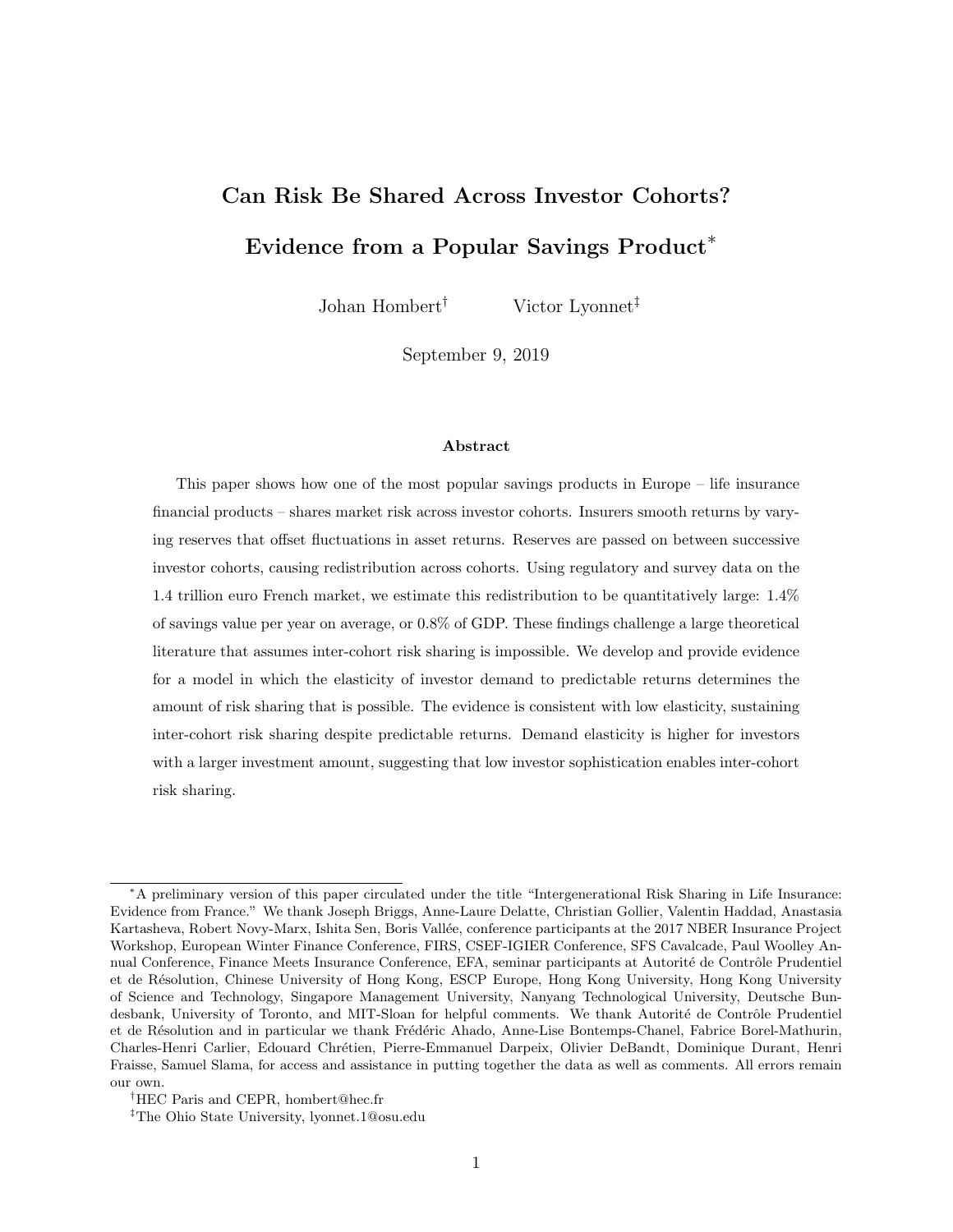# 1 Introduction

Even in well-developed financial markets, aggregate risk can only be shared among investors participating in the market when it is realized. This limit to risk sharing sometimes results in significant losses: In 2008, a perfectly diversified portfolio of stocks lost 40% of its value. Superior risk sharing can be achieved by diversifying risk intertemporally across investor cohorts [\(Gordon and Varian,](#page-35-0) [1988\)](#page-35-0), but financial markets do not allow current and future investor cohorts to trade with each other (i.e., financial markets are incomplete).<sup>[1](#page-3-1)</sup> In principle, long-lived intermediaries can complete the market by transferring risk between successive cohorts. However, [Allen and Gale](#page-35-2) [\(1997\)](#page-35-2) show that inter-cohort risk sharing implemented by a financial intermediary unravels in the presence of perfect competition in the savings market. This paper explores, both theoretically and empirically, how inter-cohort risk sharing can be achieved when competition in the savings market is not perfect.

The first contribution of this paper is to show how one of the most popular savings products in Europe shares market risk across investor cohorts. These products are sold by life insurers to retail investors.[2](#page-3-0) We focus on the 1.4-trillion-euro French market, where they are called euro contracts and are pure savings products (i.e., they are not traditional life insurance products). Euro contracts work as follows. When a retail investor buys a contract, an account is created, on which she can invest and withdraw cash at any time. In turn, each insurer pools the cash deposited by all its investors into a single fund invested in a portfolio of assets.

Funds hold reserves that vary to offset shocks to asset returns. Reserves increase when asset returns are high and decrease when asset returns are low, so that euro contract returns are an order of magnitude less volatile than funds asset returns. Crucially, reserves belong collectively to investors and are passed on between successive investor cohorts. Therefore, they are shared across investors from all cohorts, causing redistribution across cohorts.

Investors receive a transfer from reserves when asset returns are low, and contribute to reserves when asset returns are high. Part of these transfers net out within investors' holding period. The net transfer received from or contributed to reserves over investors' holding period represents interinvestor-cohort redistribution. Consider the following illustrative example. There are three periods. Investor A invests 100 in a euro contract in period 1 only, and investor B invests 100 in the same

<span id="page-3-1"></span><sup>1</sup>[Gollier](#page-35-1) [\(2008\)](#page-35-1) estimates that inter-cohort risk sharing increases the certainty equivalent of capital income by 25% relative to an economy without inter-cohort risk sharing.

<span id="page-3-0"></span><sup>&</sup>lt;sup>2</sup>Their name varies by country: "euro contracts," "participating contracts," and so on. As of 2017, these products represent 60% of life insurers' provisions in Europe (source: statistics from EIOPA). In France, as of 2015, these products represented 80% of life insurers' provisions, and 30% of total household financial wealth.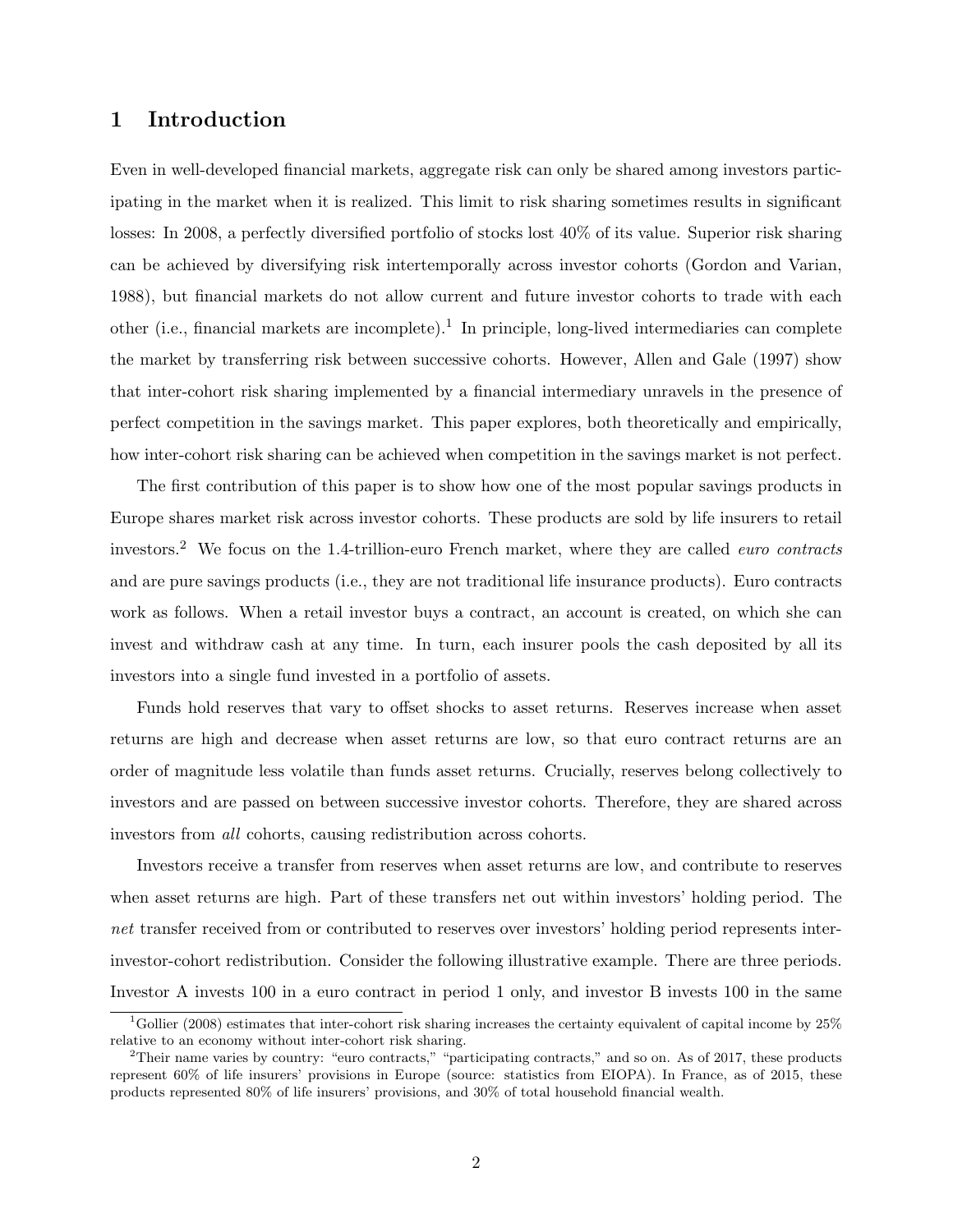contract in periods 2 and 3. The asset return is  $5\%$  in periods 1 and 2, and minus  $1\%$  in period 3. The euro contract return is 3% in every period. Therefore, 2 are contributed to reserves in periods 1 and 2, and 4 are distributed from reserves in period [3](#page-4-0).<sup>3</sup> Investor A receives a net transfer of minus 2. Investor B receives a net transfer of 2 over two periods, that is, 1 per period. In this example, the average amount of inter-investor-cohort redistribution is equal to  $(|-2|+|1|+|1|)/3 \simeq 1.3$  per period. Using regulatory and survey data from France, we estimate that inter-cohort redistribution amounts to 1.4% of total account value per year, which represents 17 billion euros redistributed across investor cohorts every year, or 0.8% of GDP.

These findings challenge a large theoretical literature that assumes inter-cohort risk sharing is impossible. Indeed, a two-sided commitment problem must be overcome to allow for inter-cohort risk sharing. First, insurers must credibly commit not to run away with reserves, which they might be tempted to do when the level of reserves is high. Regulation solves this side of the commitment problem (see Section [3.1\)](#page-17-0), ensuring reserves are owed and distributed to investors. Second, investors must remain invested in contracts even when reserves are low. The existing literature has emphasized how this side of the commitment problem prevents inter-cohort risk sharing. [Allen and Gale](#page-35-2) [\(1997\)](#page-35-2) study savings contracts that share market risk across investor cohorts through a reserve mechanism similar to that of euro contracts. They show that (a) a financial intermediary can implement inter-cohort risk sharing if it is protected from competition, that is, if investors must invest with the intermediary regardless of the reserves level, but (b) inter-cohort risk sharing would unravel under perfect competition, because investors then opportunistically opt out of the contracts after negative shocks to asset returns.

How can inter-cohort risk sharing then be sustained in euro contracts? The assumptions made in the existing literature do not fit the institutional framework of these contracts. First, euro contracts are offered by multiple intermediaries competing with each other as well as with alternative investment options so that (a) does not apply. Second, the large amount of inter-cohort redistribution we observe in the data rules out the assumption of perfect competition in the savings market that would imply (b). To our knowledge, no theoretical framework of inter-cohort risk sharing exists when competition in the savings market is imperfect. The second contribution of this paper is to offer one.

<span id="page-4-0"></span>We develop a model in which long-lived intermediaries compete in selling savings products

<sup>&</sup>lt;sup>3</sup>In this example, we ignore the fact that reserves are invested in assets that generate returns. We also consider non-overlapping investors. The method we use in Section [3.4](#page-21-0) to measure inter-cohort redistribution accounts for these features of real-world contracts.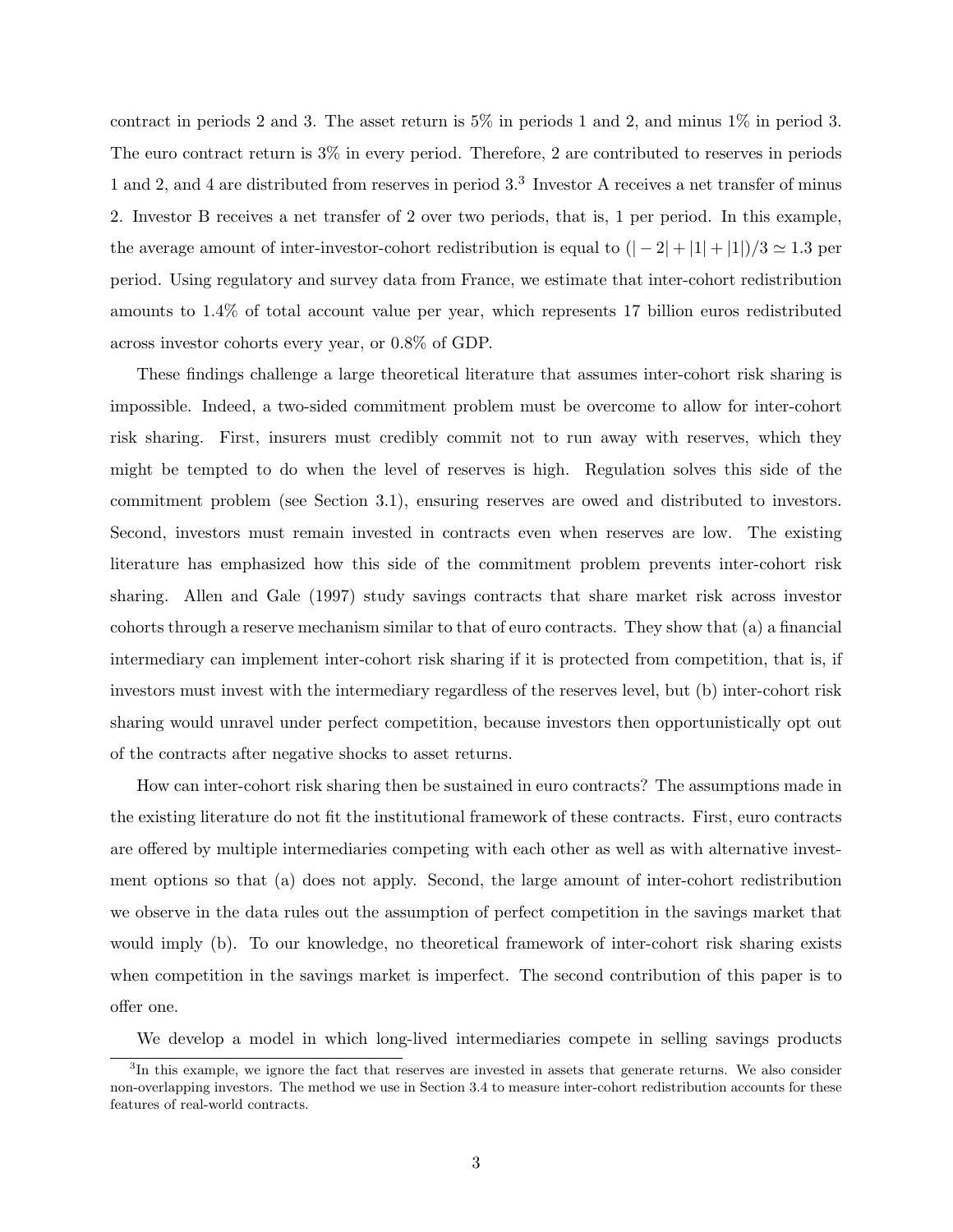to successive cohorts of investors. We characterize how the amount of inter-cohort risk sharing depends on investor demand elasticity, that is, on the degree of competition. The model nests the two polar cases of perfectly inelastic demand (no competition) and perfectly elastic demand (perfect competition) that have been studied in the literature. In line with this literature, we show asset risk can be perfectly shared across investor cohorts when demand is inelastic to predictable contract returns. Instead, when demand is elastic, investors behave opportunistically and exploit the predictability of contract returns: They flow into (out of) contracts when reserves are high (low), partially unravelling risk sharing across cohorts. In the limit where demand is perfectly elastic, intercohort risk sharing fully unravels so that the savings products are akin to pass-through mutual funds (as in [Allen and Gale, 1997\)](#page-35-2). In a nutshell, the equilibrium level of inter-cohort risk sharing crucially (and monotonically) depends on demand elasticity.

Our model shows we can estimate demand elasticity from two moments in our data. The first moment is the regression coefficient of contract return on contemporaneous asset return, conditional on the level of reserves. When demand is inelastic, euro contracts share risk across investor cohorts. In this case, the contract return depends on the level of reserves but not on contemporaneous asset return beyond its effect on reserves. The intuition is similar to that of the permanent income hypothesis, whereby optimal consumption does not depend on current income beyond its effect on permanent income. By contrast, when demand is elastic, little inter-cohort risk sharing occurs and the contract return depends strongly on the contemporaneous asset return. We estimate panel regressions and, controlling for the level of reserves, we show the contract return does not depend on the asset return in the current year. Therefore, the evidence is consistent with low demand elasticity.

The second moment that is informative about demand elasticity is the regression coefficient of investor flows on reserves. A high level of reserves predicts high expected contract returns, so that the sensitivity of flows to reserves is directly related to the elasticity of demand to expected returns. We run panel regressions and find the sensitivity of flows to reserves is a precisely estimated zero, again consistent with low demand elasticity. One issue when regressing flows on reserves is that reserves are potentially endogenous to unobserved demand shocks—a standard issue when one estimates demand functions by regressing quantity on price. Our model shows the past asset return is a valid instrument for reserves to estimate the sensitivity of flow to reserves. Instrumenting reserves, the sensitivity of flows to reserves is again a precisely estimated zero.

Why are flows inelastic to expected returns, allowing for inter-cohort risk sharing? We rule out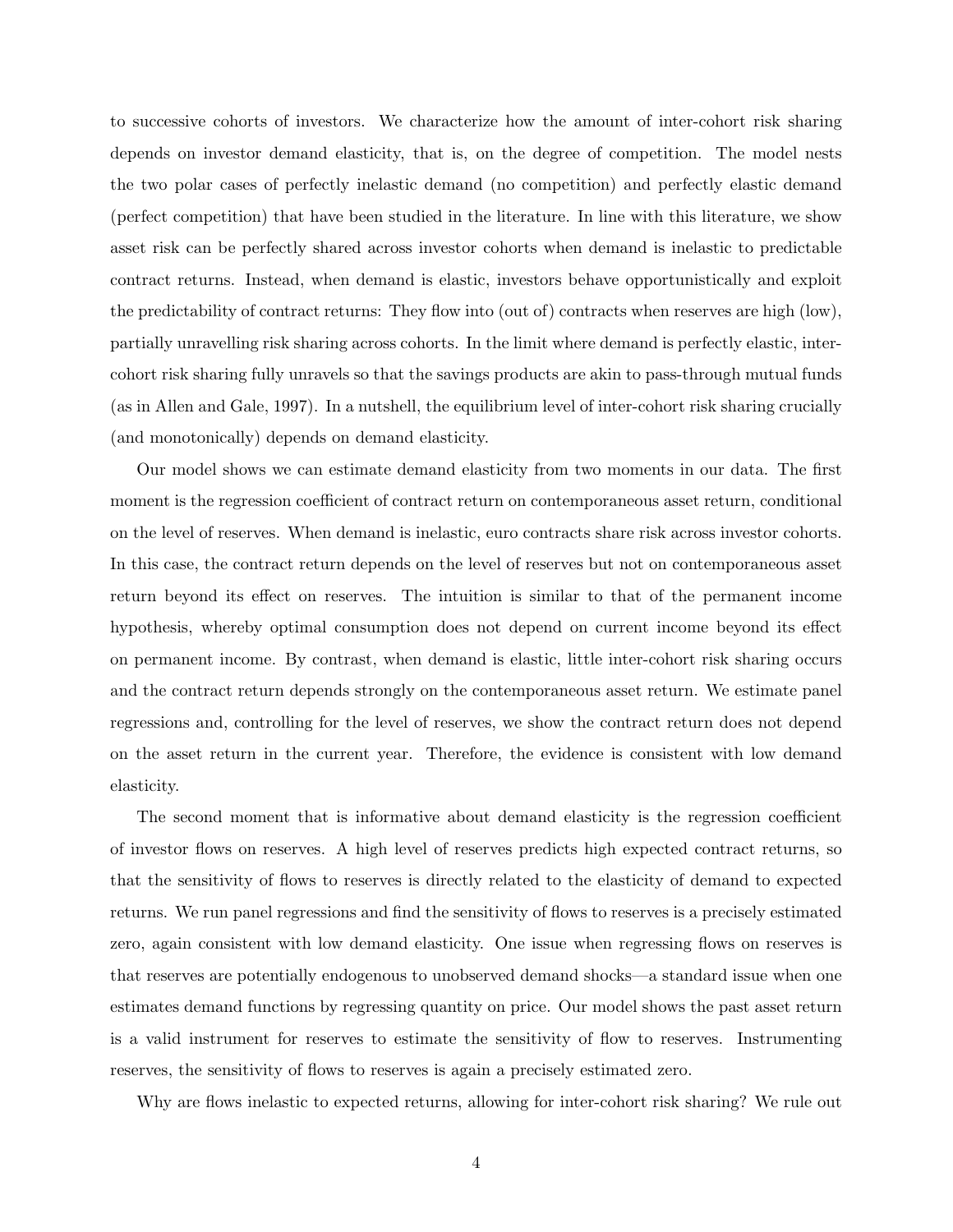explanations based on taxes distorting investor choices. In particular, we study investors buying a new contract. New investors do not face any tax distortion. Despite no tax distortion and the fact that high reserves predict high contract returns, we find new investors' flows are not significantly correlated with reserves.

We hypothesize that investor demand is inelastic to reserves because investors lack the knowledge to predict contract returns using reserves. In line with this hypothesis, we show that contracts held by investors with a small investment amount (below  $\epsilon$ 250,000) have a flow-reserves sensitivity indistinguishable from zero, whereas contracts with a large investment amount (above  $\epsilon$ 250,000) exhibit a positive and statistically significant flow-reserves sensitivity. However, the economic magnitude of this sensitivity remains small. This result is consistent with interpreting the investment amount as a proxy for wealth and financial sophistication, whereby less sophisticated investors fail to predict contract returns using reserves.<sup>[4](#page-6-0)</sup> Differences in demand elasticity across investors can arise if, for instance, investors must incur a fixed cost to acquire the knowledge or information necessary to understand the sources of predictability [\(Lusardi and Mitchell, 2014\)](#page-36-3).

Previous research has analyzed other arrangements implemented by financial intermediaries to share aggregate risk.

Another way to provide households with insurance against aggregate market risk is to share this risk cross-sectionally between the financial intermediary and households. The intermediary bears part of the risk while (partially) hedging households' returns from market risk. Examples of savings products implementing cross-sectional risk sharing include guaranteed variable annuities sold by US life insurers [\(Koijen and Yogo, 2015\)](#page-36-0) and structured products sold by European banks (Célérier and Vallée, 2017). Cross-sectional risk sharing is also at play in euro contracts, but we show it is an order of magnitude smaller than inter-cohort risk sharing. Crucially, cross-sectional risk sharing hinges on intermediaries' risk-bearing capacity—typically their capital position [\(Koijen and Yogo,](#page-36-1) [2018\)](#page-36-1)—and creates insolvency risk. By contrast, euro contracts shift most of the risk to households and share it across cohorts.

Similar to euro contracts, defined benefits (DB) pension plans contain an element of inter-cohort risk sharing, because DB sponsors have the option to increase the contributions of futures employees or may be bailed out by future taxpayers [\(Novy-Marx and Rauh, 2011,](#page-36-4) [2014\)](#page-36-2). One important difference, however, is that DB sponsors fully commit to a rate of return for households, whereas insurers

<span id="page-6-0"></span><sup>4</sup>Using data from a French life insurer, [Bianchi](#page-35-3) [\(2018\)](#page-35-3) studies households' portfolio allocation between mutual funds and euro contracts. He constructs a survey-based measure of financial literacy and shows this measure is highly correlated with household wealth.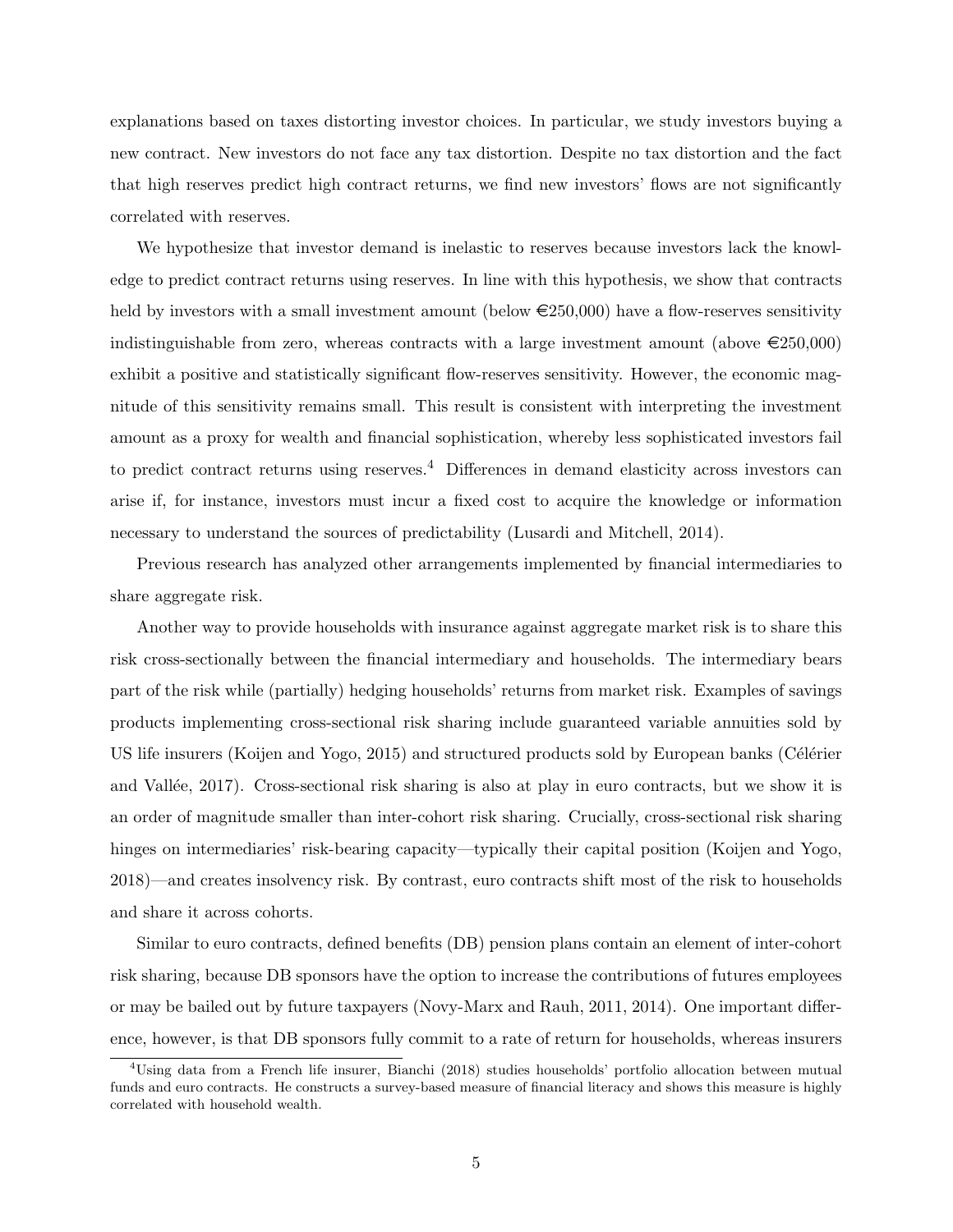selling euro contracts do not commit to a pre-defined contract return, thus retaining substantial flexibility to spread shocks to asset returns across cohorts. The implications of the behavior of insurance companies and pension funds for asset prices is studied by [Greenwood and Vissing-Jorgensen](#page-35-8) [\(2018\)](#page-35-8), and the implications for the structure of the financial system by [Scharfstein](#page-36-5) [\(2018\)](#page-36-5).

Our paper also adds to the recent literature on consumer inertia in insurance and banking markets. [Handel](#page-36-6) [\(2013\)](#page-36-6) shows consumer health plan choice inertia can be beneficial because it reduces adverse selection, hence allowing for better (cross-sectional) risk sharing. In our paper, investor inertia is beneficial because it mitigates the free-riding problem that investors would only invest when other investors have accumulated enough reserves, allowing for better (inter-cohort) risk sharing. [Drechsler, Savov, and Schnabl](#page-35-6) [\(2017,](#page-35-6) [2018\)](#page-35-5) show household deposits are insensitive to the spread between the deposit rate and the Fed funds rate, enabling banks to pass on changes in short-term interest rates to households, thereby partially immunizing banks from interest rate risk.

We also contribute to the theoretical literature on the private implementation of inter-cohort risk sharing. The notion that financial markets cannot implement inter-cohort risk sharing because they do not allow current and future investor cohorts to trade with each other goes back at least to [Stiglitz](#page-36-7) [\(1983\)](#page-36-7) and [Gordon and Varian](#page-35-0) [\(1988\)](#page-35-0), whereas [Ball and Mankiw](#page-35-7) [\(2007\)](#page-35-7) study inter-cohort risk sharing in a hypothetical economy in which current investors could trade with future investors. [Allen and Gale](#page-35-2) [\(1997\)](#page-35-2) and [Gollier](#page-35-1) [\(2008\)](#page-35-1) study how inter-cohort risk sharing can be implemented by an intermediary having monopoly power over households' savings. Crucially, [Allen and Gale](#page-35-2) [\(1997\)](#page-35-2) show inter-cohort risk sharing unravels in the presence of perfect competition in the savings market. We extend this literature by considering the case of imperfect competition in the savings market, showing the equilibrium level of inter-cohort risk sharing decreases monotonically from perfect to nonexistent as competition increases from zero to perfect.

The rest of the paper is organized as follows. We present the model in Section [2.](#page-8-0) We document and quantify inter-cohort redistribution in euro contracts in Section [3,](#page-16-0) and in Section [4,](#page-24-0) we study why it does not unravel. Section [5](#page-34-0) concludes. Proofs and additional material are provided in the appendix.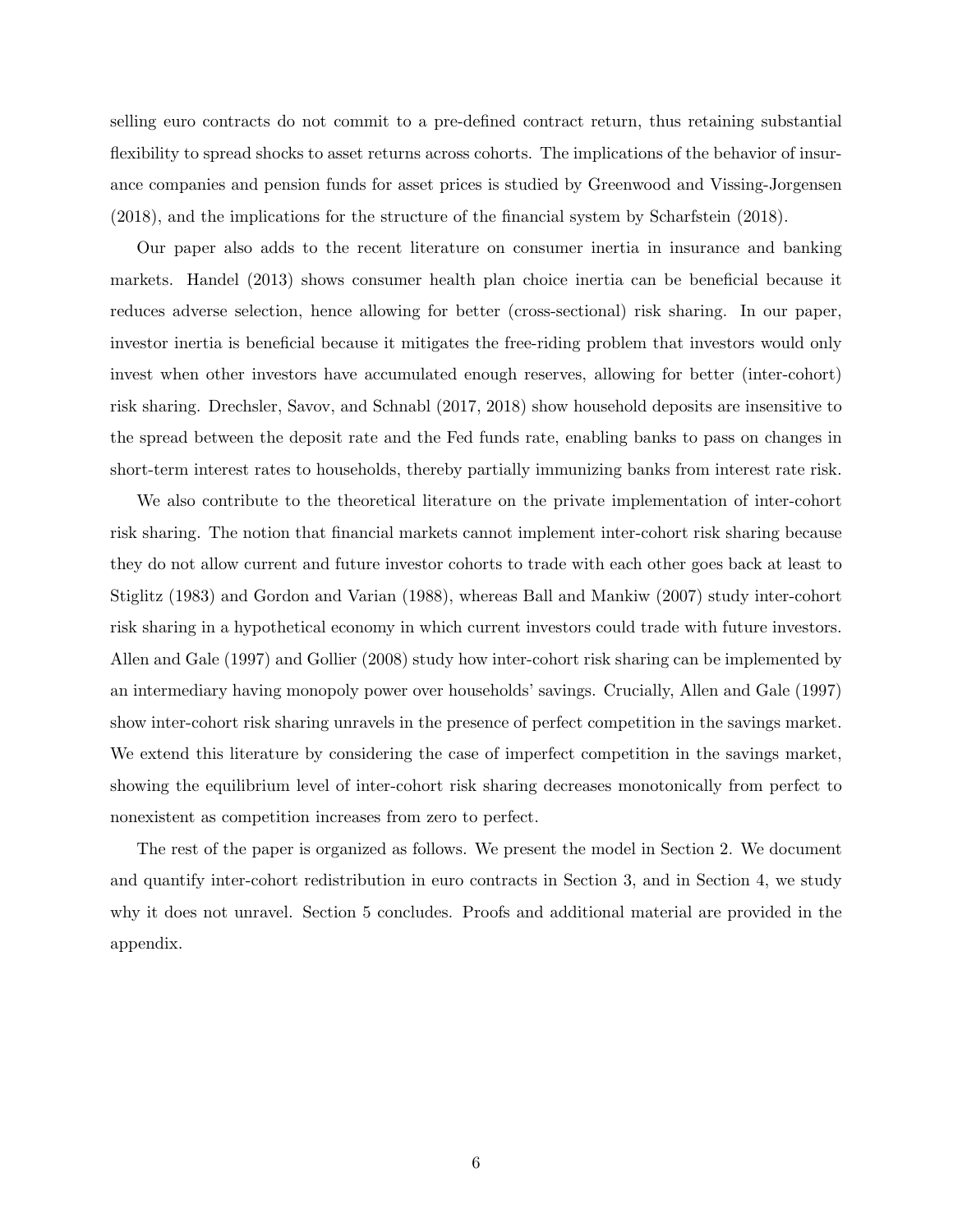### <span id="page-8-0"></span>2 Model

### 2.1 Setup

Every period  $t = 1, 2, \ldots, +\infty$ , a mass one of investors are born, live for one period, and have one unit of wealth to invest over that period.  $J \geq 1$  long-lived intermediaries, indexed by  $j = 1, \ldots, J$ , offer one-period saving contracts every period.<sup>[5](#page-8-1)</sup> The contract offered by intermediary j in period t promises a return  $y_{j,t}$  contingent on all information observable at the end of period t.

At the beginning of period t, each intermediary j has reserves  $R_{j,t-1}$  and collects  $V_{j,t-1}$  from investors. We refer to  $V_{j,t-1}$  as investors' account value. The intermediary has total assets  $V_{j,t-1}$  +  $R_{j,t-1}$ , which generate an exogenous return  $x_{j,t}$  with  $E_{t-1}[x_{j,t}] = r$ , where  $E_{t-1}$  denotes expectation conditional on information at the beginning of period  $t$ . Asset risk may include both a systematic component and an idiosyncratic component determined by the covariance structure of  $x_t \equiv (x_{0,t}, \ldots, x_{J,t})$ , where  $j = 0$  defines investors' outside option described below.

Intermediary  $j$ 's budget constraint in period  $t$  is given by:

<span id="page-8-2"></span>
$$
x_{j,t}(V_{j,t-1} + R_{j,t-1}) = y_{j,t}V_{j,t-1} + \Pi_{j,t} + (R_{j,t} - R_{j,t-1}),
$$
\n(1)

where  $\Pi_{j,t}$  is the intermediary profit. The budget constraint describes how asset income (on the left-hand side) is split between current investors (first term on the right-hand side), the intermediary (second term), and reserves (third term). We normalize initial reserves  $R_{j,0}$  to zero. To rule out Ponzi schemes, reserves must satisfy the transversality condition

<span id="page-8-3"></span>
$$
\lim_{t \to +\infty} \frac{R_{j,t}}{(1+r)^t} \ge 0.
$$
\n<sup>(2)</sup>

Reserves are used to redistribute wealth across investor cohorts. As discussed in the introduction, inter-cohort risk sharing requires overcoming a two-sided commitment problem: Intermediaries must not channel funds from the reserves to their profits, and investors must invest with the intermediary even when reserves are low. A natural solution to the commitment problem on the intermediaries' side is regulation. We assume a specific regulation that captures the main features of the actual regulatory framework in several European countries (including France), and leave the

<span id="page-8-1"></span><sup>&</sup>lt;sup>5</sup>Intermediaries cannot offer multi-period contracts, because investors only live for one period. An equivalent interpretation is that investors live for several periods, have additively time-separable utility as given by Equation [\(5\)](#page-9-0), and intermediaries are restricted to offer one-period contracts (e.g., by regulation). This interpretation fits best our empirical framework.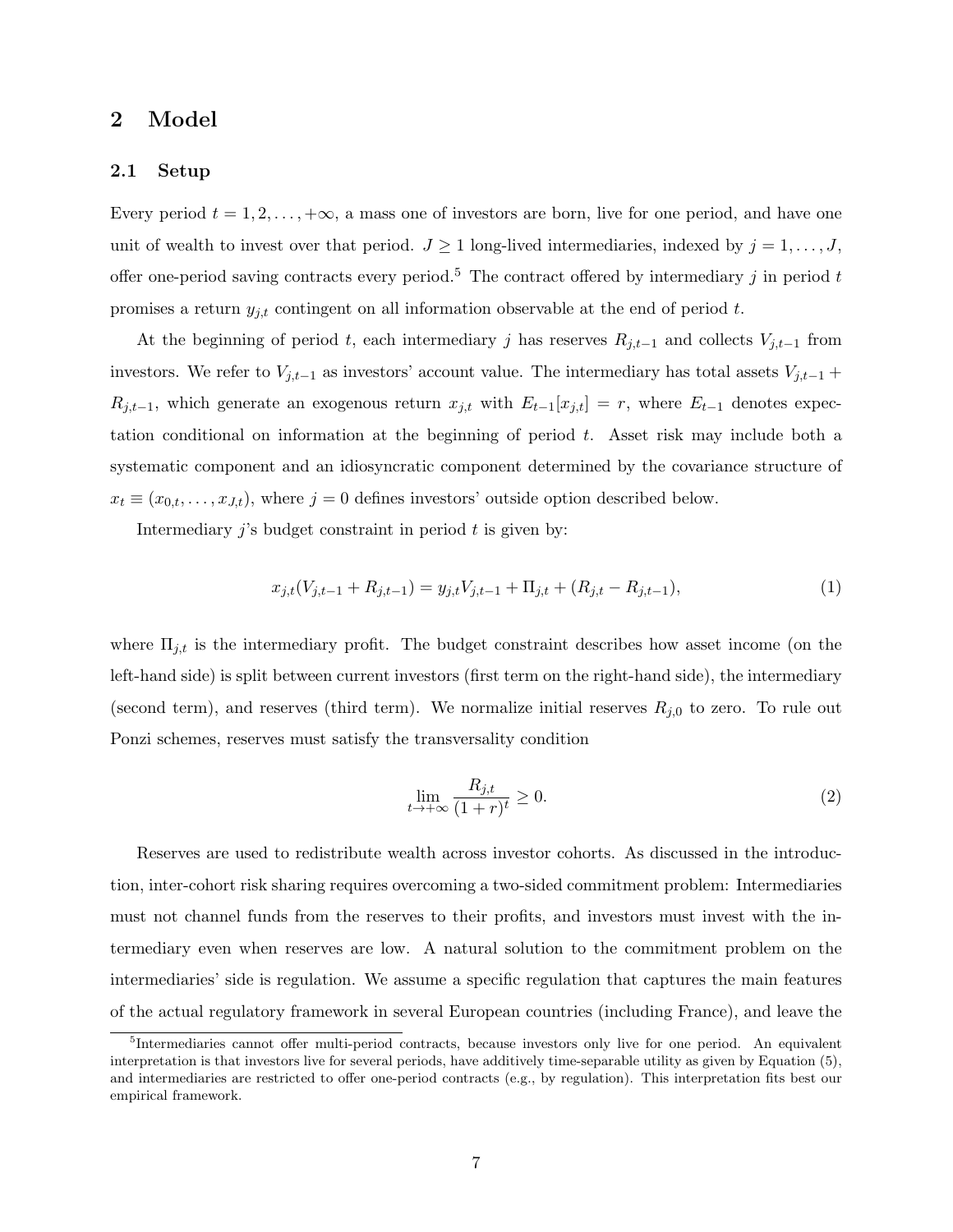issue of optimal regulation for future research. Specifically, we assume regulation imposes that intermediaries' profit is equal to a fraction  $\phi \in (0,1)$  of investors' account value:<sup>[6](#page-9-2)</sup>

<span id="page-9-1"></span>
$$
\Pi_{j,t} = \phi V_{j,t-1}.\tag{3}
$$

The regulatory constraint [\(3\)](#page-9-1) ensures intermediaries cannot appropriate the reserves, implying reserves are owed to (current and future) investors. Thus, the change in the level of reserves  $(R_{j,t} - R_{j,t-1})$  in [\(1\)](#page-8-2) represents the payoff for past and future investor cohorts. Indeed, past investor cohorts have contributed  $R_{j,t-1}$ , and current reserves  $R_{j,t}$  will be distributed to future investor cohorts. This observation has two implications regarding risk sharing.

First, the budget constraint [\(1\)](#page-8-2) highlights that both cross-sectional risk sharing and inter-cohort risk sharing can be at play. Current investors may share asset risk with the intermediary (crosssectional risk sharing) and with the reserves, that is, with past and future investor cohorts (intercohort risk sharing). The possibility of inter-cohort risk sharing stands in contrast to structured savings products that rely solely on cross-sectional risk sharing between investors and intermediaries, such as those sold by banks in Europe (see Célérier and Vallée, 2017) and those sold by life insurers is the US (see [Koijen and Yogo, 2018\)](#page-36-1).

Second, the regulatory constraint [\(3\)](#page-9-1) rules out cross-sectional risk sharing between the intermediary and investors, because the intermediary's profit is constrained to be proportional to account value. Our focus is thus on inter-cohort risk sharing, which is the economically relevant dimension of risk sharing in our empirical analysis (see Section [3.3\)](#page-21-1). In line with this focus, we assume intermediaries are risk neutral. Intermediaries maximize expected profit discounted at the expected rate of asset return

<span id="page-9-3"></span>
$$
\sum_{t=1}^{+\infty} \frac{E_0[\Pi_{j,t}]}{(1+r)^t}.
$$
\n(4)

We model investor demand for contracts using a multinomial logit model. Investor  $i$  from cohort  $t$  investing with intermediary  $j$  obtains utility

<span id="page-9-0"></span>
$$
\alpha u(y_{j,t}) + \xi_j + \psi_{i,j,t-1}.\tag{5}
$$

<span id="page-9-2"></span> ${}^{6}$ The actual regulation in our empirical setup is that intermediaries' profit cannot exceed a fraction of asset income (see Section [3.1\)](#page-17-0). We make two simplifying assumptions relative to actual regulation. First, we assume a constant coefficient  $\phi$ , whereas in practice, the coefficient is equal to a fraction of the realized asset return.  $\phi$  can thus be interpreted as that fraction of the average asset return if the intermediary is risk neutral, which we assume below. Second, Equation [\(3\)](#page-9-1) is written with "=", whereas the actual regulatory constraint requires " $\leq$ ". In Appendix [A.3,](#page-54-0) we derive a sufficient condition for the regulatory constraint to be binding and argue this condition is likely satisfied in our empirical setup.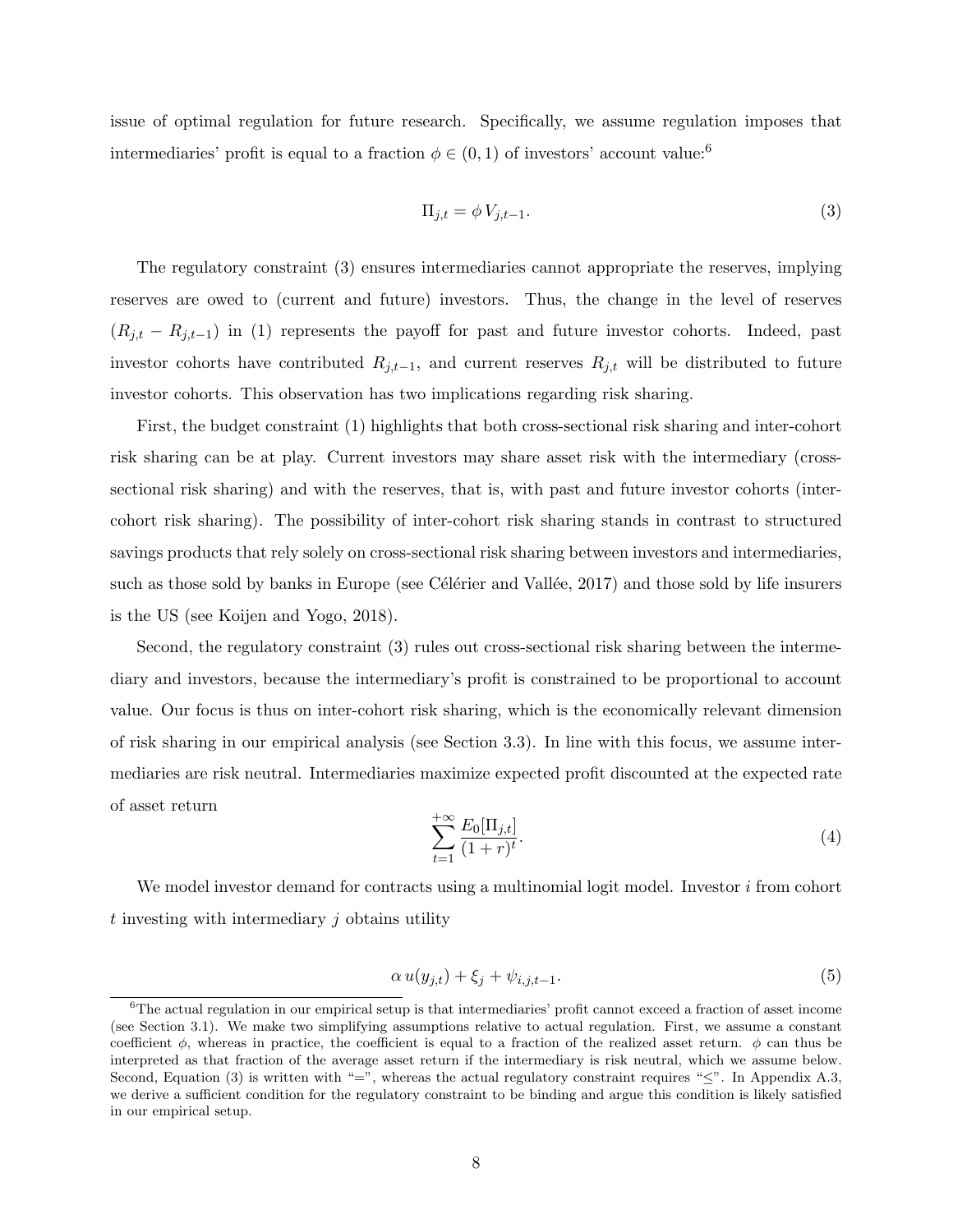$\alpha u(y_{j,t})$  is the indirect utility provided by contract return  $y_{j,t}$ , where  $\alpha > 0$  parameterizes the sensitivity of investor utility to return,  $u' > 0$ ,  $u'' < 0$ , and w.l.o.g. we normalize  $u'(r - \phi) = 1$ .  $\xi_j$  is preference for intermediary j shared across all investors.<sup>[7](#page-10-1)</sup>  $\psi_{i,j,t-1}$  is investor i's idiosyncratic preference for intermediary j.  $\psi_{i,j,t-1}$  is indexed by  $t-1$  to reflect the fact that it is realized at the beginning of period  $t$ . It is distributed i.i.d. extreme value across investors in cohort  $t$ .

Investors also have access to an outside investment opportunity indexed by  $j = 0$ , which yields utility given by [\(5\)](#page-9-0) with  $\xi_0$  normalized to zero,  $\psi_{i,0,t-1}$  distributed i.i.d. extreme value, and return  $y_{0,t} = x_{0,t} - \phi_0$ .  $\phi_0 > 0$  captures fees and other costs of investing in the outside investment opportunity. The outside investment opportunity can be thought of as investment in mutual funds or direct investment in financial markets. We assume the cost of investing through the outside option is the same as the cost of investing through intermediaries, that is,  $\phi_0 = \phi$ .<sup>[8](#page-10-3)</sup>

Contract return in period t is contingent on all observable information at the end of period t, which includes the history of asset returns of all intermediaries. Thus,  $y_{j,t}$  is a function of  $x^t \equiv (x_1, \ldots, x_t)$ . Each investor i buys the contract that provides them with the largest expected utility,  $j \in \arg \max_{k=0,1,\dots,J} \alpha u(y_{k,t}) + \xi_k + \psi_{i,k,t-1}$ , which yields the logit demand function:

<span id="page-10-4"></span>
$$
V_{j,t-1} = \frac{\exp\{\alpha E_{t-1}[u(y_{j,t})] + \xi_j\}}{\sum_{k=0}^{J} \exp\{\alpha E_{t-1}[u(y_{k,t})] + \xi_k\}}.
$$
\n(6)

The problem of an intermediary is to maximize profit [\(4\)](#page-9-3) by choice of a contract return policy subject to the budget constraint [\(1\)](#page-8-2), transversality condition [\(2\)](#page-8-3), profit function [\(3\)](#page-9-1), and demand function [\(6\)](#page-10-4). Each intermediary takes other intermediaries' contract return policies as given. An equilibrium is a fixed point of this problem.[9](#page-10-0)

Finding a general analytical solution to this problem is difficult. To simplify the problem and obtain an explicit solution, we solve the model using a first-order approximation.<sup>[10](#page-10-2)</sup> We assume asset return shocks have bounded support, that is,  $|x_{j,t} - r| \leq \sigma$  for all j and t, and that, for some

<span id="page-10-1"></span><sup>&</sup>lt;sup>7</sup>To streamline the exposition, we present the case with time-invariant  $\xi_j$  in the main text. All proofs in the appendix are derived with time-varying  $\xi_j$ . We discuss the impact of time-varying  $\xi_j$  at the end of Section [2.3.](#page-13-0)

<span id="page-10-3"></span><sup>&</sup>lt;sup>8</sup>In several countries, including France, life insurers sell mutual funds through unit-linked contracts that are subject to the same fee structure and tax treatment as euro contracts. In such cases,  $\phi_0 = \phi$  by design.

<span id="page-10-0"></span> $9B$ ecause we do not clear the capital market, our model is in partial equilibrium. The model is equivalent to a general equilibrium model with constant returns to capital as in [Allen and Gale](#page-35-2) [\(1997\)](#page-35-2) and [Ball and Mankiw](#page-35-7) [\(2007\)](#page-35-7). Suppose each intermediary j can lend capital to competitive firms using a linear production function  $Y_{j,t} = (1 + x_{j,t})K_{j,t-1}$ , where  $Y_{j,t}$  is output and  $K_{j,t-1}$  is capital. In such an economy, an increase in reserves leads to an increase in the aggregate capital stock. An alternative interpretation of our model is that of a small open economy, in which case an increase in reserves leads to a capital account deficit.

<span id="page-10-2"></span><sup>&</sup>lt;sup>10</sup>The advantage of using a first-order approximation is that it eliminates any possible interaction between the shocks occurring in different periods. [Ball and Mankiw](#page-35-7) [\(2007\)](#page-35-7) use a similar method to solve the complete-market equilibrium in which investors are allowed to trade with future investor cohorts.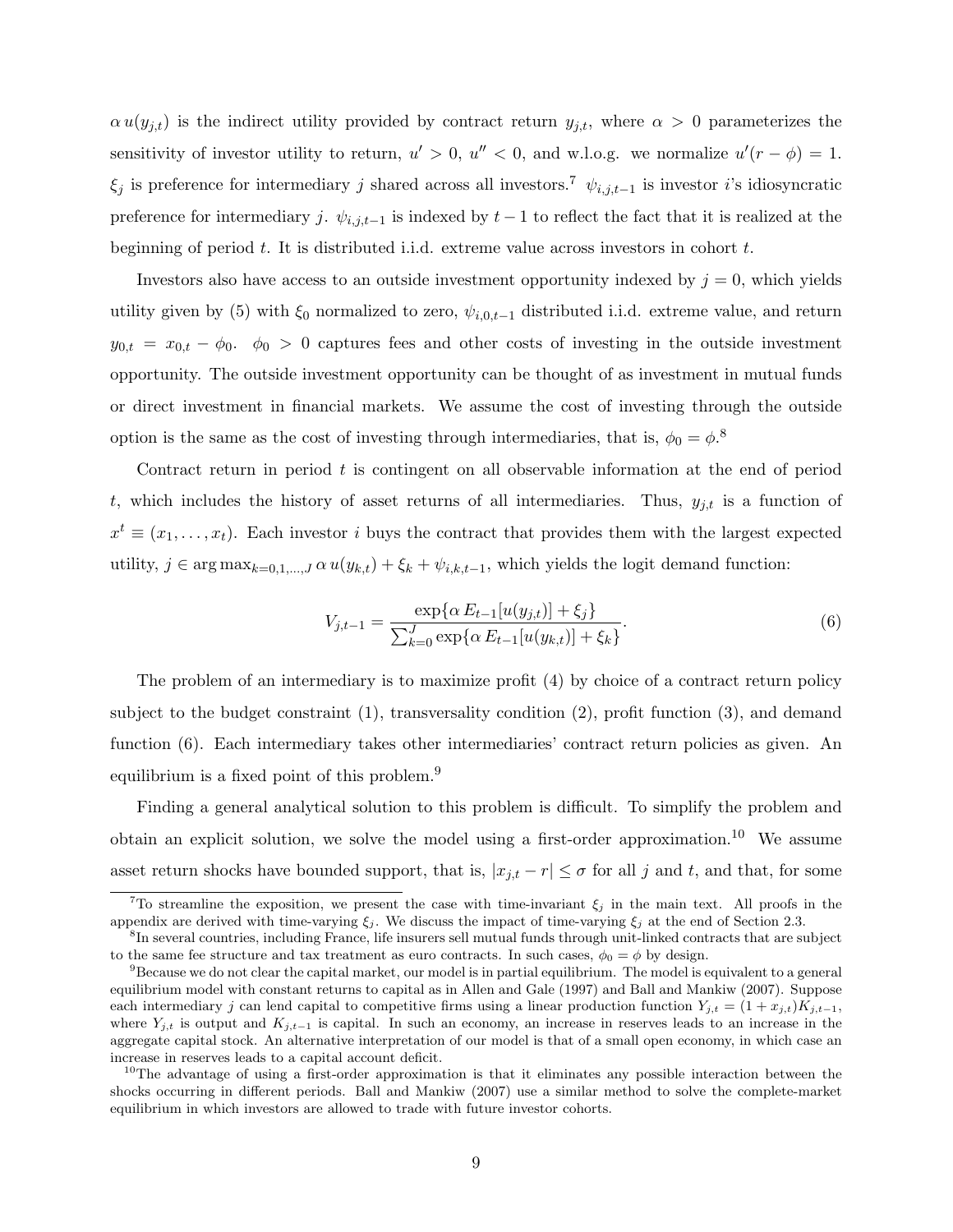period T,  $x_{j,t} = r$  for  $t > T$ . The value of T can be any positive integer, so that our analysis covers any finite number of shocks, however large.

### 2.2 Equilibrium

To obtain an explicit solution for contract returns, we use a first-order approximation that is valid as long as asset return shocks,  $\sigma$ , are small. That is, we derive the equilibrium when fluctuations in asset returns are small.

<span id="page-11-2"></span>**Proposition 1.** Contract return of intermediary j in period t is given by

<span id="page-11-0"></span>
$$
y_{j,t} \simeq r - \phi + \sum_{s=1}^{t} \beta_{j,t}(s) (x_{j,s} - r) + f_{j,t}(\overline{x}^t - r), \tag{7}
$$

where

<span id="page-11-1"></span>
$$
\beta_{j,t}(s) = \frac{\gamma_j}{\alpha + \frac{1+r}{r}\gamma_j} \qquad \text{for } s < t,\tag{8}
$$

$$
\beta_{j,t}(t) = \frac{\alpha + \gamma_j}{\alpha + \frac{1+r}{r}\gamma_j},\tag{9}
$$

 $\gamma_j > 0$  is a constant independent of  $\alpha$ , and  $f_{j,t}(.)$  is a function of the history of weighted-average asset return shocks  $\overline{x}^t$  - r. Closed-form expressions for these variables are in Appendix [A.2.](#page-49-0)

Equation  $(7)$  shows the contract return is equal to the expected asset return, r, minus the compensation of the intermediary,  $\phi$ , plus a function of the history of shocks to the intermediary's asset return,  $x_{j,s} - r$ , and a function of the history of average asset returns,  $\bar{x}^t$ . The key coefficients are the  $\beta_{j,t}(s)$ , which pin down the extent of risk sharing across investor cohorts.  $\beta_{j,t}(s)$  measures the sensitivity of period-t contract return,  $y_{j,t}$ , to period-s asset return,  $x_{j,s}$ . When  $\beta_{j,t}(s) > 0$ , the period-t investor cohort bears some of period-s asset risk.

The contract return policy  $(7)$  implies period-s asset risk is shared between the current (periods) cohort (because  $\beta_{j,s}(s) > 0$ ) and all future cohorts (because  $\beta_{j,t}(s) > 0$  for  $t > s$ ). In turn, Equations [\(8\)](#page-11-1) and [\(9\)](#page-11-1) show the extent of inter-cohort risk sharing depends on the elasticity of investor demand to contract return,  $\alpha$ . When demand is inelastic  $(\alpha \simeq 0)$ ,  $\beta_{j,s}(s) = \beta_{j,t}(s)$  for all  $t > s$  so that asset risk is perfectly shared between the current and future cohorts. When demand is elastic  $(\alpha > 0)$ ,  $\beta_{j,s}(s) > \beta_{j,t}(s)$  for  $t > s$  and more asset risk  $x_{j,s}$  is shifted to the contemporaneous (period-s) cohort. As a result, asset risk is imperfectly shared across investor cohorts when demand is elastic.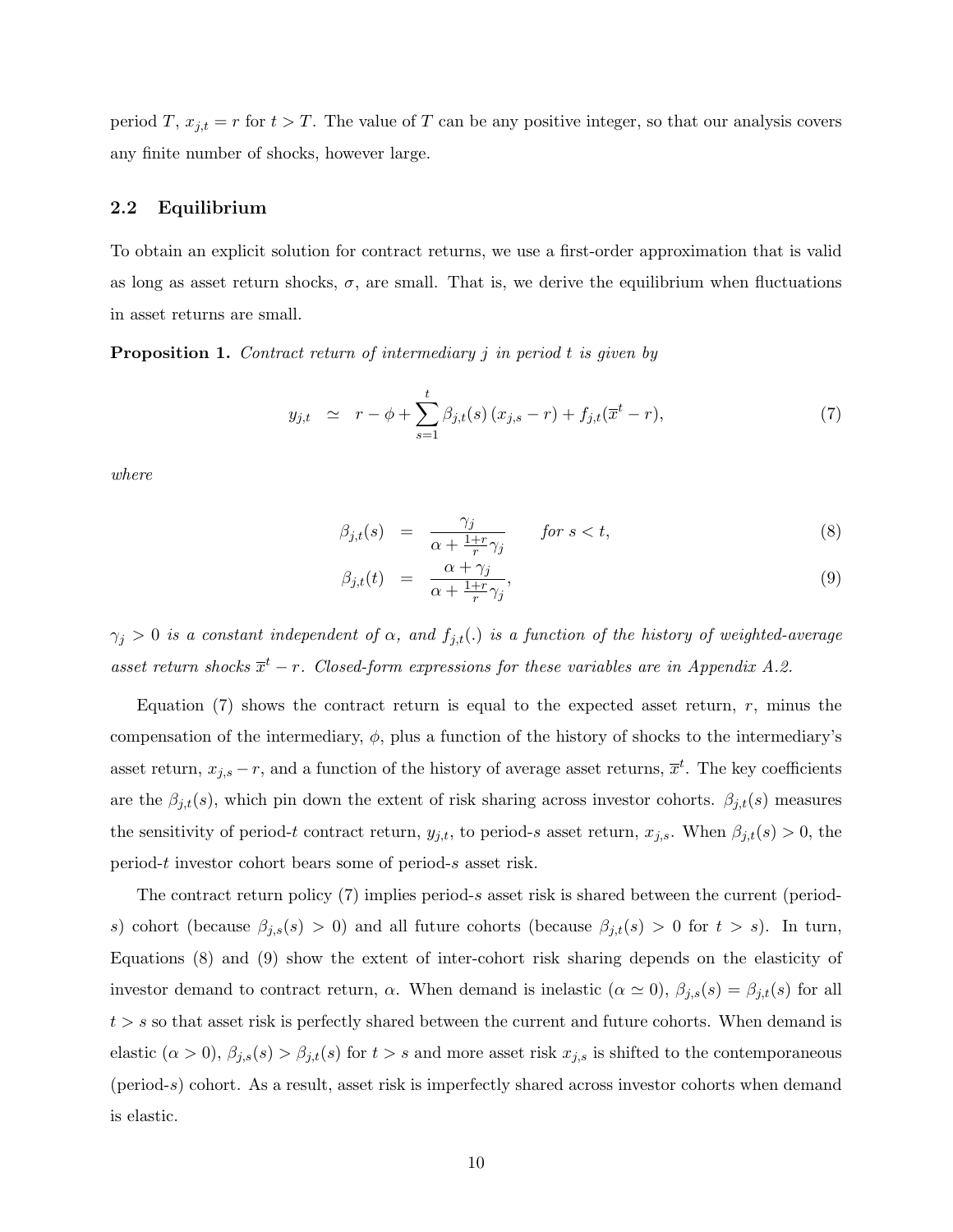The intuition behind Proposition [1](#page-11-2) is that when demand is elastic, future investor cohorts behave opportunistically by investing more (less) when reserves are higher (lower). For instance, when the asset return is high, the intermediary would like to share in gains with future investor cohorts by hoarding part of the return as reserves. When demand is elastic, however, future investors flow in, diluting reserves and undoing the sharing of gains. Conversely, when the asset return is low, the intermediary would like to share in losses with future investor cohorts by tapping reserves and replenishing them in future periods. In this case, future investors flow out, preventing the intermediary from replenishing reserves and undoing the sharing of losses. In the limit case where demand is perfectly elastic ( $\alpha \simeq \infty$ ), inter-cohort risk sharing unravels completely:  $\beta_{j,s}(s) = 1$  and  $\beta_{j,t}(s) = 0$  for  $t > s$ .

We denote by  $R_{j,t-}$  the level of reserves at the end of period t just before distribution to investors. It is equal to beginning-of-period reserves plus asset income:

<span id="page-12-2"></span>
$$
R_{j,t^{-}} = R_{j,t-1} + x_{j,t}(V_{j,t-1} + R_{j,t-1}).
$$
\n(10)

We also denote by  $\mathcal{R}_{j,t^-} \equiv R_{j,t^-}/V_{j,t-1}$  the reserve ratio to total account value. Our next result is that period-t contract return given by [\(7\)](#page-11-0) depends on the history of past asset returns,  $\bar{x}^{t-1}$ , only through its effect on the reserve ratio.

<span id="page-12-0"></span>**Proposition 2.** Contract return of intermediary j in period t is given by

<span id="page-12-1"></span>
$$
y_{j,t} \simeq r - \phi + \frac{1}{1+r} \frac{\alpha}{\alpha + \frac{1+r}{r} \gamma_j} (x_{j,t} - r) + \frac{r}{1+r} (\mathcal{R}_{j,t} - r) + \mu_j (\overline{x}_{t} - r), \tag{11}
$$

where  $\gamma_j > 0$  is a constant independent of  $\alpha$ ,  $\mu_j < 0$  goes to zero when  $\alpha$  goes to zero or infinity, and  $\overline{x}_t$  is a weighted average of  $x_{k,t}$  over  $k = 1, \ldots, J$ .

Proposition [2](#page-12-0) shows how the share of asset risk borne by current investors depends on the elasticity of demand,  $\alpha$ . When demand is inelastic ( $\alpha \simeq 0$ ), the coefficient in front of  $x_{j,t}$  in [\(11\)](#page-12-1) is equal to zero. The contract return then does not depend on the current asset return beyond its effect on the reserve ratio; that is, asset risk is perfectly shared across investor cohorts. When demand is elastic  $(\alpha > 0)$ , the coefficient in front of  $x_{j,t}$  is strictly positive. The intermediary then shifts more asset risk to the current cohort. In this case, the contract return depends on the current asset return above and beyond its effect on the end-of-period reserve ratio; that is, asset risk is imperfectly shared across investor cohorts.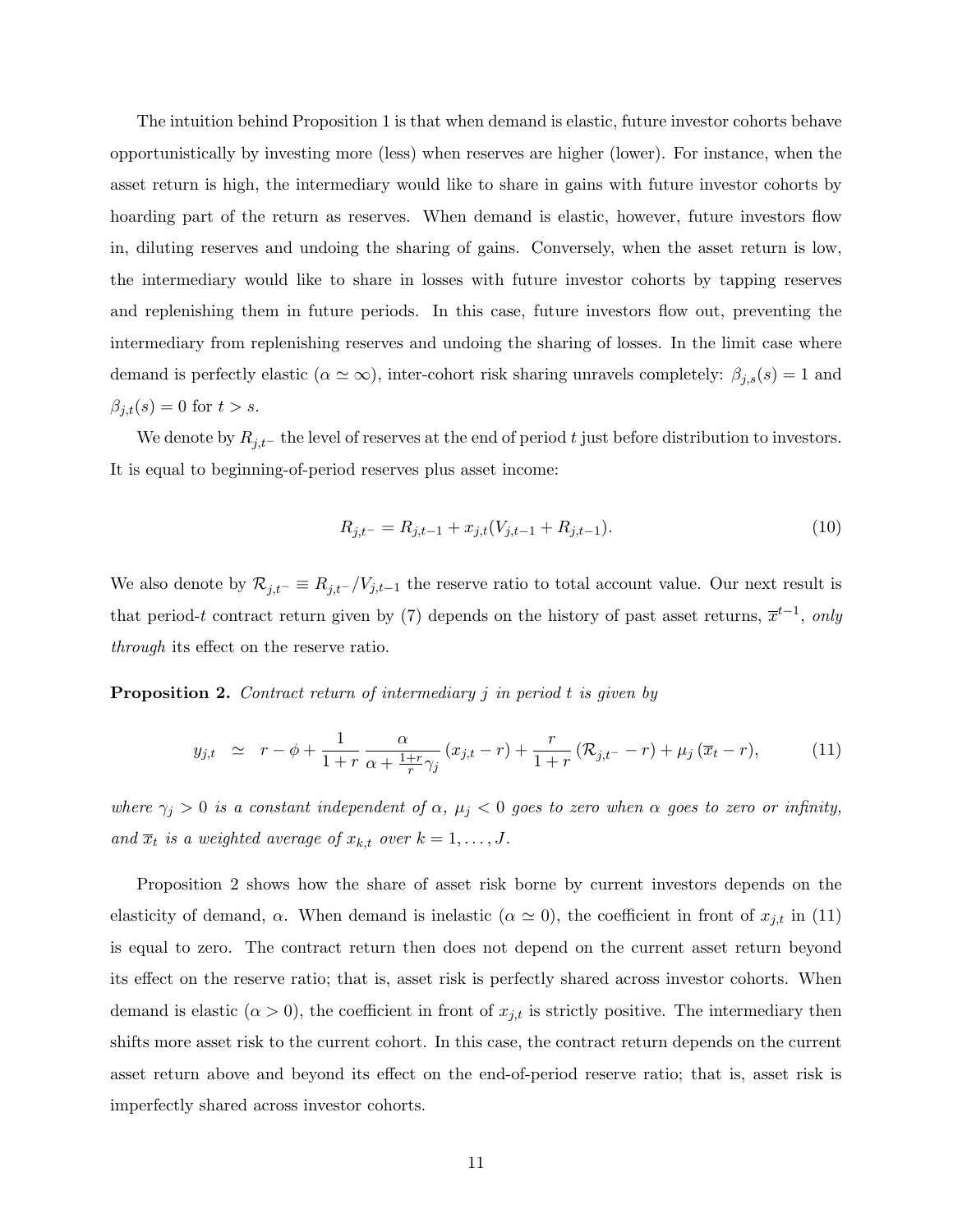One important implication of Proposition [2](#page-12-0) is that the reserve ratio  $\mathcal{R}_{j,t-}$  is a sufficient statistic for the history of shocks. All that matters for setting the contract return is the current reserves ratio, not the path leading to that ratio. Indeed, the contract return in [\(11\)](#page-12-1) does not depend on past shocks beyond their effect on the reserve ratio. The sensitivity of the contract return to the reserve ratio results from the following tradeoff faced by the intermediary. On the one hand, paying out a larger fraction of reserves to current investors leads to higher demand and thus higher profit in the current period. On the other hand, tapping reserves today implies paying lower returns to future investors, lowering future demand and hence future profit. The optimal choice is to pay out to current investors a fraction of reserves equal to their weight in intertemporal profit, equal to  $1/\sum_{\tau=t}^{+\infty} \frac{1}{(1+r)}$  $\frac{1}{(1+r)^{\tau-t}} = \frac{r}{1+r}$  $\frac{r}{1+r}$ .

Proposition [2](#page-12-0) also implies an intermediary's contract return depends negatively on other intermediaries' asset returns, because  $\mu_j < 0$ . Intuitively, when other intermediaries have high asset returns, they increase contract returns both in the current period and in future periods, which reduces intermediary j's future demand, but not its current-period demand, because it is realized before asset returns. Intermediary j's optimal response is then to increase future contract returns to avoid losing too large future market shares, $^{11}$  $^{11}$  $^{11}$  by lowering the current contract return. This effect vanishes when demand is perfectly inelastic ( $\alpha \simeq 0$ ), because intermediary j then has no incentives to react; and it vanishes when demand is infinitely elastic ( $\alpha \simeq \infty$ ), because other intermediaries then do not change the future contract return in response to asset return shocks.

### <span id="page-13-0"></span>2.3 Empirical implications

We now show that two relations that can be estimated in the data are directly informative about the elasticity of demand,  $\alpha$ , which in turn is the key determinant of equilibrium risk sharing.

The first relation is the contract return policy. The coefficients  $\gamma_j$  and  $\mu_j$  in [\(11\)](#page-12-1) are intermediaryspecific, because the optimal contract return depends on the elasticity of demand, itself a function of the intermediary's market share due to logit demand. A closer inspection of the coefficients (reported in the appendix) reveals they only depend on market shares up to second-order terms. When market shares are not too large, equilibrium contract returns can be approximated as follows:

<span id="page-13-2"></span>Implication 1 (contract return policy). For small market shares, the period-t contract return

<span id="page-13-1"></span> $\frac{11}{11}$ This best-response reflects the strategic complementarity property of logit demand, that is, the property whereby contract return best-response functions are increasing in other intermediaries' contract returns.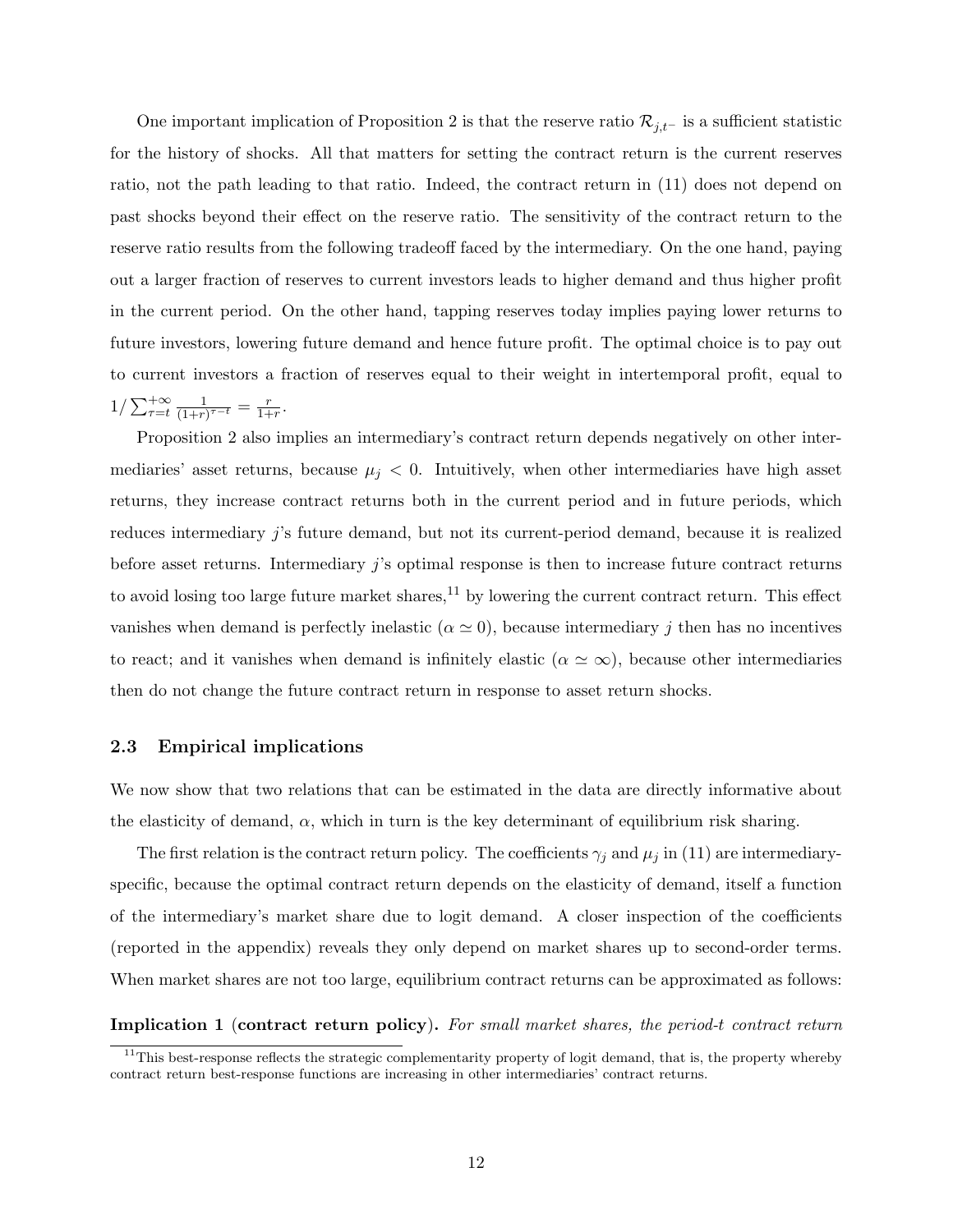of intermediary j is

<span id="page-14-1"></span>
$$
y_{j,t} \simeq \ cste + \frac{1}{1+r} \frac{\alpha}{\alpha + \frac{1+r}{r}\gamma} x_{j,t} + \frac{r}{1+r} \mathcal{R}_{j,t-} + \varepsilon_{j,t}, \tag{12}
$$

where  $\gamma = \frac{-u''(r-\phi)}{u'(r-\phi)} > 0$  is the coefficient of absolute risk aversion, and the cross-sectional covariance between  $\varepsilon_{j,t}$  and  $(x_{j,t}, \mathcal{R}_{j,t-})$  is approximately zero.

Implication [1](#page-13-2) allows the coefficients in the equilibrium contract return policy [\(12\)](#page-14-1) to be estimated by running a linear regression with time fixed effects in a panel of intermediaries. Implication [1](#page-13-2) also implies the model can be easily rejected, because it predicts the coefficient in front of the reserve ratio should be commensurate with the interest rate. The coefficient in front of the current asset return is informative about  $\alpha$ .

The second relation is the flow-reserves relationship. Our next result is that if demand is elastic to contract return, that is, if  $\alpha > 0$ , flows depend on the beginning-of-period reserve ratio  $\mathcal{R}_{j,t-1} \equiv R_{j,t-1}/V_{j,t-1}$ :

<span id="page-14-2"></span>**Implication 2** (flow-reserves relation). For small market shares, net flows to intermediary j in period t are given by

<span id="page-14-0"></span>
$$
\log(V_{j,t-1}) \simeq \nu_j + \alpha \, r \, \mathcal{R}_{j,t-1},\tag{13}
$$

where  $\nu_j$  is a constant independent of  $\alpha$ .

We know from Proposition [2](#page-12-0) that the contract return paid at the end of period  $t$  depends on the end-of-period reserve ratio, itself determined by the beginning-of-period reserve ratio. Therefore, the period-t contract return is predicted by the reserve ratio at the beginning of period t. Corre-spondingly, Implication [2](#page-14-2) states that if investors are elastic to contract returns ( $\alpha > 0$ ), investor demand in period  $t$  depends on the reserve ratio at the beginning of period  $t$ . The sensitivity of investor demand to the beginning-of-period reserve ratio in [\(13\)](#page-14-0) is equal to the product of the sensitivity of investor demand to expected contract return (equal to  $\alpha$ ) by the sensitivity of expected contract return to the beginning-of-period reserve ratio (equal to  $r$ ).

The coefficient  $\alpha r$  in the flow-reserves relation [\(13\)](#page-14-0) can be estimated by running a linear regression. The OLS estimate is unbiased because we have assumed the absence of any demand shocks; that is,  $\xi_j$  is time-invariant, which ensures no error term exists in [\(13\)](#page-14-0). In Appendix [A.7,](#page-58-0) we show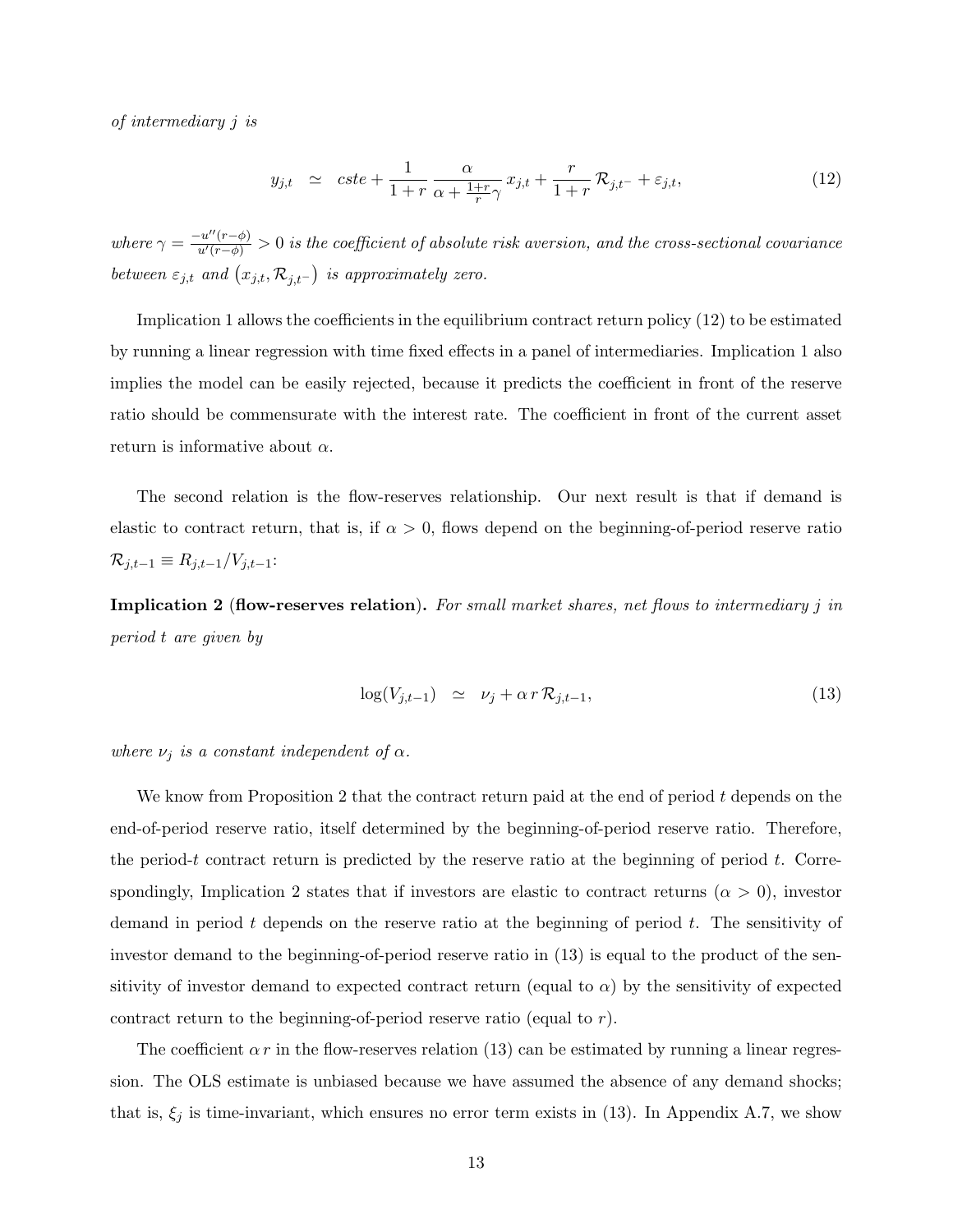that introducing demand shocks (time-varying  $\xi_i$ ) introduces an error term in [\(13\)](#page-14-0) that is negatively correlated with  $\mathcal{R}_{i,t-1}$ . Intuitively, when the intermediary anticipates a negative demand shock, it optimally increases reserves to increase future contract returns and lean against the demand shock, generating a spurious negative correlation between reserves and demand. This correlation creates a downward bias in the OLS estimate of  $\alpha r$ . We show this bias can be corrected by instrumenting  $\mathcal{R}_{j,t-1}$  using lagged asset returns. Intuitively, lagged asset returns affect reserves because a fraction of asset returns are hoarded as reserves (relevance condition), but they are not directly correlated with demand shocks beyond their effect on reserves (exclusion restriction).

### <span id="page-15-3"></span>2.4 Extension: Arbitrageurs

Is inter-cohort risk sharing robust to the presence of arbitrageurs? Suppose  $\alpha > 0$ , such that intercohort risk sharing can be sustained in equilibrium. Suppose further that there exist arbitrageurs who can take long positions in intermediaries' contracts, and long and short positions in the same assets as intermediaries and in a risk-free asset. We assume the risk-free rate is below the expected return on intermediaries' assets,  $r_f < r$ , that is, intermediaries earn a positive risk premium on their investments. Arbitrageurs implement risk-free arbitrage strategies, if such strategies exist.

Let us determine whether arbitrage strategies exist. Proposition [2](#page-12-0) shows that contract returns can be replicated with a portfolio composed of the intermediaries' assets and the risk-free asset. Therefore, if an arbitrage strategy exists, it would consist in long positions in euro contracts, hedged with short positions in intermediaries' assets and some position in the risk-free asset. As in common in most countries, including France, we assume interest expenses are not tax deductible for households.[12](#page-15-1) Therefore, the return on the long leg of the arbitrage strategy is taxable, whereas the return paid on the short leg is not tax deductible. We denote the capital income tax rate by  $\tau.^{13}$  $\tau.^{13}$  $\tau.^{13}$ 

We show in Appendix [A.8](#page-58-1) that one euro invested long in contract  $j$  hedged by short positions in the underlying assets generates an arbitrage profit

<span id="page-15-2"></span>
$$
\pi_{j,t}^{arb} \simeq \left[1 - (1 - \tau)\left(\frac{\alpha + \gamma_j}{\alpha + \frac{1+r}{r}\gamma_j} + \mu_j\right)\right](r - r_f) + (1 - \tau)r\mathcal{R}_{j,t-1} - \tau r - (1 - \tau)\phi. \tag{14}
$$

<span id="page-15-1"></span><sup>&</sup>lt;sup>12</sup>In some countries, including France and the US, interest paid on mortgages, student loans and business loans often are tax deductible, but interest expenses in levered financial investments usually are not. In line with the institutional framework in Europe, we assume contracts can only be purchased by households, so the relevant tax regime is that of households.

<span id="page-15-0"></span><sup>&</sup>lt;sup>13</sup>Investor utility [\(5\)](#page-9-0) accounts for the capital income tax, even though  $\tau$  does not appear in (5), because the indirect utility function  $u(.)$  is defined over before-tax returns.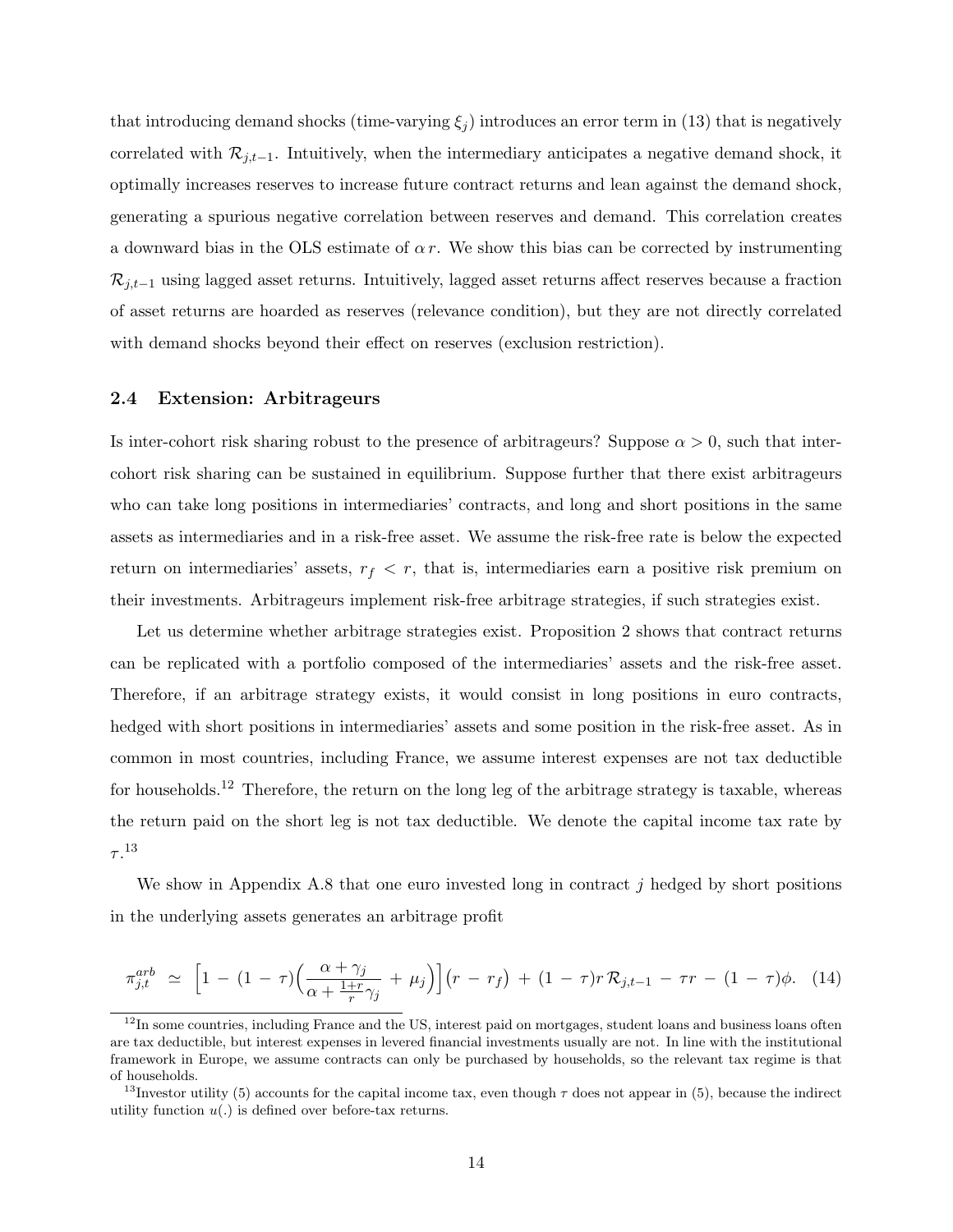Equation [\(14\)](#page-15-2) highlights two distinct sources of arbitrage profits. First, contracts are partially hedged against asset risk, yet they earn the risk premium. Indeed, an arbitrageur going long the contract and short the underlying assets earns part of the risk premium without bearing the associated risk. This source of arbitrage profits is reflected in the first term of [\(14\)](#page-15-2): The term in brackets is equal to one minus the exposure of the after-tax contract return to asset risk, and is positive because contract returns are partially hedged against asset risk; and  $r - r_f > 0$  is the risk premium. Thereby, the arbitrageur extracts some of the welfare surplus created by inter-cohort risk sharing. The second source of arbitrage profits comes from the predictable distribution of reserves to contract holders. It is reflected in the second term of [\(14\)](#page-15-2), which is proportional to the beginning-of-period reserve ratio. The costs of the arbitrage strategy are the tax on the expected asset return (third term of [\(14\)](#page-15-2)) and the compensation of the intermediary (fourth term). In the absence of taxes or fees, arbitrage opportunities exist, and inter-cohort risk sharing unravels as in [Allen and Gale](#page-35-2) [\(1997\)](#page-35-2).

The key insight is that a capital income tax is sufficient to eliminate arbitrage opportunities; that is,  $\pi_{j,t}^{arb} < 0$  if  $\tau$  is large enough. This result does not rely on risk-sharing contracts benefiting from a tax advantage, nor from any form of tax distortion relative to other investments, because we assumed returns on all long positions are taxed at a uniform rate  $\tau$ . The result does not rely either on contracts being expensive, because it holds even when  $\phi$  is arbitrarily close to zero. In the empirical analysis, we will calibrate the terms in [\(14\)](#page-15-2) to determine the capital income tax rate necessary to eliminate arbitrage opportunities, and we will compare it to the applicable tax rate.

### <span id="page-16-0"></span>3 Euro Contracts

European life insurers sell savings contracts designed to implement inter-cohort risk sharing. We study the market for these contracts in France, where they are called *euro contracts*. We present the institutional framework in Section [3.1,](#page-17-0) and the data and summary statistics in Section [3.2.](#page-19-0) We document the importance of reserve management in Section [3.3](#page-21-1) and quantify inter-cohort redistribution in Section [3.4.](#page-21-0)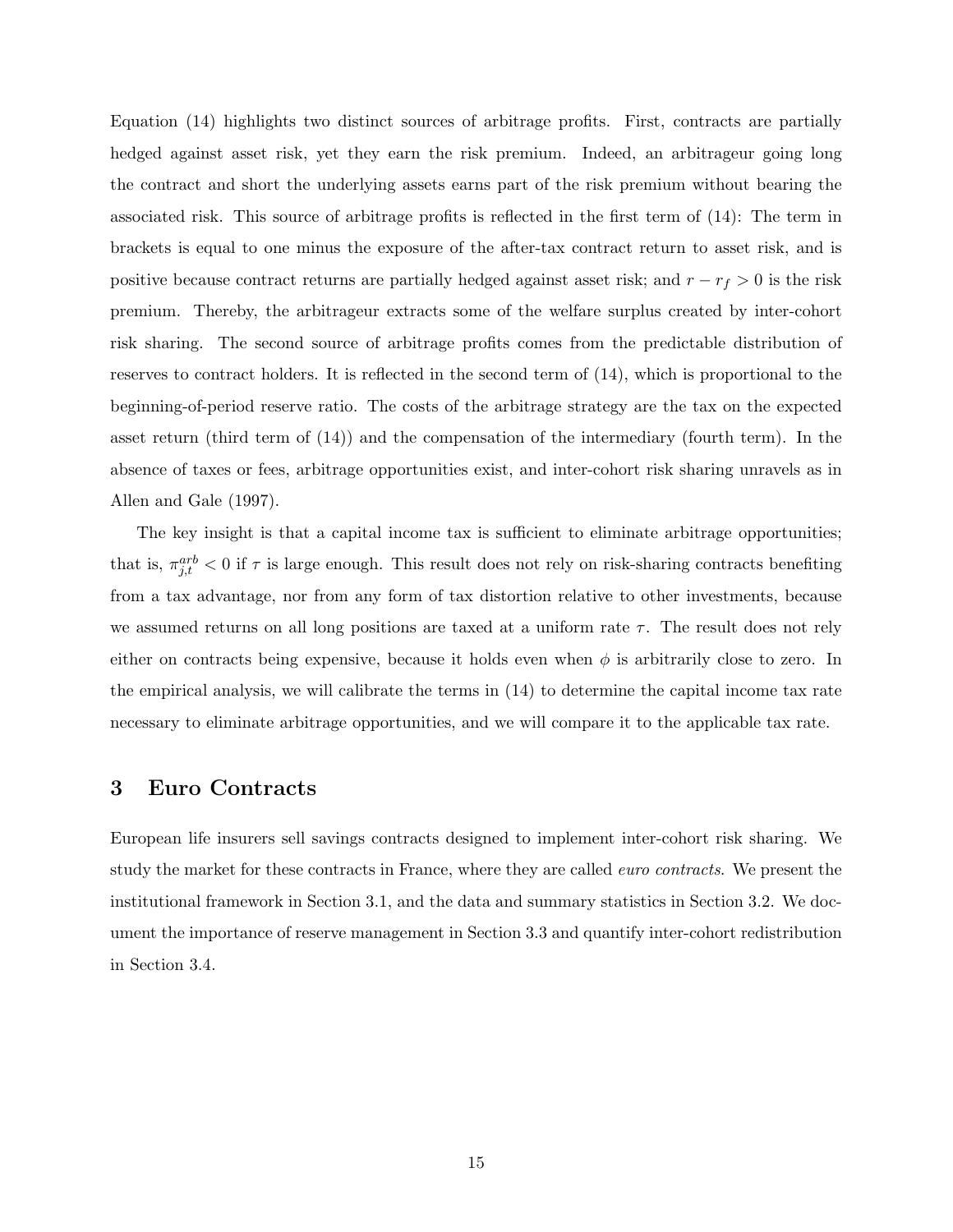### <span id="page-17-0"></span>3.1 Institutional framework

Euro contracts account for one third of French households' financial wealth.[14](#page-17-3) The size of the market for euro contracts was 1.4 trillion euros in 2015 [\(ACPR, 2016\)](#page-35-9) out of the aggregate 4.5 trillion euros of household financial wealth. Euro contracts are sold by life insurers, which can be subsidiaries of insurance holding companies, subsidiaries of bank holding companies, or stand-alone life insurance companies.[15](#page-17-1)

Despite being offered by life insurers, euro contracts are pure savings products, and do not entail insurance against longevity or mortality risk. When an investor buys a euro contract, she opens an account with the insurer on which she can deposit and withdraw cash at any time. Insurers usually charge entry fees when cash is deposited (front-end loads), and annual management fees, but are not allowed to charge exit fees. The insurer pools all the cash from all investors in a fund that is invested in a portfolio of assets.

At the end of each calendar year, each account is credited by an amount equal to the account value multiplied by a rate of return (taux de revalorisation), which we refer to as the contract return. The key feature of euro contracts is that the contract return can be different from the asset return. The difference between the asset return and contract return is used (or funded if negative) in two ways. One part is paid to the insurer, whereas the rest is credited to or debited from the fund's reserves, just as in Equation  $(1)$ . The economic balance sheet of the fund is as follows.<sup>[16](#page-17-2)</sup> Assets are equal to the market value of the asset portfolio. Liabilities are equal to total account value plus reserves. By definition, reserves are equal to the difference between total asset market value and total account value.[17](#page-17-4)

The insurer has full discretion over the timing of contract returns, subject to the regulatory constraint that the insurer must distribute at least 85% of asset income to investors. The insurer can choose how much income from assets is credited immediately to investors' account (first term on the RHS of [\(1\)](#page-8-2)), how much is credited to the insurer's equity (second term), and how much is credited to or debited from reserves (third term). Regulation imposes that the sum of the first

<span id="page-17-3"></span><sup>&</sup>lt;sup>14</sup>The two other thirds are risky securities and investment funds on the one hand, and short-term instruments on the other hand [\(Insee, 2016\)](#page-36-8).

<span id="page-17-1"></span><sup>&</sup>lt;sup>15</sup>Mutual insurance companies, pension institutions, and reinsurance companies can also offer euro contracts. These institutions are subject to a different regulation and account for only 4% of aggregate provisions [\(ACPR, 2016\)](#page-35-9). We abstract from them in the empirical analysis.

<span id="page-17-2"></span><sup>&</sup>lt;sup>16</sup>The economic balance sheet differs from the accounting balance sheet because the former is marked-to-market, whereas life insurance accounting principles are mostly based on historical cost accounting.

<span id="page-17-4"></span><sup>&</sup>lt;sup>17</sup>Three types of reserves exist, which we describe in detail in Appendix [B.](#page-60-0) The decomposition of total reserves into these three categories reflects accounting, not economic differences. Thus, our analysis focuses on total reserves.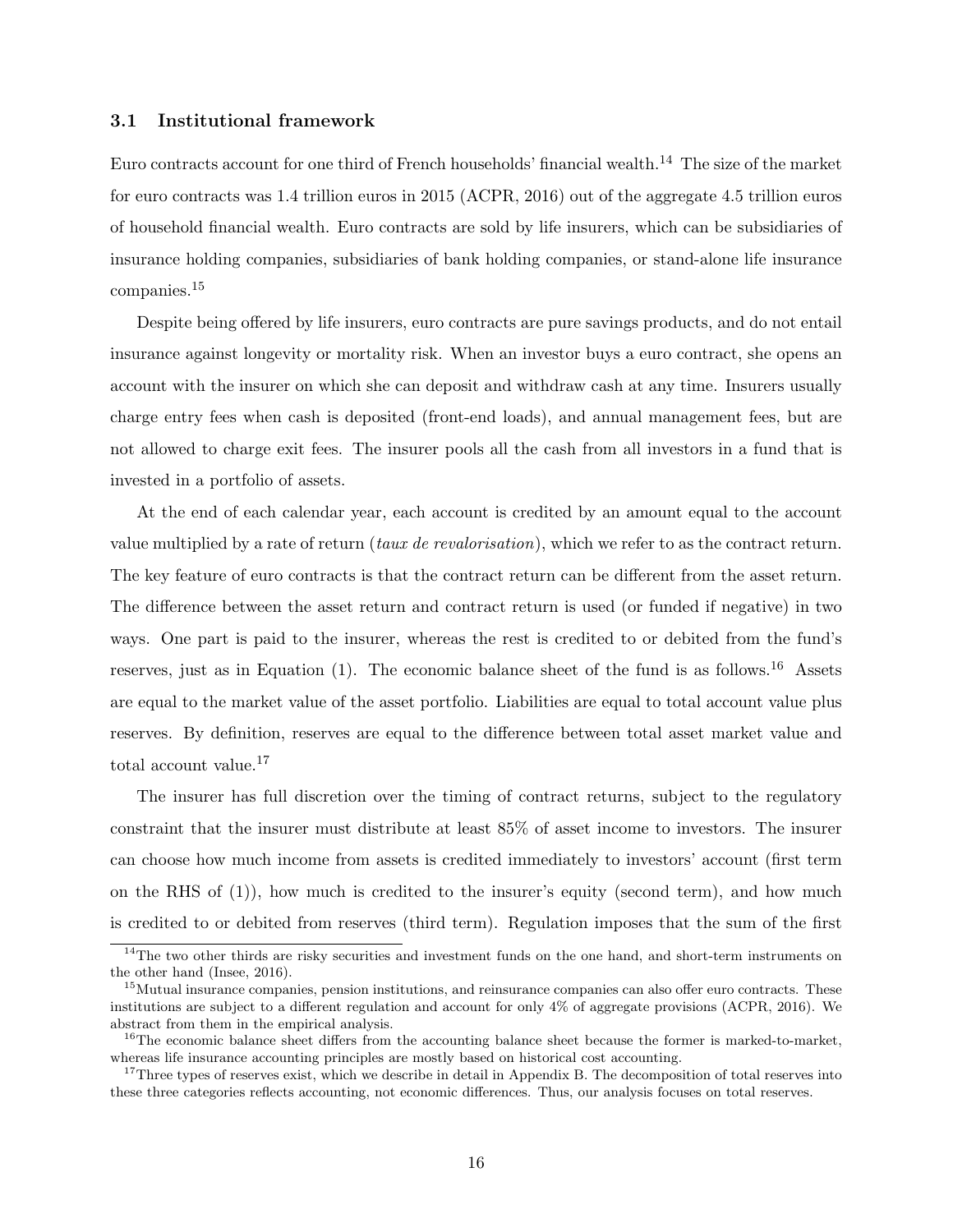and third components must be at least  $85\%$  of asset income.<sup>[18](#page-18-0)</sup> This regulation implies reserves are effectively owed to investors, because the regulatory constraint allows insurers to move funds between reserves and investors' accounts, but not from reserves to their own equity. As a result, insurers can choose the timing of contract returns by dynamically managing the level of reserves.

The key feature of reserves that gives rise to redistribution across investor cohorts is that reserves are pooled across all investors, rather than tied to individual investor accounts. In particular, new investors share in reserves accumulated by previous investors, and investors redeeming their contracts give up their share of reserves. The pooling of reserves across investor cohorts happens because all investors holding the same contract offered by a given insurer receive the same contract return regardless of when they entered into the contract.

Insurers often offer a range of contracts, for instance, a basic contract and a premium contract with a minimum investment amount and a lower fee rate. Insurers are allowed to pay different returns on different contracts. In principle, insurers could close existing contracts to new subscriptions when reserves are high, and create a new vintage of contracts to which they will pay different returns. Doing so would undo reserve pooling across investor cohorts. Using data at the contract level, we show in Section [4.1.1](#page-26-0) that insurers do not do so; therefore, reserves are effectively pooled across investor cohorts.

Two other features of euro contracts are worth mentioning. First, regulation also imposes that insurers must distribute to investors at least 90% of their technical income if it is positive, or 100% if it is negative. Again, this amount can be paid to investors immediately by crediting investors' accounts, or later by crediting reserves. Technical income is equal to fees paid by investors minus the fund's operating costs. The implication of this regulation is that insurers cannot extract money from the reserves by raising fees on new investors, because  $90\%$  (or  $100\%$ ) of these fees must eventually be returned to investors.

Second, euro contracts have a minimum guaranteed return fixed at the subscription of the contract. This rate has virtually been zero since the 1990s [\(Darpeix, 2016\)](#page-35-10), and is typically not binding in our sample (see Section [3.2\)](#page-19-0).

Overall, euro contracts closely resemble the theoretical contracts analyzed in Section [2.](#page-8-0) Both have a reserve mechanism allowing for smoothing of contract returns and inter-cohort risk sharing. In addition, euro contracts are liquid open-end investments whose return is decided ex post at the discretion of the insurer, which is equivalent to having one-period contracts as in the model. As

<span id="page-18-0"></span><sup>18</sup>See Appendix [B](#page-60-0) for a detailed description of the regulatory framework for reserves.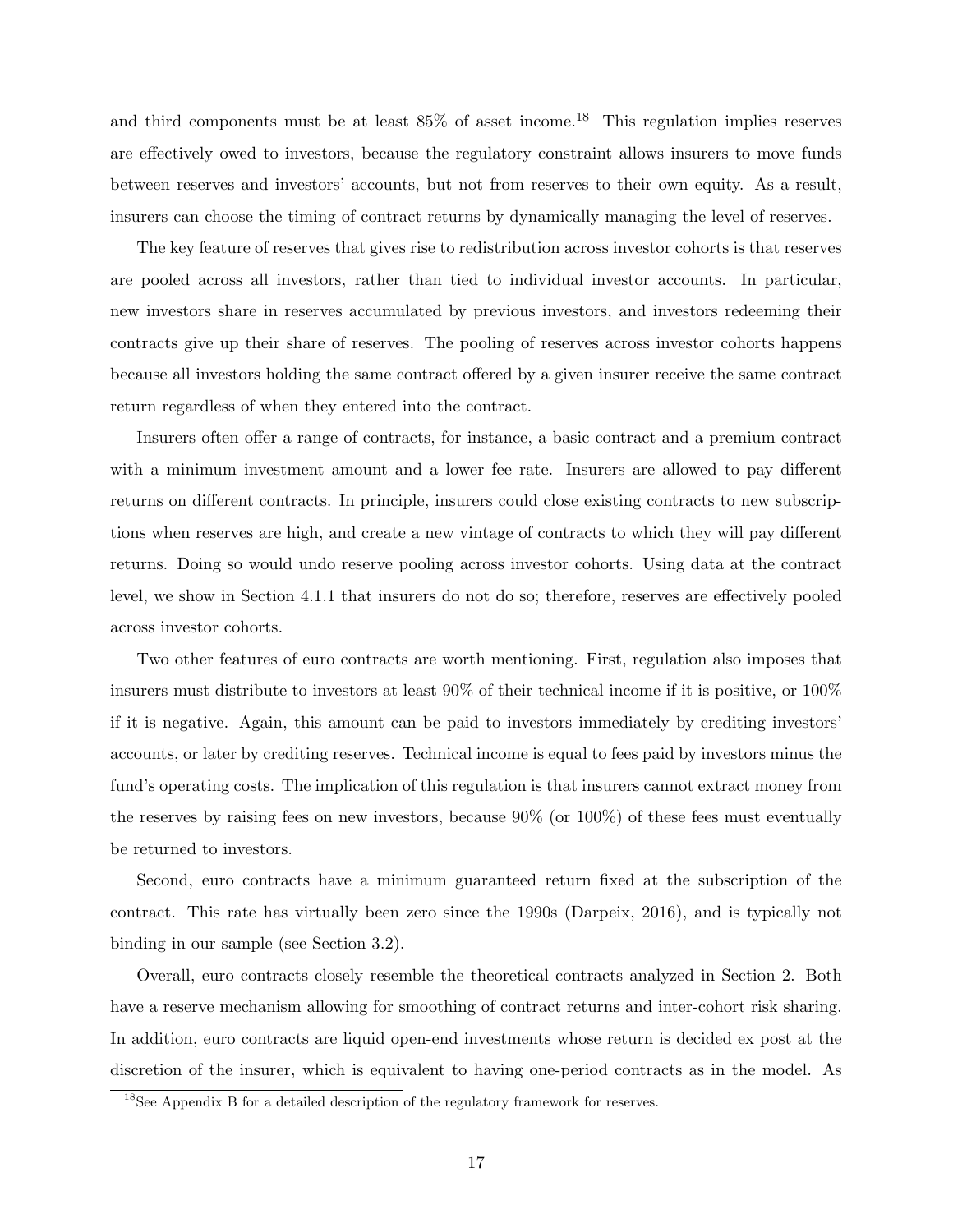discussed above, the only potential deviation from short-term contracts would happen if insurers strategically closed and opened contracts in order to pay different returns to different investor cohorts. We show in Section [4.1.1](#page-26-0) that this does not happen in the data.

### <span id="page-19-0"></span>3.2 Data and summary statistics

Our main source of data comprises regulatory filings obtained from the national insurance supervisor (Autorité de Contrôle Prudentiel et de Résolution) for the years 1999 to 2015. The data cover all companies with life insurance operations in France and contains detailed financial statements.[19](#page-19-1) We focus on stock insurance companies with more than 10 million euros of life insurance provisions. Because we need lagged values to calculate the change in reserves, the sample period of our analysis is 2000–2015. The final sample contains 76 insurers and 978 insurer-year observations.

Panel A of Table [1](#page-40-0) reports summary statistics from the regulatory filings. The average (median) insurer has 13.9 (3.1) billion euros of account value. Inflows (premiums), which include cash deposited in newly opened contracts and in existing contracts, represent, on average, 10.5% of account value per year. Outflows, which include partial and full redemptions, either voluntarily or at contract termination (investor death), represent on average 8.1% of account value per year. The combination of positive net flows and compounded contract returns generates an increasing trend in aggregate account value plotted in Figure [1.](#page-37-0) Aggregate account value grows from 505 billion euros in 2000 to 1,200 billion euros in 2015 (all amounts are in constant 2015 euros). Aggregate growth reflects the internal growth of existing life insurers rather than the entry of new insurers. The number of insurers in the sample is 65 at the beginning of the period and 61 at the end. Market concentration is relatively low, with a Herfindahl-Hirschman Index around 800 and total market shares of the top five life insurers slightly below 50%.

The average reserve ratio is 10.9%. On the asset side, 80.4% of funds' portfolios are invested in sovereign and corporate bonds, 13.5% in stocks, and the rest in real estate, loans, and cash. The average asset return is 4.9% per year. The average contract return before fees is 4.0% per year.

Three factors can explain the wedge between the average asset return and the average contract return. First, as noted in Section [3.1,](#page-17-0) the insurer can keep up to 15% of the asset return as profit, which represents about 75 basis points on average. Second, part of the asset returns has been retained to offset the dilution of reserves induced by positive net flows over the sample period.

<span id="page-19-1"></span><sup>&</sup>lt;sup>19</sup>See Appendix [C.1](#page-62-0) for details about all the data used in the paper and variable construction. The data are available through Banque de France's open data room (click [on this link\)](https://www.banque-france.fr/en/statistics/access-granular-data/open-data-room).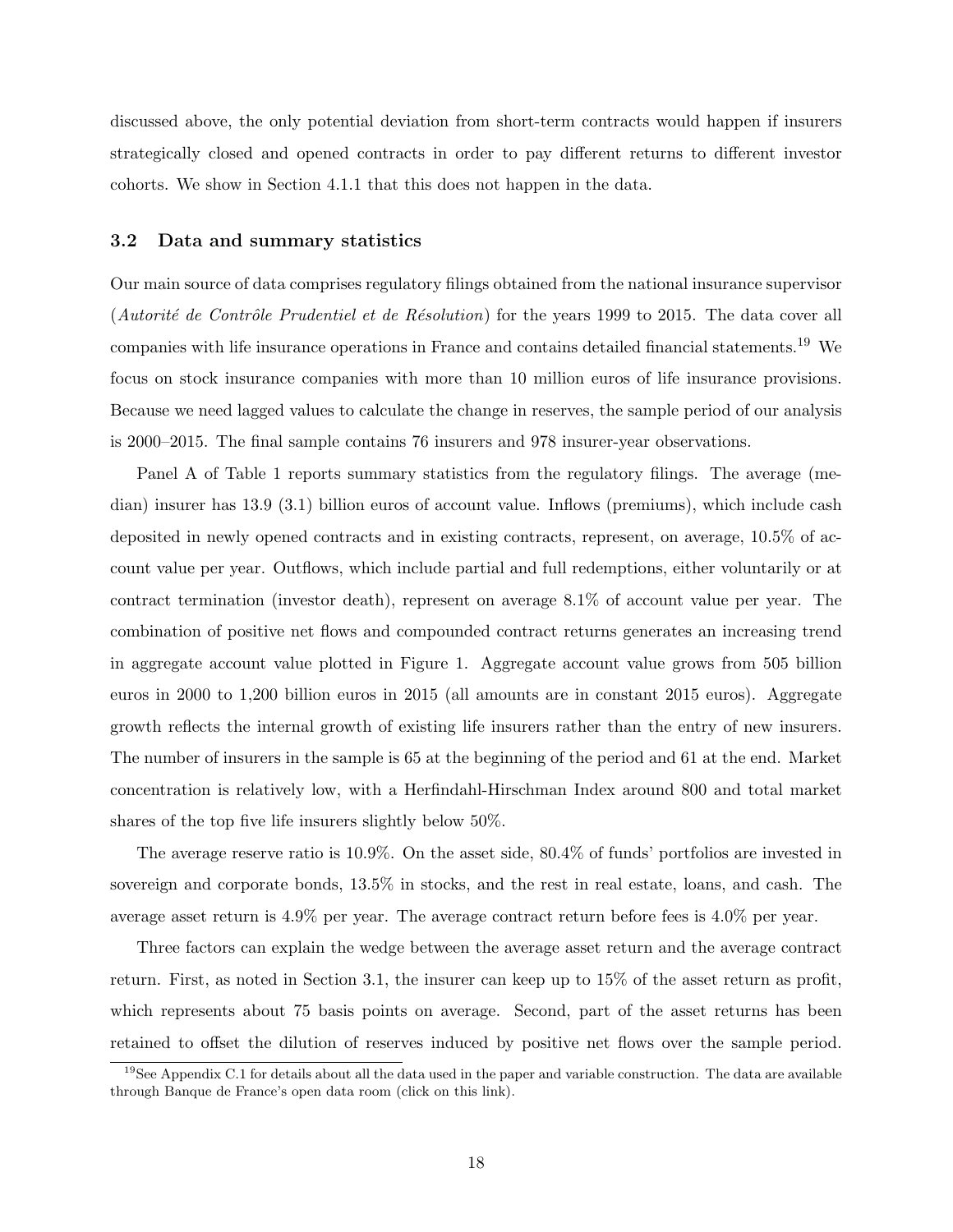Given the average net flow rate of 2.4% per year and the average reserve ratio of 10.9%, insurers would have had to retain  $0.024 \times 0.109 \approx 25$  basis points of asset returns per year to maintain the reserve-ratio constant. Third, the average reserve ratio is actually about 3.5 percentage points higher at the end of the period than at the beginning (see Appendix Figure [B.1\)](#page-61-0), which implies insurers have retained over this 15-year period an additional  $0.035/15 \simeq 25$  basis points per year on average.

We complement the regulatory data with contract-level information from two sources. First, we retrieve information on fees from the data provider *Profideo*, which collects information on contract characteristics from contract prospectuses. Our data are a snapshot of contracts with positive outstanding account value in 2017, even if the contract is closed to new subscriptions at that date. The fee structure is fixed at the subscription of the contract and written in the contract prospectus. Given that for every contract there are always some investors who hold their contract for many years, it is sufficient to have a snapshot of outstanding contracts in 2017 to retrieve the fee structure of contracts sold throughout our sample period 2000–2015. The data also includes information on the time period during which contracts were open to new subscriptions. We keep contracts for which this period overlaps with our sample period 2000–2015. 57% percent of insurers, representing 68% of account value in the regulatory filings, can be matched with this dataset.

Panel B of Table [1](#page-40-0) shows summary statistics on fees aggregated at the level of insurer-years in which the contract is open to new subscriptions, which is the level at which we run regressions using these data. Management fees are, on average, 70 basis points of account value. Entry fees are, on average, 3.3%.[20](#page-20-0)

Our second source of contract-level information is a survey  $(Enquête\; Revalo)$  that the insurance supervisor conducted every year from 2011 to 2015 among all the main insurers. The data cover 81% of aggregate account value in the regulatory filings. We retrieve information on net-of-fees contract returns, minimum guaranteed return, total account value, and number of investors, which allows us to calculate the average invested amount for every contract.

Panel C of Table [1](#page-40-0) presents summary statistics from this dataset at the contract-survey year level. The average net-of-fees contract return is  $2.7\%$ .<sup>[21](#page-20-1)</sup> The average (75th percentile) minimum guaranteed return is 35 basis points (0), which is well below the average contract return of 2.7

<span id="page-20-0"></span><sup>20</sup>Remember that fees do not map one for one into insurer profit, because 90% of fees have to be returned to investors.

<span id="page-20-1"></span><sup>&</sup>lt;sup>21</sup>It is lower than the average before-fees contract return in regulatory filings  $(4\%$  in Panel A) minus average management fees (0.7% in Panel B), because the sample period is 2011–2015 for the survey data, whereas it is 2000– 2015 for the regulatory filings, and contract returns are lower towards the end of the sample period (see Figure [2\)](#page-38-0).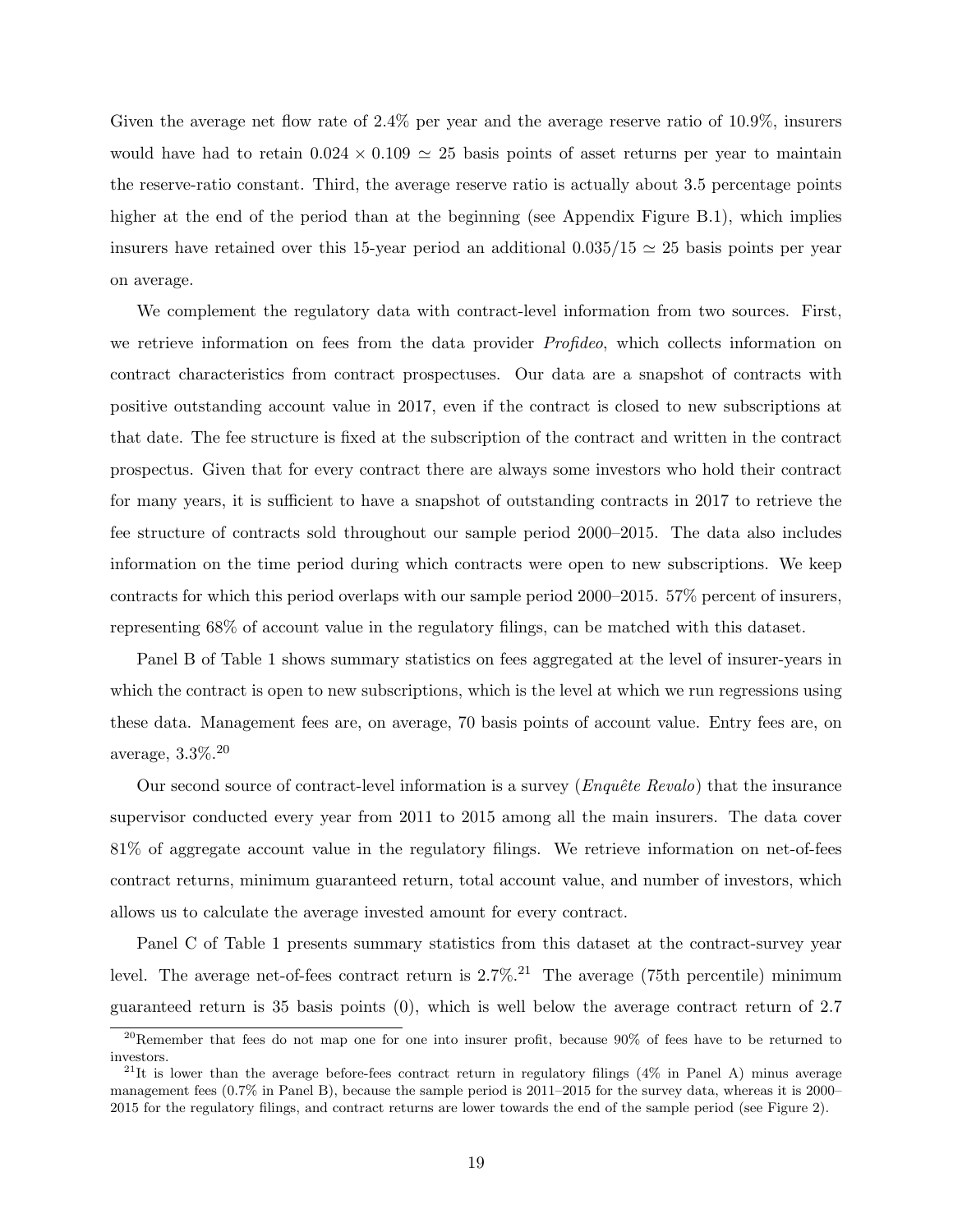percentage points over the same period. Thus, the minimum guaranteed rate is typically not binding: The net-of-fees contract return is strictly larger than the guaranteed return for 98% of contracts. This figure actually overstates the extent to which the minimum guaranteed return is binding, because the guaranteed return is before-fees. Assuming uniform management fees at the sample average of 70 basis points, over 99% of contracts have a non-binding minimum guaranteed return.

#### <span id="page-21-1"></span>3.3 Reserve management

Figure [2](#page-38-0) shows the time series of the value-weighted average asset return and contract return across insurers. The key pattern is that the contract return is an order of magnitude less volatile than the return on underlying assets. Thus, euro contracts provide insurance against market risk.

As illustrated by Equation [\(1\)](#page-8-2), the contract return can be hedged against variation in the asset return both by offsetting transfers from the insurer, or by offsetting transfers from reserves. To assess the contribution of reserves to the provision of insurance, Figure [3](#page-39-0) shows two series. The solid blue line is the difference between the amount credited on investors' account and asset income  $(yV - x(V + R)$  using the notation of the model). It represents the total transfer to current investors, that is, transfer from the insurer plus transfer from reserves. The dashed red line plots the opposite of the change in reserves  $(-\Delta R)$ . This number represents the transfer from reserves. Both series are aggregated across all insurers and normalized by aggregate beginning-of-year account value  $(V)$ . The figure shows the two series track each other very closely; that is, variation in reserves absorbs almost all of the difference between the asset return and contract return. Therefore, insurance against market risk is implemented by transfers from reserves.

### <span id="page-21-0"></span>3.4 Inter-cohort redistribution

Transfers from reserves do not mechanically imply inter-cohort redistribution, because part of these transfers net out within investors' holding period. To illustrate this point with a stylized example, consider an investor holding a contract for two years during which the asset return and contract return are as follows:

|                 | Year 1 | Year 2 |
|-----------------|--------|--------|
| Asset return    |        |        |
| Contract return |        |        |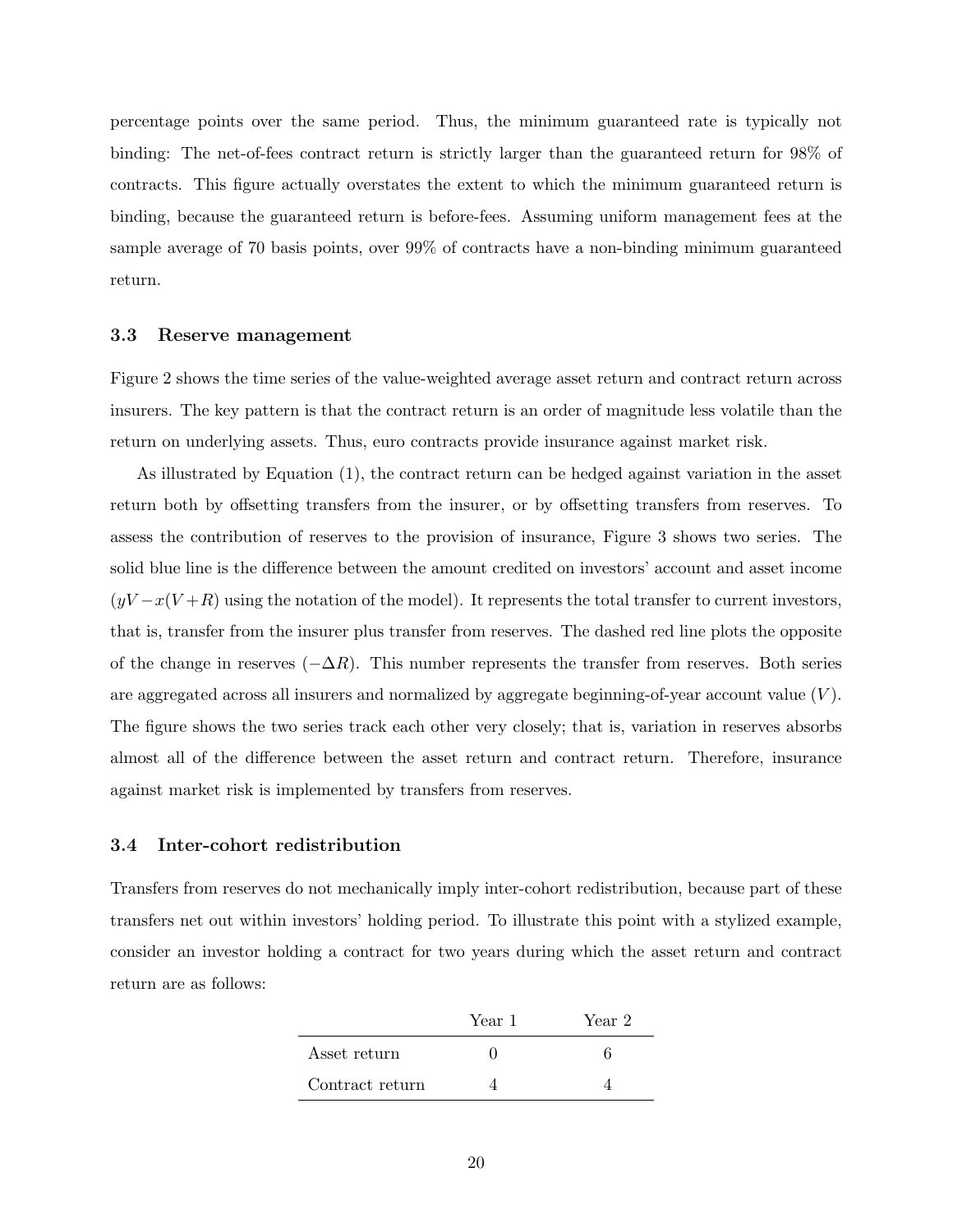Reserves absorb the difference between the asset return and contract return. In year 1, the investor receives a positive transfer from reserves equal to 4. In year 2, the investor makes a transfer to reserves equal to 2. Therefore, part of the year-on-year transfers net out over the investor's holding period. The net transfer to the investor is then  $4 - 2 = 2$  over two years, or 1 per year. Our methodology to quantify inter-cohort redistribution follows the same logic as in this example, netting out transfers within investors' holding period in order to isolate the inter-cohort component.

To quantify inter-cohort redistribution induced by reserve management, we compare the actual contract return paid out to investors with the return they would obtain in a counterfactual with constant reserves, the same asset return, and the same insurer profit as in the data. Relative to the counterfactual, investors holding a contract with insurer  $j$  in year  $t$  receive a transfer from reserves equal to  $-\Delta R_{j,t}$ . Consider investor i holding a contract from beginning of year  $t_0$  to end of year t<sub>1</sub>, and denote by  $V_{i,j,\tau-1}$  her account value at the beginning of year  $\tau$ . She receives in year  $\tau$  a transfer proportional to her weight in the insurer's total account value, equal to  $\frac{V_{i,j,\tau-1}}{V_{j,\tau-1}}(-\Delta R_{j,\tau}).$ Summing over her holding period as in the simple two-period example above, we obtain investor i's lifetime net transfer, which we apportion to each year in proportion to the beginning-of-year account value:[22](#page-22-0)

<span id="page-22-1"></span>
$$
NetTransfer_{i,j,t} = \frac{V_{i,j,t-1}}{\sum_{\tau=t_0}^{t_1} V_{i,j,\tau-1}} \sum_{\tau=t_0}^{t_1} \frac{V_{i,j,\tau-1}}{V_{j,\tau-1}} (-\Delta R_{j,\tau}).
$$
\n(15)

The net transfer received by an investor depends on her holding period, that is, the year in which she starts investing and the year she redeems (and on the time profile of her investment within the holding period). Investors with same holding period are on the same side of redistribution. By contrast, investors with different holding periods may be on opposite sides of redistribution. Transfers across investors therefore reflect transfers across cohorts. The total amount transferred across cohorts each year t is obtained by summing up across investors:

<span id="page-22-2"></span>
$$
InterColorcTransfer_{j,t} = \sum_{i} |NetTransfer_{i,j,t}|.
$$
\n(16)

We estimate the amount of inter-cohort transfer on the sample of insurers for which we have data throughout 1999–2015, which leads us to make two adjustments to the sample. First, when an insurer acquires another insurer, their reserves are pooled together. In this case, we consolidate

<span id="page-22-0"></span> $22$ Transfers taking place in different years are not discounted differently, because (85% of) asset returns are due to investors irrespective of the level of reserves; that is, investors are entitled to the same share of asset returns whether assets are credited to the reserves or to their accounts. Therefore, only the total amount of reserve distribution matters, but not its timing within an investor's holding period.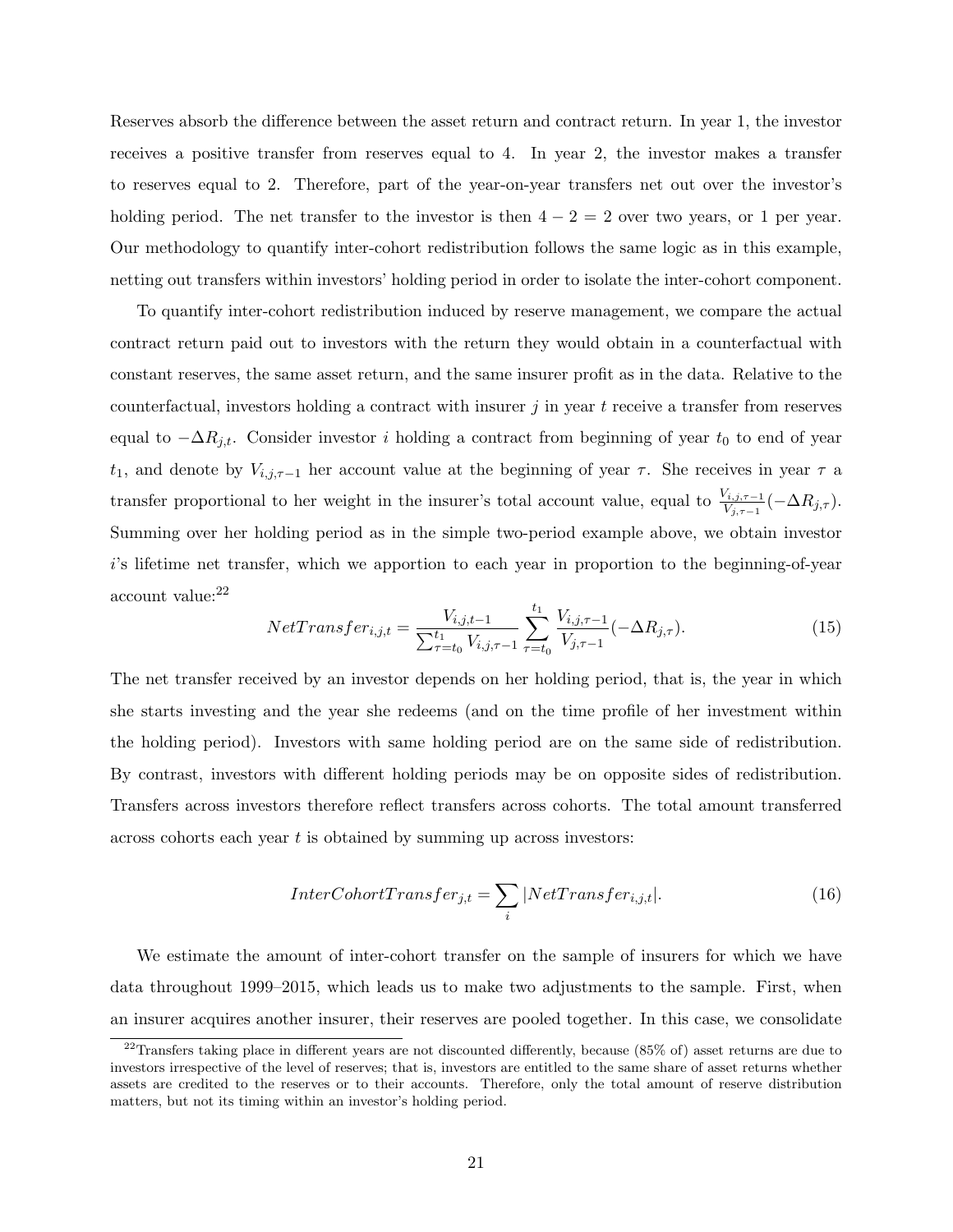both entities into a single one before the acquisition date such that we have a single insurer with a constant scope throughout the sample period. Second, we drop a few insurers that enter or exit during the sample period or have missing data in some years. The final sample has 50 insurers that we observe continuously from 1999 to 2015 and that account for 94% of the aggregate account value in the initial sample.

Panel A of Table [2](#page-41-0) shows the net transfer [\(15\)](#page-22-1) received by an investor as a function of her holding period, for every possible holding period within the sample period 2000–2015. We calculate the net transfer for an investor who holds the value-weighted average contract and keeps a constant investment amount of 100 by withdrawing interest paid at the end of each year. The numbers in the table represent the additional annual returns of the representative euro contract relative to a counterfactual with constant reserves. For instance, an investor buying a euro contract at the beginning of 2006 and redeeming it at the end of 2011 earned an additional 1.5 percentage points per year relative to a counterfactual with no smoothing, because insurers tapped reserves during the 2008 stock market crash and the 2011 sovereign debt crisis. Conversely, transfers turn negative for holding periods spanning the recent period of decreasing interest rates because insurers hoarded the high bond returns as reserves.

Before calculating the total inter-cohort transfer using [\(16\)](#page-22-2), we show how a simple back-ofthe-envelop calculation can already provide a rough estimate. Suppose all investors have  $T$ -year holding periods and that the annual transfer from reserves  $-\Delta R_{j,t}$  is i.i.d. across time and normally distributed with zero mean. Then, the expected annualized net transfer amount over T years (i.e., expected  $\Big\vert$  $\sum_{t=1}^{T} -\Delta R_{j,t}/T$  is equal to 1/ √ T times the expected yearly transfer amount from reserves (i.e., expected  $|-\Delta R_{j,t}|$ ). Intuitively, a longer holding period reduces the impact of contract return smoothing because a larger fraction of transfers from reserves net out over investors' holding period. The average outflow rate is 8.1% per year, which implies an average holding period of 12 years. The average yearly transfer amount from reserves is 3.7% of account value, implying an average inter-cohort transfer amount of the order of 3.7%/ √  $12 \simeq 1.1\%$  of account value per year. Accounting for holding period heterogeneity would lead to larger inter-cohort transfers because of the convexity of 1/ √ T.

To have an exact measure of inter-cohort transfers [\(16\)](#page-22-2), we would need to observe the entire investment history of all investors, which is not possible, because the investment history of investors still holding a contract at the end of the sample period is not over. Two data limitations also exist. First, regulatory data start in 1999; therefore, we do not observe the entire investment history of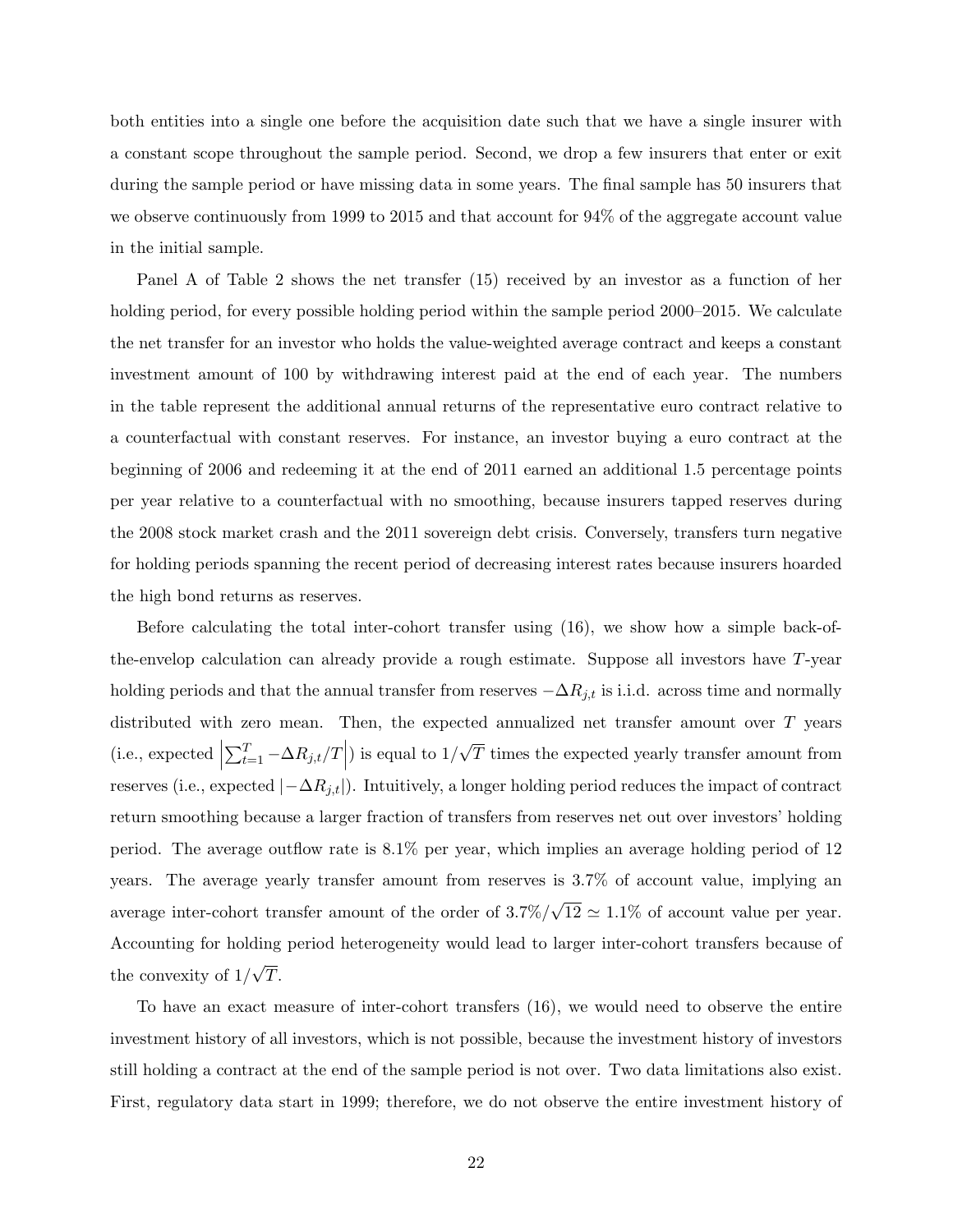investors who entered their contract before 1999. We can calculate the net transfer for investors with holding periods within 2000–2015 (we need one lagged year to calculate asset returns). Second, we observe inflows and outflows at the insurer level but not at the investor level, which implies we know the average holding period but not its entire distribution. To calculate inter-cohort transfers, we assume the outflow rate is constant across cohorts at the insurer-year level and that investors only make one-off investments.<sup>[23](#page-24-2)</sup> Under this assumption, we can reconstruct the investment history of all cohorts of investors and calculate the total inter-cohort transfer.

The value-weighted average amount of inter-cohort transfer is 1.4% of account value (Panel B of Table [2\)](#page-41-0). Evaluated at the 2015 level of aggregate account value of 1,200 billion euros, it amounts to an annual 17 billion euros that shift across cohorts of investors on average, or  $0.8\%$  of GDP.<sup>[24](#page-24-1)</sup> In the next section, we study how such a large amount of inter-cohort redistribution can be sustained in a competitive environment.

## <span id="page-24-0"></span>4 How Can Inter-Cohort Risk Sharing Be Sustained?

The key insight from the model is that the equilibrium level of inter-cohort market risk sharing depends on the elasticity of demand,  $\alpha$ . In particular,  $\alpha \simeq 0$  allows for perfect inter-cohort risk sharing, and  $\alpha \simeq \infty$  implies investors' demand elasticity unravels inter-cohort risk sharing. We now want to measure this elasticity in the data. From the model, we know it can be identified from two moments given by Implications [1](#page-13-2) and [2.](#page-14-2) We estimate each of these moments in turn, by running panel regressions.

### 4.1 Implication 1: Contract return policy

The first implication of the model is that after controlling for the current reserve ratio, equilibrium contract returns depend positively on current asset returns if  $\alpha > 0$ , and do not depend on current asset returns if  $\alpha \simeq 0$ . We estimate the contract return policy [\(12\)](#page-14-1) given by Implication 1, by

<span id="page-24-2"></span><sup>&</sup>lt;sup>23</sup>Formally, denoting by  $V_{j,t}(t_0)$  the year t-total account value of contracts subscribed from insurer j in year  $t_0$ , we assume  $V_{j,t}(t_0) = (1 - \theta_{j,t})(1 + y_{j,t})V_{j,t-1}(t_0)$  for all  $t_0 < t$ , where the outflow rate  $\theta_{j,t}$  is calculated to match observed outflows for insurer j in year t, that is,  $\sum_{t_0 \le t} \theta_{j,t}(1+y_{j,t})V_{j,t-1}(t_0) = Outflow_{j,t}$ ; and account value of new contracts is calculated to match observed inflows to insurer j in year t, that is,  $V_{j,t}(t) = Inflow_{j,t}$ . See Appendix [C.2](#page-63-0) for details.

<span id="page-24-1"></span><sup>&</sup>lt;sup>24</sup>The assumption of outflow rates independent of contract age is likely to underestimate the amount of inter-cohort transfer. Actual outflow rates are decreasing in contract age [\(FFSA-GEMA, 2013\)](#page-35-11), implying the true dispersion of holding periods is higher than the dispersion obtained under the assumption of the age-independent outflow rate. Again, because expected annualized life transfer is convex in the holding period, underestimating the dispersion of holding periods leads to underestimating inter-cohort transfer.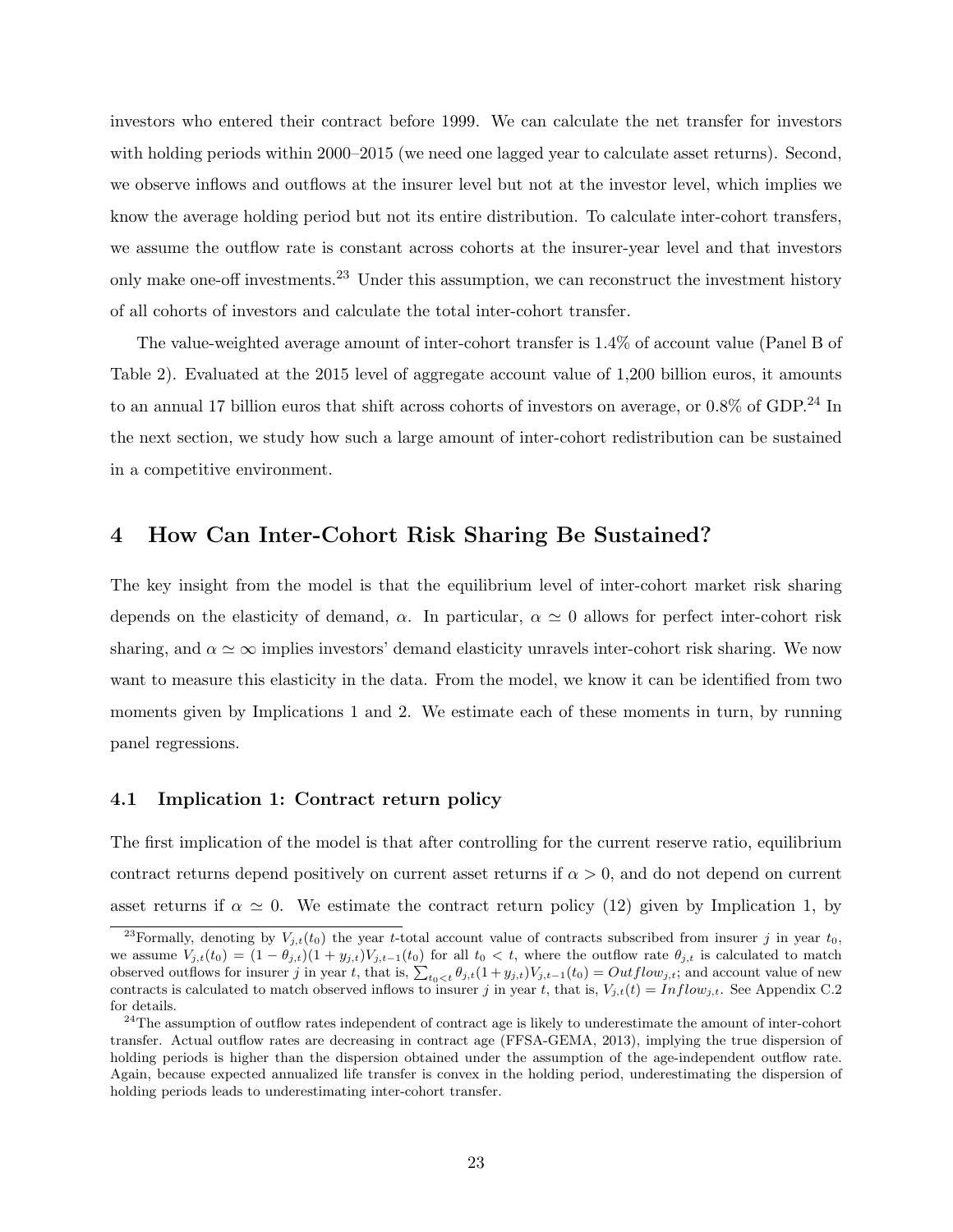running a panel regression with year fixed effects. According to our model, insurer fixed effects are not necessary, because the model assumes no heterogeneity in expected asset return across insurers. Our preferred specification includes insurer fixed effects to account for this heterogeneity in the data.[25](#page-25-0) We estimate weighted regressions using the insurer share of account value in aggregate account value as weights.<sup>[26](#page-25-1)</sup> We calculate standard errors two-way clustered by insurer and by year.

Results are reported in Table [3.](#page-42-0) In line with the model, the coefficient on the reserve ratio is positive and statistically significant at the 1% level, in both specifications. In our preferred specification with insurer fixed effects (Column 2), the point estimate implies a one-percentagepoint increase in the reserve ratio is associated with a 3.5-basis-point increase in the annual contract return. That is, out of each additional euro of reserves, 3.5 cents per year are credited to investor accounts. The model predicts a regression coefficient equal to  $r/(1+r)$ . Thus, the estimate of 0.035 implies  $r = 3.6\%$ , which is reasonable for our sample period 2000–2015.

The coefficient on the asset return is not statistically different from zero when insurer fixed effects are not included (Column 1). In other words, the contract return does not depend on the contemporaneous asset return beyond its effect on the reserve ratio, which is consistent with  $\alpha \simeq 0$ . The coefficient on the asset return is slightly negative and even becomes statistically significant when insurer fixed effects are included (Column 2). Now, recall that the contemporaneous asset return enters positively into the reserve ratio (Equation [\(10\)](#page-12-2)). Therefore, the contract return depends positively on the contemporaneous asset return because the sum of the coefficients on the reserve ratio and on the contemporaneous return is positive (equal to  $0.17$  with p-value at 0.15). The negative coefficient implies contract return in year t is more sensitive to lagged asset returns (in year  $s < t$ ) than to contemporaneous asset returns (in year t). Two institutional factors can explain this seemingly surprising result. First, amounts withdrawn through the calendar year are usually credited a pro rata return calculated based on the lagged contract return. Second, insurers sometimes guarantee to new clients a higher return in the first year of the contract for marketing purposes. As a result, contract returns associated with inflows and outflows do not depend on the current year asset return, which weakens the relation between the contract return and contemporaneous asset return.

In conclusion, the empirical contract return policy rejects  $\alpha > 0$  and is instead consistent with

<span id="page-25-0"></span><sup>25</sup>In the model, including insurer fixed effects does not lead to a misspecified regression, because it only adds regressors uncorrelated with the dependent variable and with the other explanatory variables. In the data, insurer fixed effects in contract return regressions are always jointly significant at statistical levels below 1%.

<span id="page-25-1"></span> $26$ We obtain similar results when we estimate non-weighted regressions (untabulated).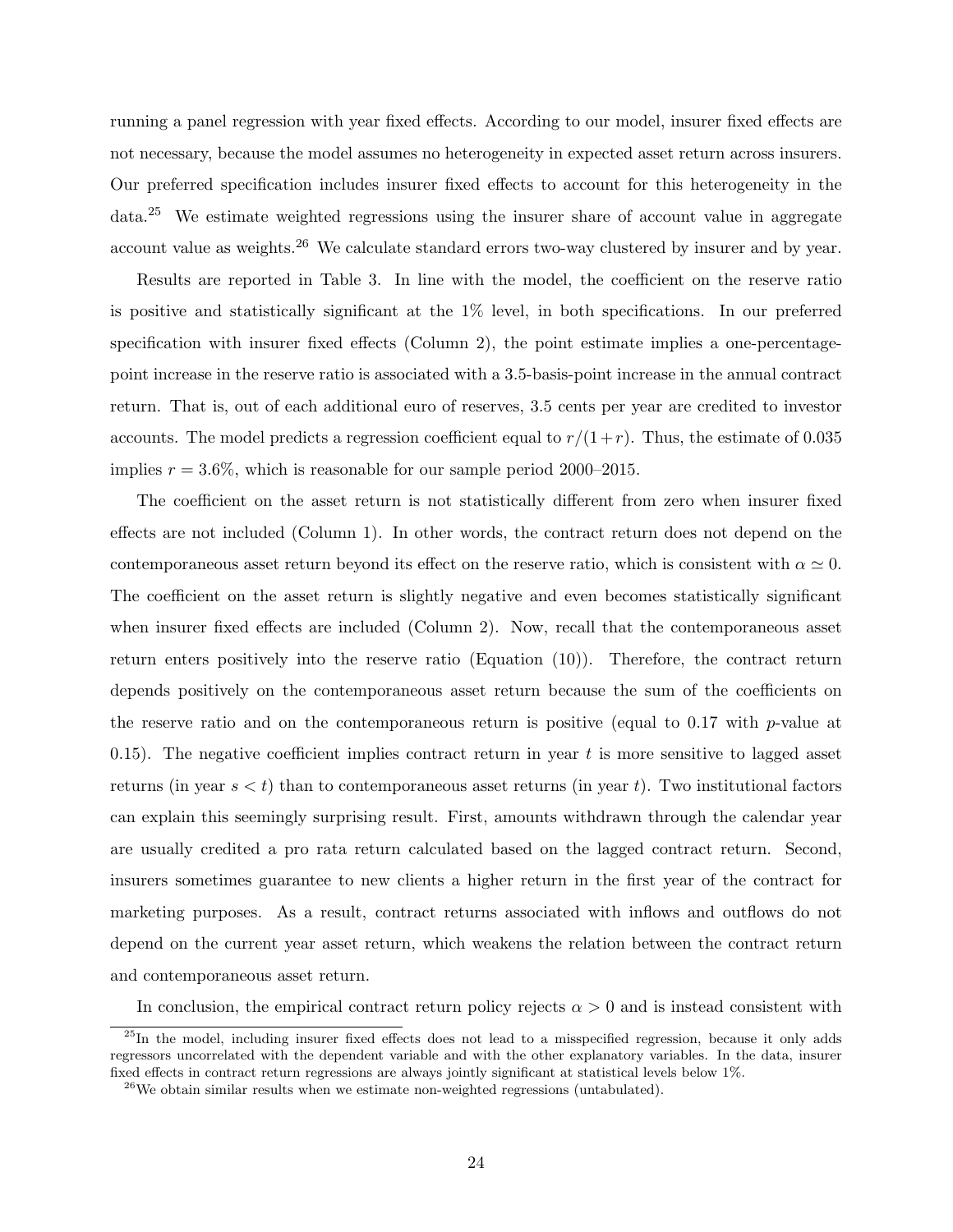$\alpha \simeq 0.$ 

#### <span id="page-26-0"></span>4.1.1 Are reserves really pooled across investor cohorts?

Inter-cohort risk sharing arises to the extent that reserves are pooled across investor cohorts. As discussed in Section [3.1,](#page-17-0) insurers could in principle undo reserves pooling by closing existing contracts to new subscriptions when reserves are high, and creating a new vintage of contracts for new investors in order to price the high level of reserves. Pricing of reserves could be done by creating new contracts with (a) higher entry fees, (b) higher management fees, (c) lower before-fees contracts return, or any combination of (a), (b), and (c), when reserves are higher.

We use two different sources of contract-level information to test whether insurers do (a), (b), or (c). First, we use data on fees to test for (a) and (b). The data are a snapshot of contracts with positive outstanding account value in 2017 (even if the contract is no longer commercialized in 2017). The fee structure is fixed at the subscription of the contract and written in the contract prospectus. Because, for a given contract, a number of investors will always hold their contract for many years, it is sufficient to have a snapshot of outstanding contracts in 2017 to retrieve the fee structure of contracts sold throughout our sample period 2000–2015. The data also report the time period during which each contract was open to new subscriptions. For each insurer  $j$  and each year t over 2000–2015, we calculate the average entry fee and average management fee across all contracts offered by insurer j and open to new subscriptions in year t. We regress the average fee on the insurer's beginning-of-year reserve ratio. If insurers price reserves into fees, the coefficient on the reserve ratio would be positive. Results in Table [4](#page-43-0) show that insurers do not adjust either entry fees (Column 1) or management fees (Column 2) to the level of reserves.

Second, we use data on net-of-(management-)fees returns at the contract level to test whether insurers do a combination of (b) and (c). The data are from a survey that has been run by the insurance supervisor since 2011. Each survey is a snapshot of contracts with positive outstanding contract value (even if the contract is no longer commercialized in the survey year) with information on the contract net-of-fees return.

The data report the first year in which the contract was commercialized. For each contract  $c$ of vintage s, we retrieve the insurer's reserve ratio at the beginning of year s from the regulatory filings. We obtain a panel at the contract  $(c) \times$  vintage year  $(s) \times$  return year  $(t)$  level, where vintage years run throughout our sample period 2000–2015 and return years are from 2011 to 2015. We regress the net-of-fees return (of contract c in year t) on the reserve ratio in the contracts'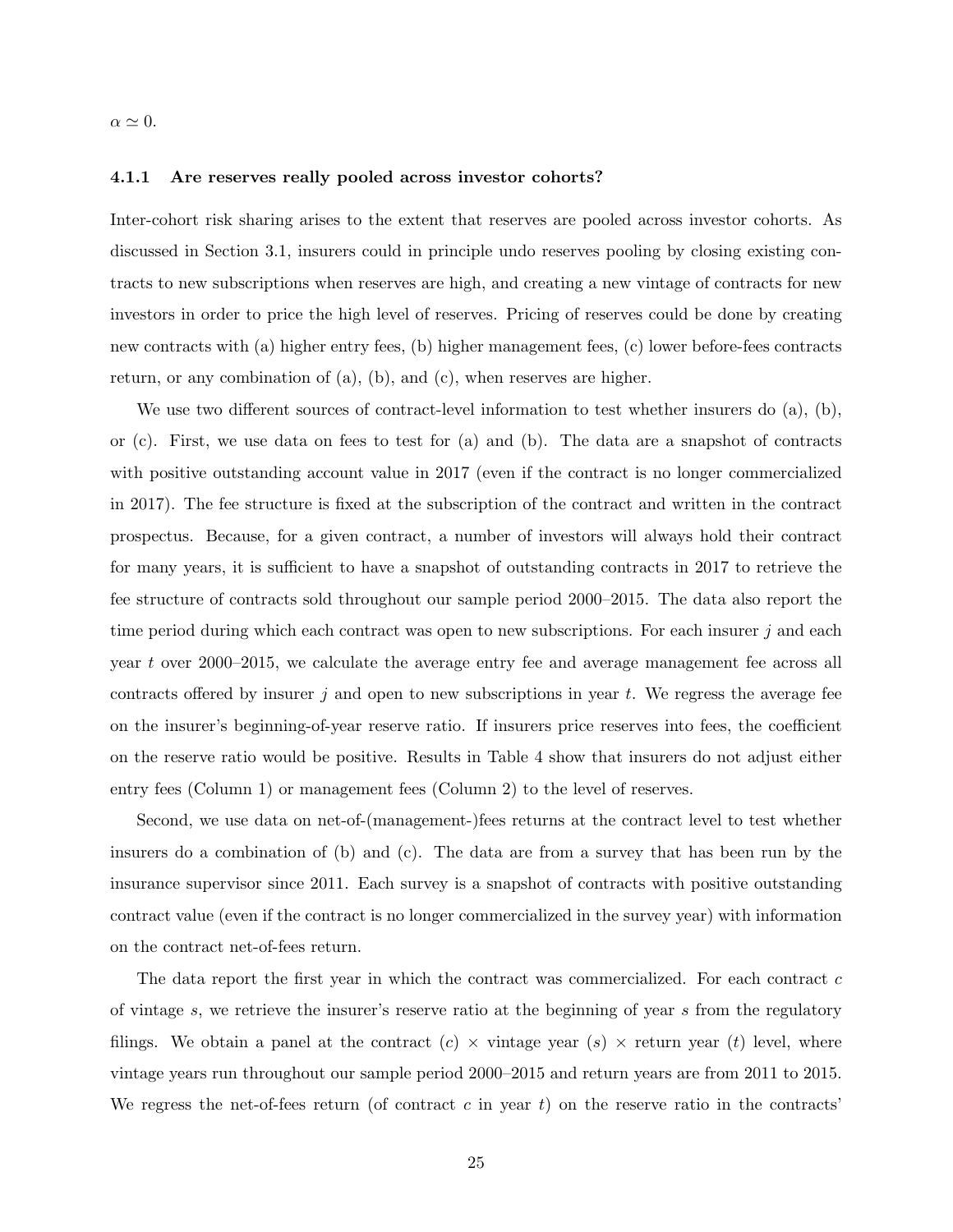vintage year (at beginning of year s) with insurer and vintage year fixed effects.<sup>[27](#page-27-0)</sup> If insurers price reserves by adjusting future net-of-fees contract returns, the coefficient on the reserve ratio in the contract's vintage year would be negative. Column 3 of Table [4](#page-43-0) shows insurers do not discriminate across investor cohorts based on the level of reserves when investors enter into the contract.

In conclusion, reserves are indeed pooled across investor cohorts.

#### <span id="page-27-1"></span>4.2 Implication 2: Flow-reserves relation

The second implication of the model is that investor flows depend positively on the reserve ratio if  $\alpha > 0$ , whereas flows are insensitive to reserves if  $\alpha = 0$ . In the model, the flow-reserves relation [\(13\)](#page-14-0) has the log level of the invested amount as the dependent variable, rather than the change in the invested amount as flows are usually defined. The reason is that investments are assumed to be one-period in the model, so that the outflow rate is 100% at the end of each period. Instead, real-world contracts are automatically renewed from year to year unless the investor redeems shares. Accordingly, we estimate the flow-reserves relation using the usual concept of net flows, defined as inflows minus outflows divided by beginning-of-year account value. We estimate panel regressions with insurer and year fixed effects. We run separate regressions for net flows and for the three components of net flows: (plus) inflows, that is, premia, which come either from investors already holding a contract and adding money to their account, or from new investors; (minus) redemptions, which are voluntary outflows; and (minus) payments at contract termination, which are involuntary outflows (due to investor death). One should expect the former two to respond to the level of reserves if  $\alpha > 0$ , but not the latter. One might also expect inflows to be more sensitive to reserves than redemptions, because redemptions may be more likely to be driven by liquidity motives.

Table [5](#page-44-0) contains the results. The sensitivity of net flows to the beginning-of-year reserve ratio is not significantly different from zero (Column 1). The net-flow decomposition yields similar results: Neither inflows (Column 2) nor outflows (Columns 3 and 4) are sensitive to reserves. All the coefficients are precisely estimated zeros. We can reject at the 5% level that the regression coefficient of net flows on the reserve ratio is larger than 0.12.

To see why a flow-reserves sensitivity of 0.12 is economically small, we can compare this value with the flow-reserves sensitivity that would be required for flows to fully dilute an extra euro of reserves at a one-year horizon and thus eliminate contract return predictability. Given that reserves represent, on average,  $11\%$  of account value, a flow-reserves sensitivity of  $1/0.11 \simeq 9$  would

<span id="page-27-0"></span> $27$ Because we stack the five snapshots of return data, we interact the fixed effects with return-year dummies.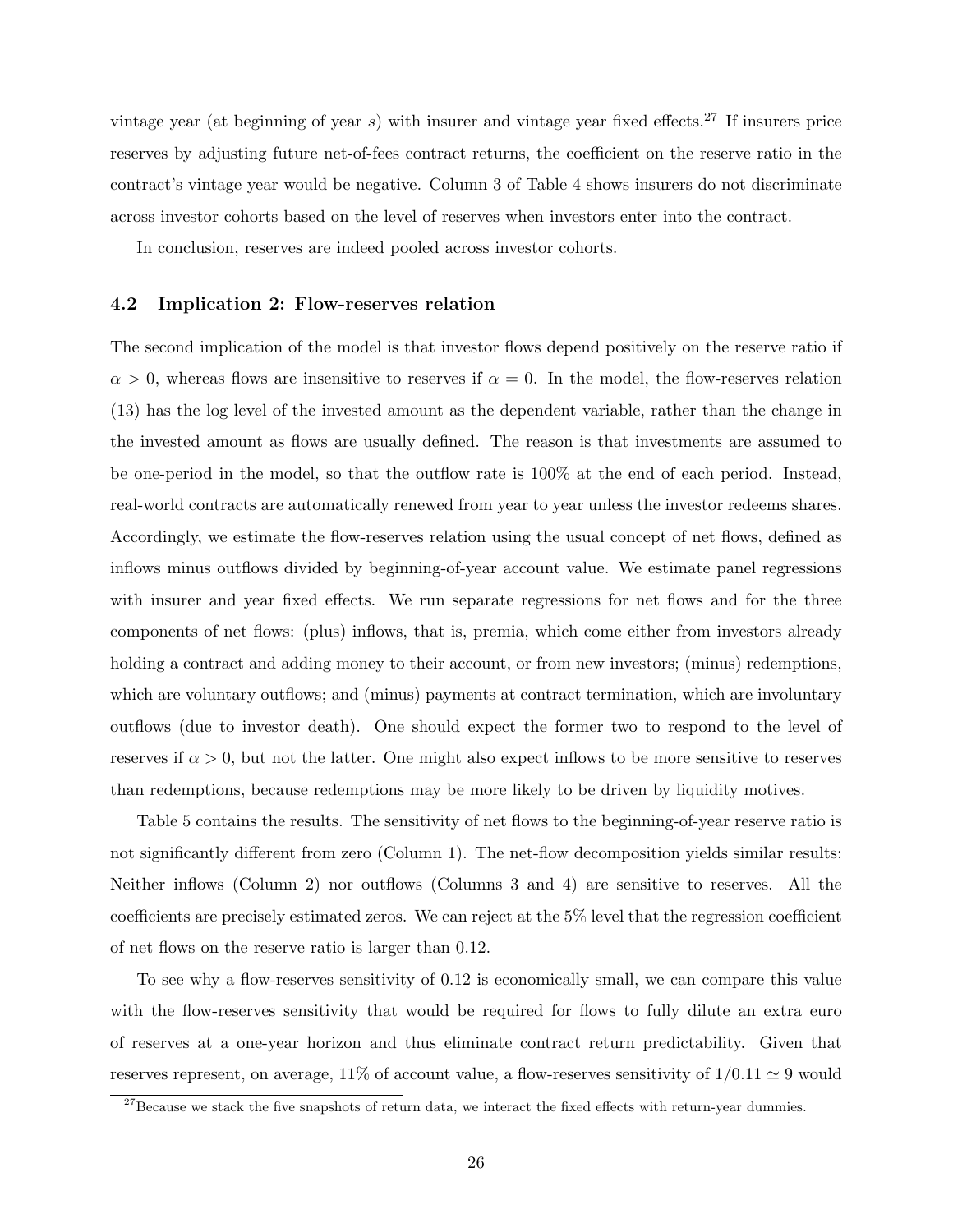be necessary for flows to fully dilute reserves at a one-year horizon,<sup>[28](#page-28-0)</sup> that is, a 75-fold larger sensitivity than the one we can reject at 5%.

As shown in Appendix [A.7,](#page-58-0) the OLS estimate of the flow-reserves relation is biased downwards if insurers face anticipated flow shocks. Intuitively, when an insurer anticipates negative flow shocks in future periods, it has incentives to lean against the shock by hoarding reserves in order to pay higher returns when the shock hits. This behavior creates a negative correlation between flows and reserves, biasing the OLS downwards. We further show this bias can be corrected by instrumenting reserves using past asset returns, if flow shocks are not correlated with past asset returns (beyond the causal effect of past asset returns on current reserves, thus on future contract returns, thus on future demand if  $\alpha > 0$ ).

We run IV regressions using the previous year's asset return to instrument the beginning-of-year reserve ratio. The first stage is strongly significant (F-stat equal to 29 with standard errors two-way clustered by insurer and year). The second stage regressions are presented in Panel B of Table [5.](#page-44-0) In Column 1, the IV estimate of the net flow-reserves sensitivity is slightly higher than the OLS estimate, but it remains very small and statistically insignificant. In Column 3, the redemptionreserves sensitivity is negative (i.e., investors redeem less when reserves are higher) and significant at 10%, but the economic magnitude remains very small. Overall, the IV regressions confirm that flows are at best barely elastic to reserves. To conclude, the empirical flow-reserves relationship rejects  $\alpha > 0$  and is instead consistent with  $\alpha \simeq 0$ .

### 4.3 Flows are inelastic to predictable returns

In the model,  $\alpha \simeq 0$  implies (a) contract returns are predictable but (b) investor flows are inelastic to these predictable returns. In this section, we show (a) and (b) are borne out in the data.

#### <span id="page-28-1"></span>4.3.1 Contract returns are predictable

Because reserves are not diluted by investor flows (as shown in the previous section) and are owed to investors (by regulation), the reserve ratio should predict future contract returns. We test for contract return predictability in Table [6.](#page-45-0) In Column 1, we regress the contract return paid at the end of year t on the reserve ratio at the beginning of year t in the insurer-year panel with year

<span id="page-28-0"></span><sup>&</sup>lt;sup>28</sup>Denoting the flow-reserves sensitivity by  $\eta$ , an extra dR of reserves is fully diluted by flows if  $\frac{R+dR}{V+\eta dR}=\frac{R}{V}$ , i.e., if  $\eta = V/R$ .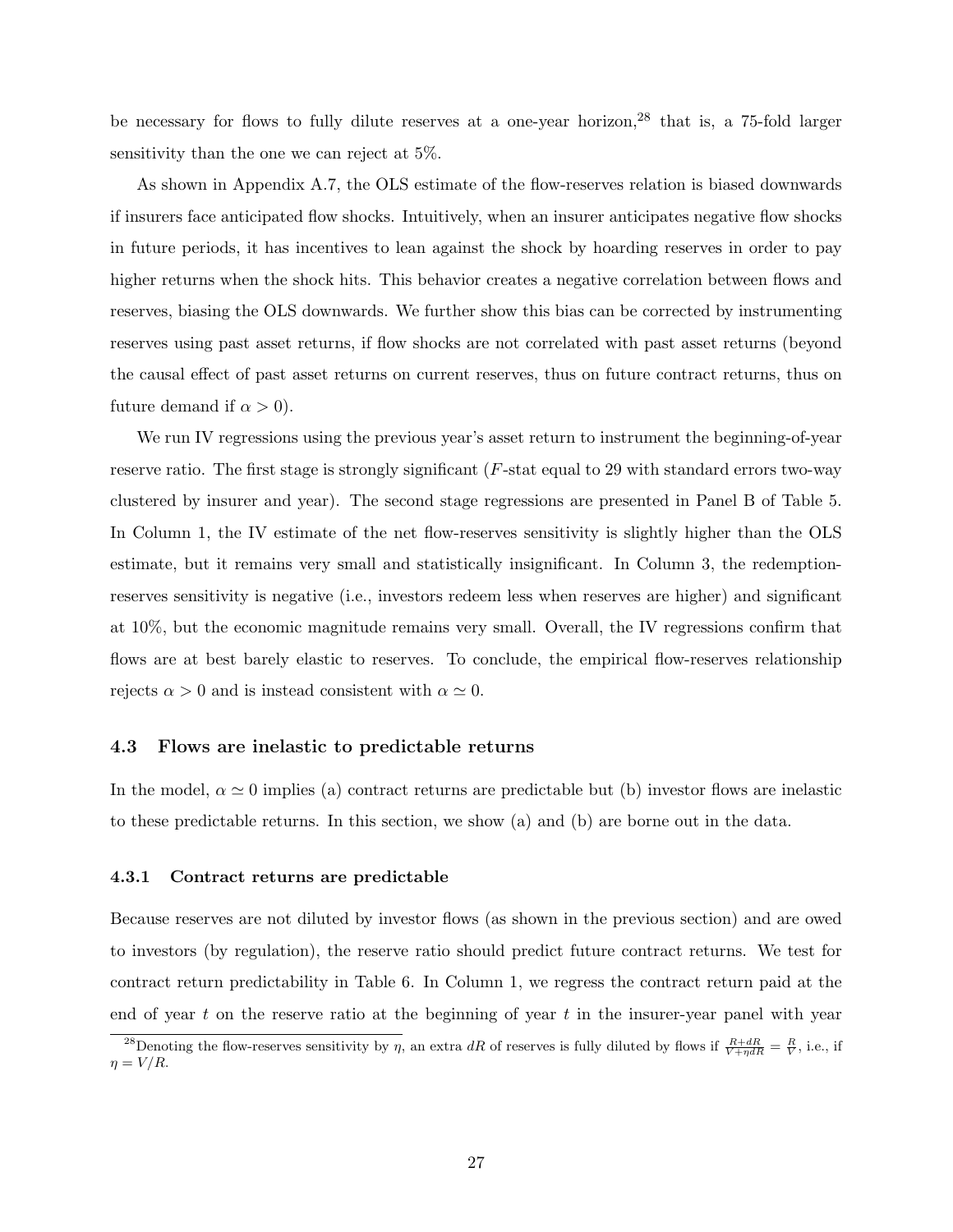fixed effects.<sup>[29](#page-29-0)</sup> The coefficient on the beginning-of-year reserve ratio is positive and statistically significant at the 1% level. Therefore, the reserve ratio predicts the expected contract return at a one-year horizon: Contracts with higher reserves have higher expected returns.

Higher reserves predict higher expected contract return because reserves are eventually distributed to investors– not because higher reserves are associated with higher risk. As a check, we consider a zero-cost portfolio that is invested long in contracts with high reserves and short in contracts with low reserves. At the beginning of each year, we rank insurers on the [0, 1] interval based on the beginning-of-year reserve ratio, and use portfolio weights proportional to insurers' rank minus one-half.

Columns 1 and 2 of Table [7](#page-46-0) show the performance of each leg of the portfolio, and Column 3 that of the long-short portfolio. The first row confirms that higher reserves predict higher expected returns: Average returns are 34 basis points higher per year for high-reserves contracts than for low-reserves contracts.

The second and third rows report the estimates of a market model. The difference in market beta between high-reserves and low-reserves contracts is a precisely estimated zero (a difference in beta larger than 0.01 is rejected at the 1% level), implying alpha is 34 basis points higher for highreserves contracts than low-reserves contracts, on average. Therefore, the predictability of expected contract returns does not reflect a compensation for market risk.

The fourth row reports the cross-sectional standard deviations of high- and low-reserves contracts returns, averaged over time. We find the difference between the two groups is a precisely estimated zero. Therefore, the predictability of expected contract returns does not reflect a compensation for idiosyncratic risk either.

Reserves should predict contract returns not only at one year but also at longer horizons, because reserves are only progressively distributed to investors. This progressive distribution matters because, as we explain in the next section, a profitable strategy to exploit contract return predictability involves holding contracts for several years because of switching costs. We show in Appendix [D](#page-66-0) that the predictive power of reserves for future contract returns decays at the same rate as the one at which the reserve ratio mean reverts. The reserve ratio mean reverts for two reasons. First, reserves are progressively credited to investors' accounts (at a rate of 3% per year, see Columns 1–2 of Table [3\)](#page-42-0). Second, inflows dilute reserves at a rate equal to the unconditional net flow rate (2.4%

<span id="page-29-0"></span><sup>&</sup>lt;sup>29</sup>We do not include insurer fixed effects, because we are running a predictive regression, and insurer fixed effects would be estimated on the entire sample period. In the (untabulated) regression with insurer fixed effects, the coefficient on the lagged reserve ratio is .03 significant at 1%.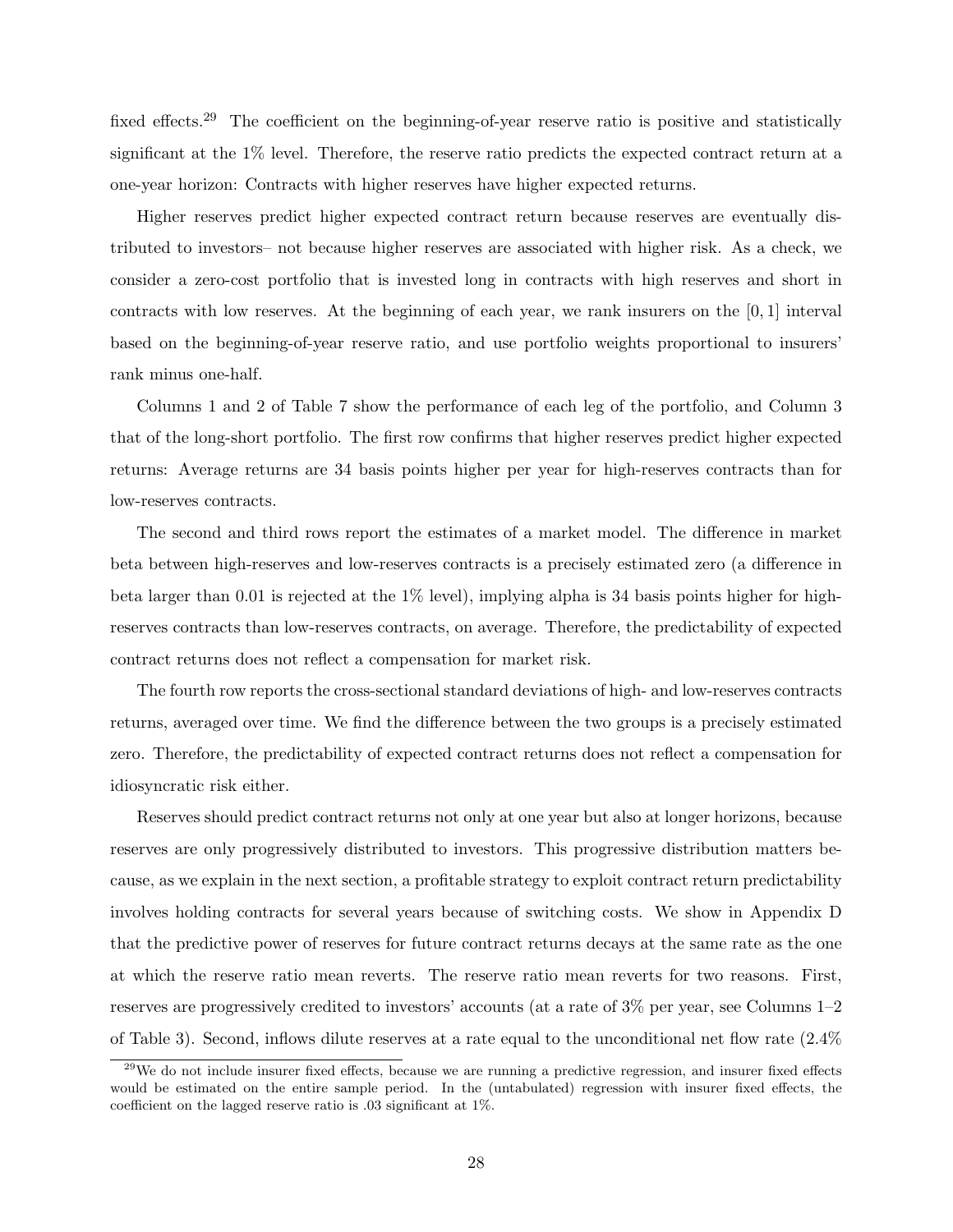per year, see Table [1\)](#page-40-0) plus a term that depends on the sensitivity of flows to reserves (equal to zero, see Table [5\)](#page-44-0). Thus, the reserve ratio mean reverts at a rate of  $\delta \simeq 5.4\%$  per year. The predictive power of reserves for future contract returns should also decay at a rate of 5.4% per year.

We check in Columns 2–5 of Table [6](#page-45-0) that our calculation for the decay of the predictive power of reserves is in line with the data. We regress contract return in years  $t, t + 1, \ldots, t + 4$ , on the reserve ratio at the beginning of year t. The regression coefficient on the initial reserve ratio decays at a rate of about 7%, close to our estimate of  $\delta \simeq 5.4\%$ . Thus, reserves predict future contract returns over many years.

#### <span id="page-30-1"></span>4.3.2 Flows are inelastic to predictable returns

We have shown investor flows are inelastic to reserves (Table [5\)](#page-44-0). Does this finding imply investors fail to exploit return predictability? Not necessarily, because this inelasticity could stem from the costs associated with strategies aimed at exploiting contract return predictability. For instance, to move their money from one insurer to another one with a higher level of reserves, existing investors face entry fees that create a switching cost that offsets the returns from contract return predictability computed in Section [4.3.1.](#page-28-1)

We show that other strategies aimed at exploiting contract return predictability are not offset by switching costs. First, an investor increasing his investment amount with money that is not already invested in a contract incurs no switching cost. Regardless of the contract chosen, the investor must pay entry fees. Because insurers do not adjust fees to the level of reserves (see Table [4\)](#page-43-0), an investor seeking to maximize returns should choose the contract with the highest reserves. This argument has one twist if the investor already has a contract with an insurer. Contract returns are taxed upon withdrawal at a rate that depends on the age of the contract at the time of withdrawal, where contract age is defined as the number of years since the investor's first investment in the contract. The tax rate is decreasing in contract age for the first eight years of the contract. Therefore, if an investor considers increasing his investment amount and already owns a contract, she has tax incentives to invest with her existing insurer if she has an investment horizon shorter than eight years. Now, the average investment horizon is 12 years, that is, longer than the eight-year period over which the tax distortion applies. As a result, the tax distortion is unlikely to explain why inflows by investors already holding a contract are inelastic to reserves.[30](#page-30-0)

Second, new investors are not subject to any distortion. Conditional on purchasing a new

<span id="page-30-0"></span> $30$ See Appendix [E](#page-68-0) for a description of the tax treatment of euro contracts and a quantification of the tax distortion.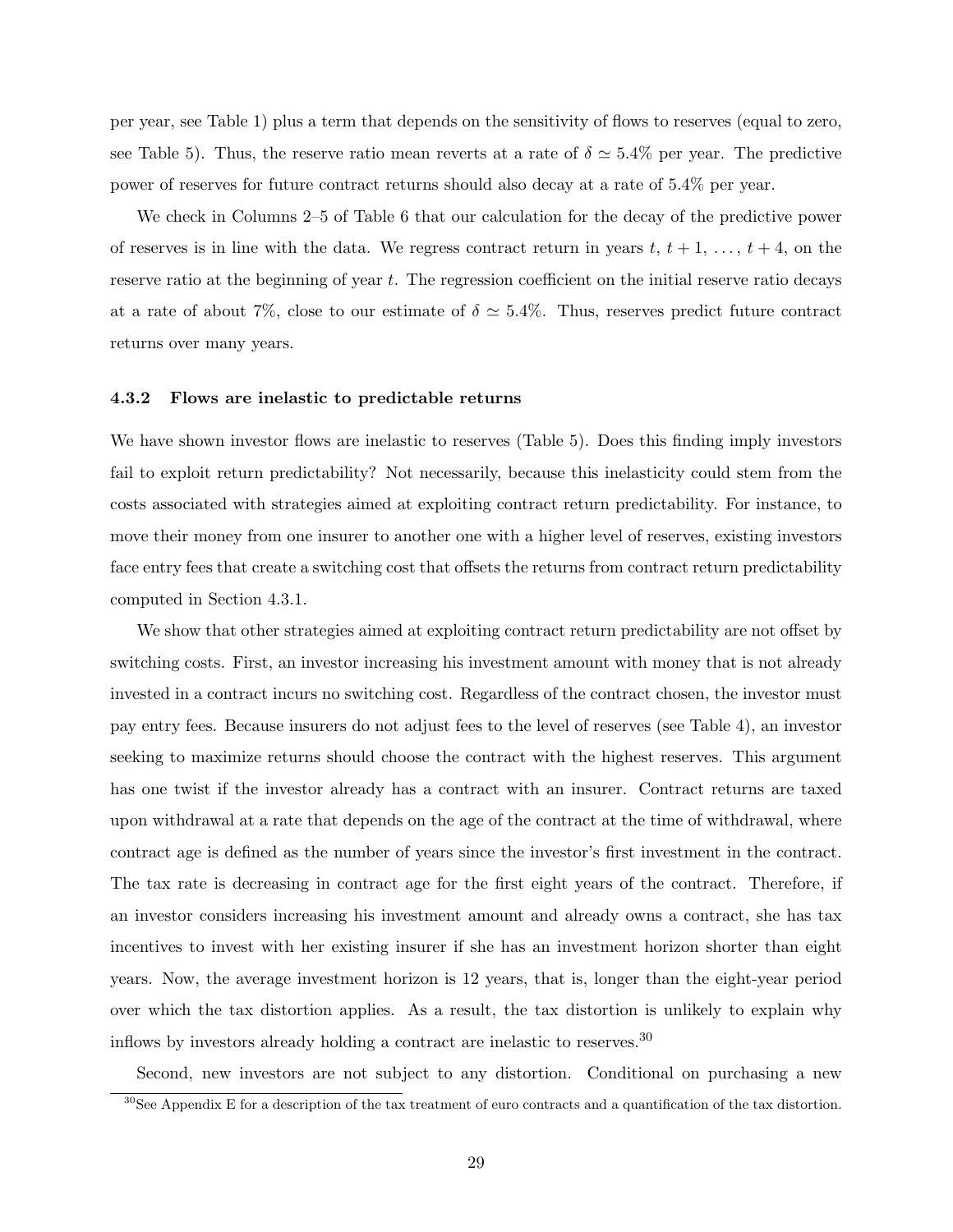contract, an investor seeking to maximize returns should unambiguously choose the contract with the highest reserves. We estimate the sensitivity of purchases of new contracts to the level of reserves. The regulatory filings contain information on the number of new contracts sold by the insurer in the current year. Insurers have been required to report this information since 2006; therefore, the sample period for this test is restricted to 2006–2015. We regress the number of new contracts sold divided by the number of outstanding contracts on the beginning-of-year reserve ratio. Table [8](#page-47-0) shows that both in our OLS and IV estimations, new investors' inflows are not sensitive to the level of reserves.

We conclude that investors fail to exploit contract return predictability.

### <span id="page-31-1"></span>4.4 Why are flows inelastic to predictable returns?

We explore the hypothesis that flows do not react to predictable returns because investors lack the knowledge to predict contract returns using reserves. The reason may be that investors simply do not understand that reserves predict returns, or perhaps investors are not able to obtain information on the level of reserves.<sup>[31](#page-31-0)</sup> To test that hypothesis, we study whether the flow-reserves sensitivity varies across investors with different levels of financial sophistication. We proxy for investor sophistication using the investment amount. The idea is that financial sophistication is correlated with wealth, for instance, if investors must incur a fixed cost to acquire the knowledge necessary to predict returns [\(Lusardi and Mitchell, 2014\)](#page-36-3).

We construct the proxy for investor sophistication using contract-level data collected by the insurance supervisor for the years 2011 to 2015. The data contains information on the number of investors, the total account value, and the net-of-fees return for every contract. We calculate the average individual account value as the total account value divided by the number of investors. We classify contracts into three size bins according to the average account value: below 50,000 euros, 50,000–250,000 euros, and above 250,000 euros. We also construct net flows at the contract level.

We exploit cross-sectional variation in investor sophistication along two dimensions. First, we exploit it across insurers. Some insurers cater to wealthier, and hence more sophisticated, clienteles. Second, we exploit variation across contracts within a given insurer. As described in Section [3.1,](#page-17-0) insurers often offer different contracts with different minimum investment amounts that target different clientele. A crucial feature of the institutional framework is that reserves are pooled across

<span id="page-31-0"></span><sup>&</sup>lt;sup>31</sup>Although insurers' annual reports contain information on the level of reserves, it often is incomplete or consolidated at the group level.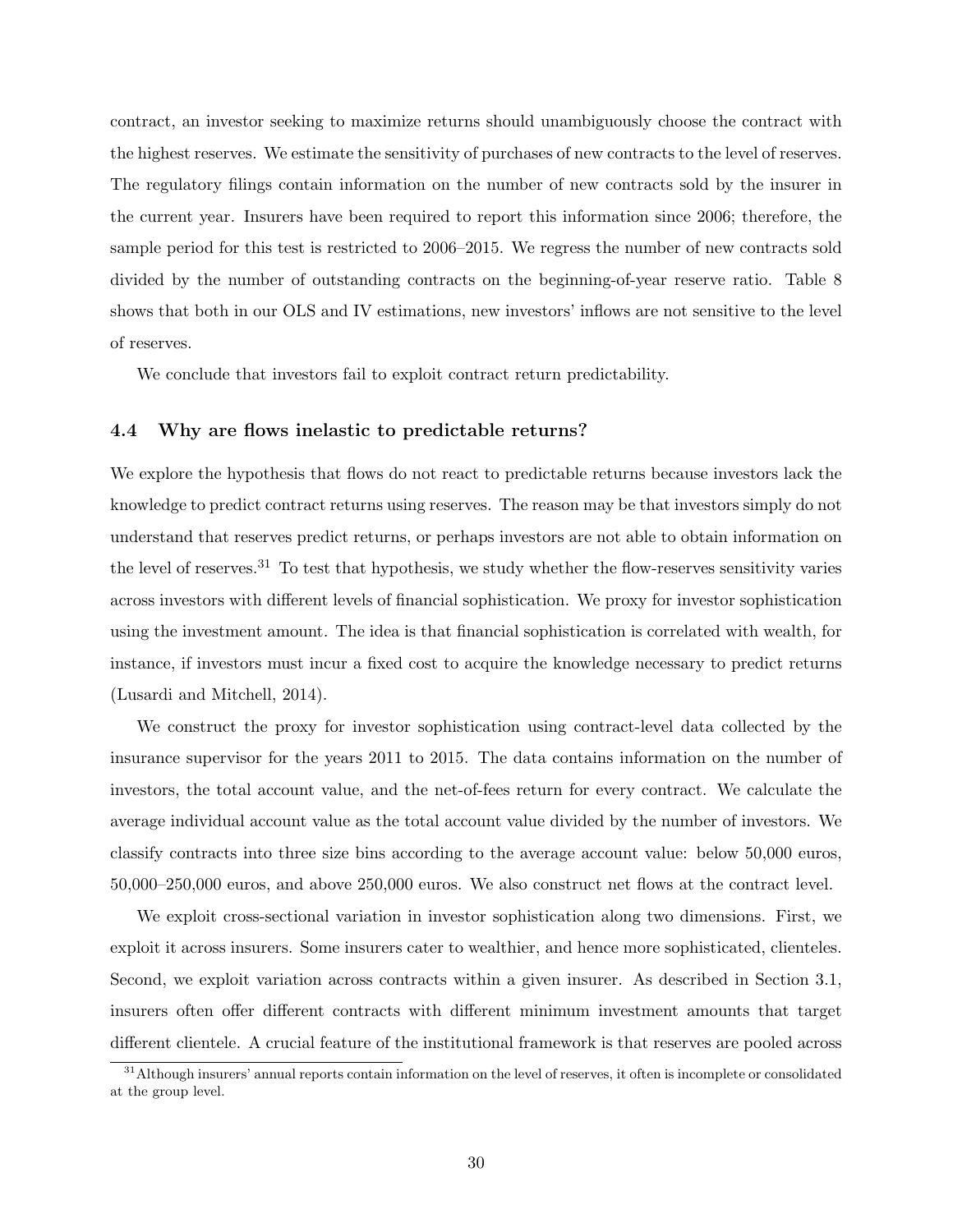all contracts of a given insurer, so that reserves predict returns for all contracts. Therefore, we can exploit cross-contract variation in investor sophistication to test whether the flow-reserves sensitivity varies within a given insurer-year. We regress net flows at the contract level on the beginning-ofyear reserve ratio interacted with dummy variables for each bin of average account value (and on the non-interacted dummy variables).

The first specification (Column 1 of Table [9\)](#page-48-0) does not include insurer-year fixed effects and thus exploits cross-insurer variation in investor sophistication. The flow-reserves sensitivity is small and statistically insignificant both for contracts with small and intermediate average account value (below 250,000 euros per investor). By contrast, the flow-reserves sensitivity is positive and statistically significant at the 10% level for contracts with larger average account value (above 250,000 euros per investor).

The second specification (Column 2 of Table [9\)](#page-48-0) includes insurer-year fixed effects and thus isolates cross-contract variation in investor sophistication within insurer-years. In that case, the absolute level of the flow-reserves sensitivity is no longer identified because it is defined at the insurer-year level. We use the small-average-account-value category as the reference group. The results are consistent with those obtained in the first specification: The flow-reserves sensitivity is larger for contracts with large account values than for contracts with smaller account values. The difference is significant at the 1% level. The IV estimates yield similar results (Columns 3 and 4).

These results suggest investors with sufficient skills or incentives to predict returns are able to time reserves to some extent. However, note that although the flow-reserves relation becomes statistically significant among investors with large invested amounts, the economic magnitude remains small. Recall from Section [4.2](#page-27-1) that a flow-reserves sensitivity of 9 would be necessary for flows to fully dilute reserves and undo return smoothing. In comparison, the estimated sensitivity in Table [9](#page-48-0) never exceeds 1 even among the most sophisticated investors.

### 4.5 Do arbitrage opportunities exist?

Even though, in the data, we find  $\alpha \simeq 0$  for the bulk of investors, we know from Section [2.4](#page-15-3) that inter-cohort risk sharing also requires there exist no arbitrage strategies that consist in going long in euro contracts and short in the same assets as intermediaries and in a risk-free asset. If such strategies were profitable, a single arbitrageur would upset the inter-cohort risk sharing equilibrium. However, these arbitrage strategies are unprofitable if the capital income tax rate is large enough. In this section, we calibrate the parameters in the arbitrage profit given by Equation [\(14\)](#page-15-2) to determine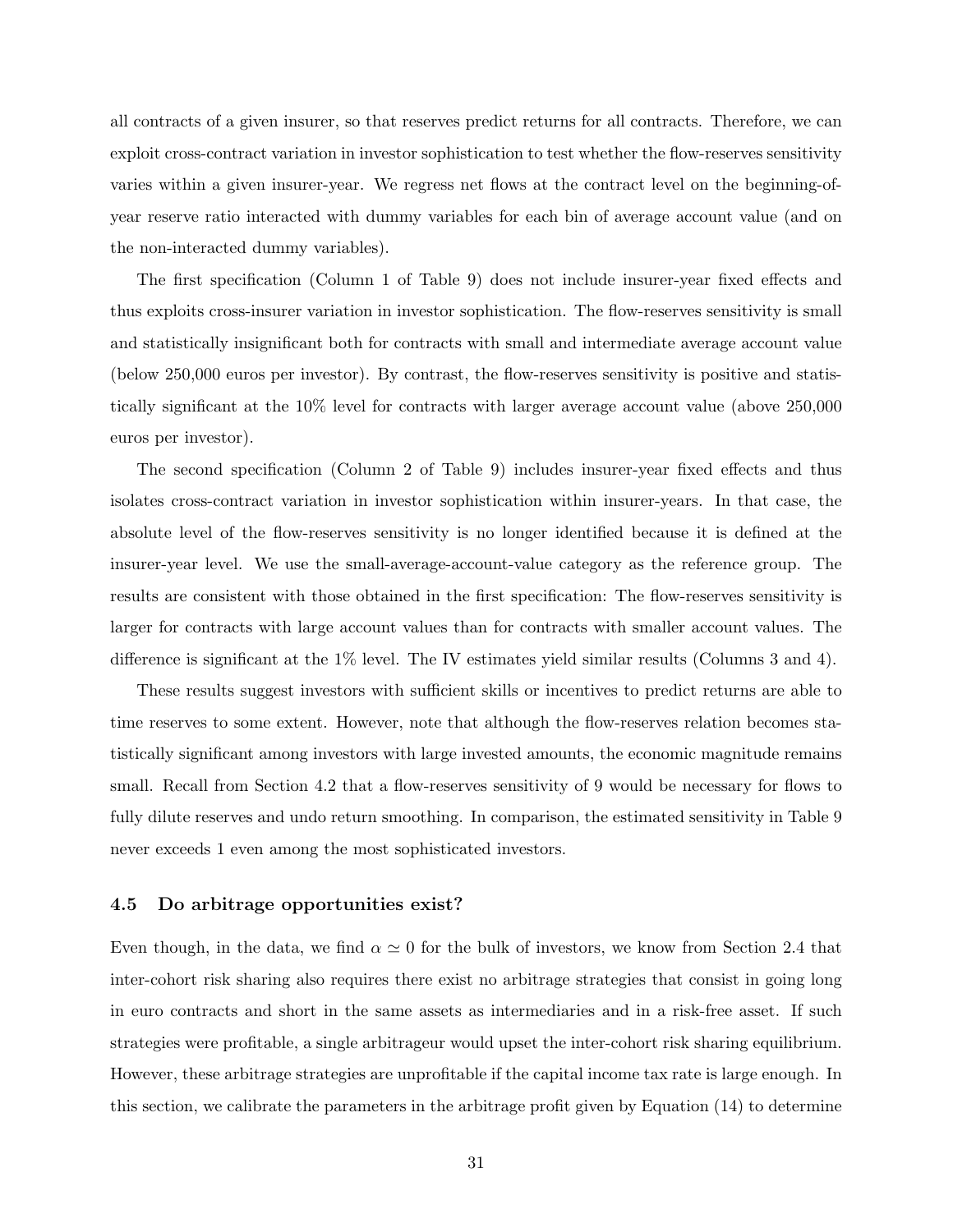the tax rate necessary to eliminate arbitrage opportunities.

There are two distinct sources of arbitrage profits. The first one is the risk premium that can be earned without bearing the associated risk. When  $\alpha \simeq 0$ , the contract return is almost risk-free, and the first component of the arbitrage profit is approximately equal to the risk premium,  $r - r_f$ . We calibrate the expected asset return using the sample average asset return (4.9%, see Table [1\)](#page-40-0), and noting that it is likely realized asset returns have blue above expected returns during the sample period. As discussed in Section [3.2,](#page-19-0) the reserve ratio rose by 25 basis points per year, while positive net flows should have diluted reserves at a rate of 25 basis points per year. Therefore, insurers have retained in reserves approximately  $25 + 25 = 50$  basis points of the realized asset returns in excess of expected returns. Therefore, we set  $r = 4.4\%$ . Using  $r_f = 3\%$ , the risk premium is 1.4%.

The second source of arbitrage profit is the predictable distribution of reserves, which depends on the beginning-of-year reserve ratio. To focus on a situation that makes the arbitrage most profitable, we assume the reserve ratio is 10 percentage points above target. This represents 1.5 standard deviations of the reserve ratio (see Table [1\)](#page-40-0). It also amounts to the difference between the highest point of the aggregate reserve ratio (reached in 2014, see Appendix Figure [B.1\)](#page-61-0) and its sample average. Using the fact that reserves are distributed to investors at a rate of 3% per year (see Columns 1 and 2 of Table [3\)](#page-42-0), the second term of the arbitrage profit is  $0.3\% \times (1 - \tau)$ , where  $\tau$  is the capital income tax rate.

If we calibrate insurer compensation to the French regulatory framework, in which insurers can keep up to 15% of asset returns, we have  $\phi = 0.15 \times r \approx 0.7\%$ , which is equal to the average management fee in the data (see Table [1\)](#page-40-0). In this case, arbitrage opportunities are eliminated if  $1.4 + 0.3 \times (1 - \tau) - 4.4 \times \tau - 0.7 \times (1 - \tau) < 0$ , that is, if the capital income tax rate is greater than 25%. As described in Appendix [E.1,](#page-68-1) the applicable tax rate depends on the contract holding period. At the end of the sample period, the lowest possible tax rate is 23% (15.5% of social security contributions plus 7.5% of income tax). Hence, the actual minimum tax rate is close to our estimate of the minimum tax rate necessary to eliminate arbitrage opportunities.

As noted in Section [2.4,](#page-15-3) arbitrage opportunities can be eliminated even if insurer compensation is zero. If  $\phi = 0$ , arbitrage opportunities are eliminated if  $1.4 + 0.3 \times (1 - \tau) - 4.4 \times \tau < 0$ , that is, if the capital income tax rate is greater than 36%.

Remark that the absence of arbitrage opportunities is not contradictory with our finding in Section [4.4,](#page-31-1) where we show that the flow-reserves relation is statistically significant among investors with large invested amounts (see Table [9\)](#page-48-0). Indeed, sophisticated households who have positive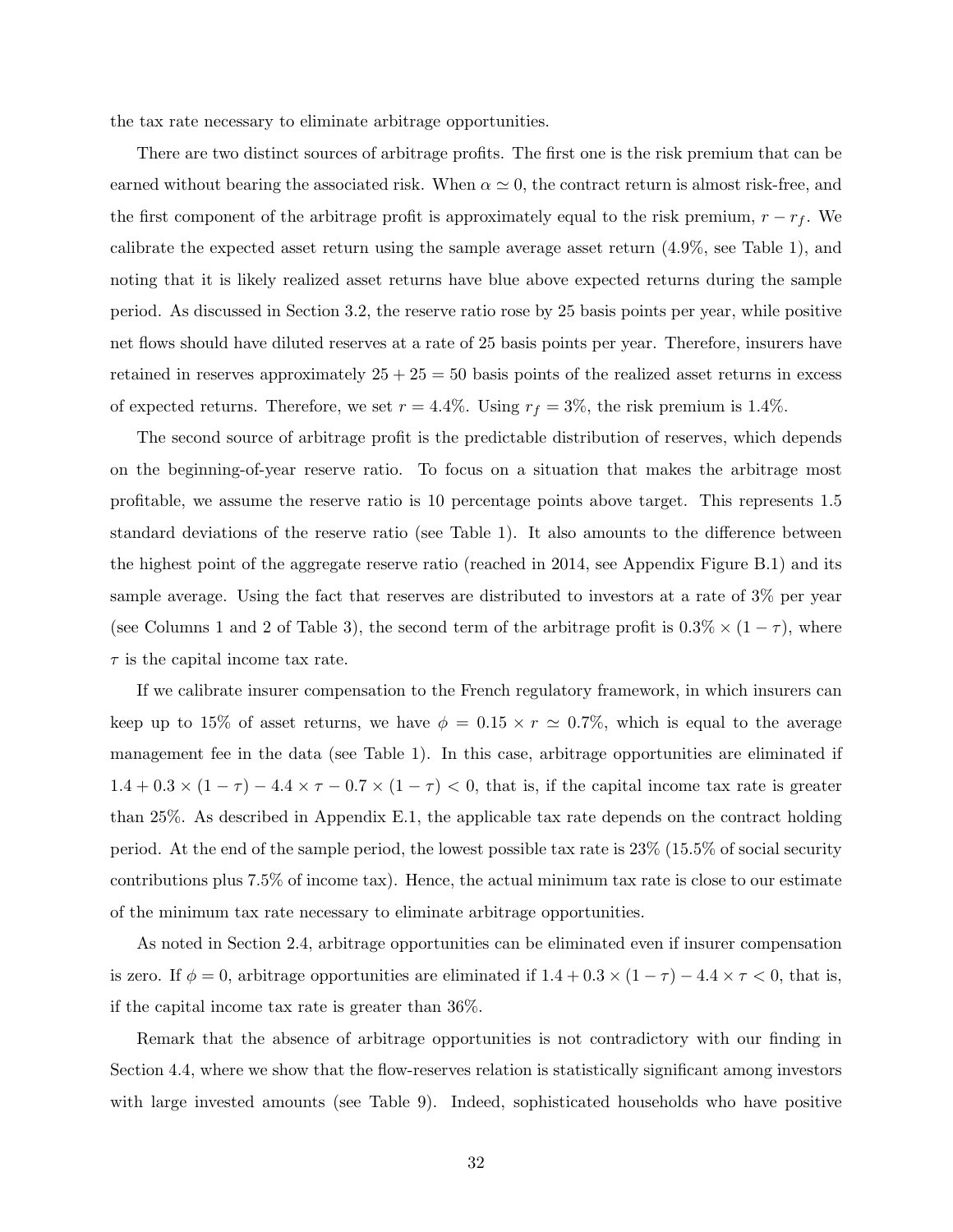amounts of savings always should buy contracts with high reserves rather than contracts with low reserves (see Section [4.3.2\)](#page-30-1), even in the presence of a capital income tax. Yet, buying contracts and shorting underlying assets and the risk-free asset is not profitable in the presence of a large enough capital income tax.

# <span id="page-34-0"></span>5 Conclusion

We provide the first evidence of a large scale, and private, implementation of inter-cohort risk sharing. The evidence implies that financial intermediaries can complete markets, by allowing investors with different holding periods to share risk, which they cannot achieve even in fully developed financial markets. Such inter-cohort risk sharing is desirable from an ex-ante welfare perspective, that is, under the Rawlsian veil of ignorance [\(Gordon and Varian, 1988;](#page-35-0) [Ball and](#page-35-7) [Mankiw, 2007\)](#page-35-7).

Private implementation of inter-cohort risk sharing requires a two-sided commitment problem to be overcome [\(Allen and Gale, 1997\)](#page-35-2). First, regulation ensures that intermediaries eventually return reserves to households. This suggests a reason why inter-cohort risk-sharing savings products exist in several European countries, where such regulation exists, but not in the US, where it does not.

Second, investors must remain invested in contracts even when reserves are low. We show that investment flows are inelastic to predictable reserves, and do not tumble when reserves are low. This low elasticity is more prevalent among households who are expected to have lower financial sophistication. Therefore, perhaps counter-intuitively, lower investor sophistication enables a better sharing of risk—across investor cohorts—than what would be possible in a frictionless economy.

These results have implications for real investment, which we leave for future research. First, spreading aggregate risk across cohorts implies that aggregate consumption is smoothed over time, which requires the capital stock to increase in good time and to decrease in bad time. Hence, inter-cohort risk sharing has implications for the cyclicality of aggregate investment. Second, as studied theoretically by [Gollier](#page-35-1) [\(2008\)](#page-35-1), intermediaries can invest in more risky assets when risk is shared across cohorts. Therefore, inter-cohort risk sharing has implications for the composition of aggregate investment.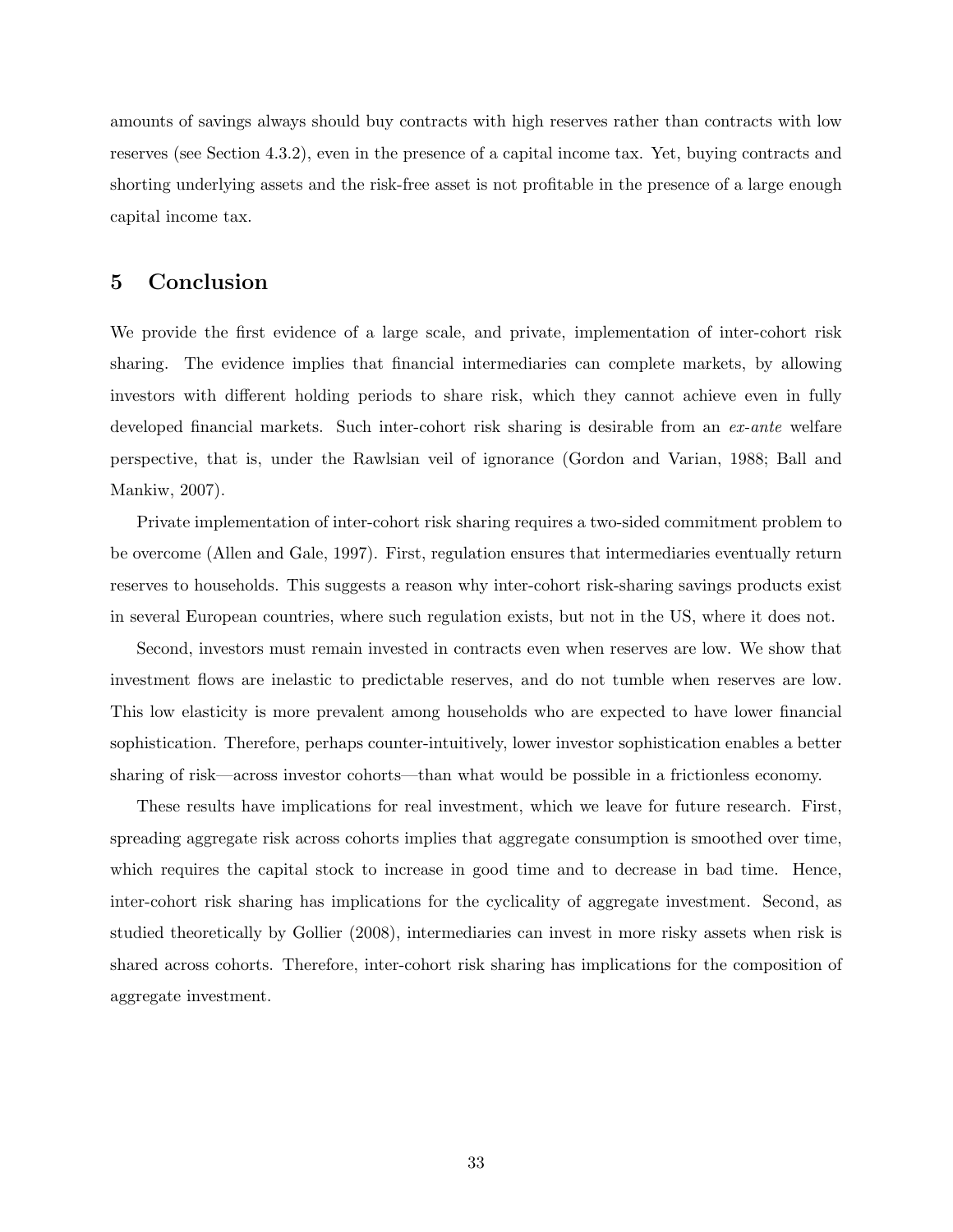# References

- <span id="page-35-9"></span>ACPR. 2016. "Les chiffres du marché français de la banque et de l'assurance."
- <span id="page-35-2"></span>Allen, Franklin and Douglas Gale. 1997. "Financial markets, intermediaries, and intertemporal smoothing." Journal of Political Economy 105 (3):523-546.
- <span id="page-35-12"></span>Aubier, Maud, Frédéric Cherbonnier, and Daniel Turquety. 2005. "Influence de la fiscalité sur les comportements d'épargne." Economie & prévision  $(3):321-329$ .
- <span id="page-35-7"></span>Ball, Laurence and N Gregory Mankiw. 2007. "Intergenerational risk sharing in the spirit of arrow, debreu, and rawls, with applications to social security design." Journal of Political Economy 115 (4):523–547.
- <span id="page-35-3"></span>Bianchi, Milo. 2018. "Financial literacy and portfolio dynamics." Journal of Finance 73 (2):831–859.
- <span id="page-35-4"></span>Célérier, Claire and Boris Vallée. 2017. "Catering to investors through security design: headline rate and complexity." Quarterly Journal of Economics (Forthcoming).
- <span id="page-35-10"></span>Darpeix, Pierre-Emmanuel. 2016. "Le taux technique en assurance vie (code des assurances)." Analyses et Synthèses (Banque de France).
- <span id="page-35-6"></span>Drechsler, Itamar, Alexi Savov, and Philipp Schnabl. 2017. "The deposits channel of monetary policy." The Quarterly Journal of Economics 132 (4):1819–1876.
- <span id="page-35-5"></span>– 2018. "Banking on deposits: Maturity transformation without interest rate risk." National Bureau of Economic Research Working Paper .
- <span id="page-35-11"></span>FFSA-GEMA. 2013. "Les rachats des contrats d'assurance vie après 60 ans." Document de travail Conseil d'Orientation des Retraites (8).
- <span id="page-35-1"></span>Gollier, Christian. 2008. "Intergenerational risk-sharing and risk-taking of a pension fund." *Journal* of Public Economics 92 (5):1463–1485.
- <span id="page-35-0"></span>Gordon, Roger H and Hal R Varian. 1988. "Intergenerational risk sharing." *Journal of Public* Economics 37 (2):185–202.
- <span id="page-35-8"></span>Greenwood, Robin M and Annette Vissing-Jorgensen. 2018. "The impact of pensions and insurance on global yield curves." .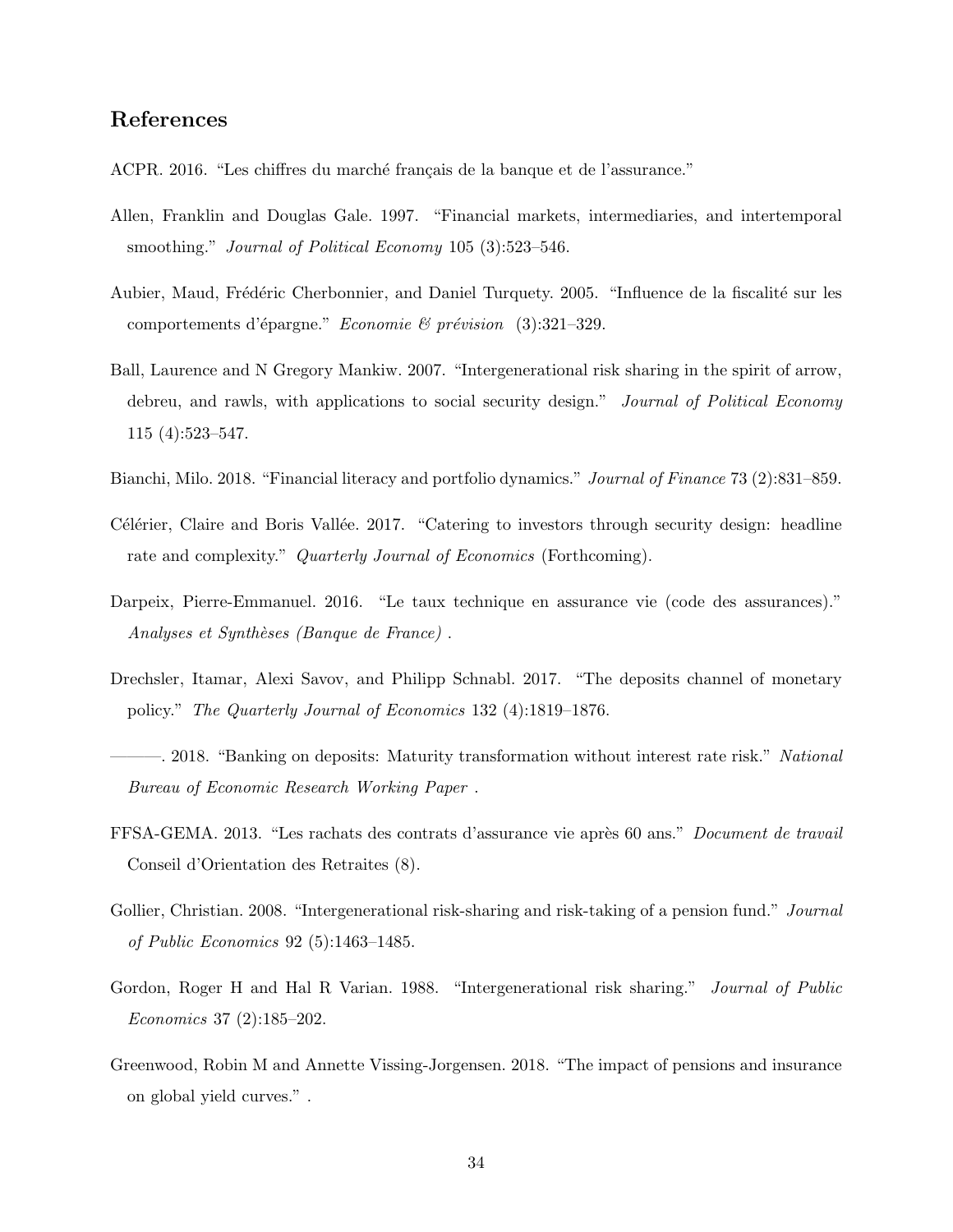- <span id="page-36-6"></span>Handel, Benjamin R. 2013. "Adverse selection and inertia in health insurance markets: When nudging hurts." American Economic Review 103 (7):2643–82.
- <span id="page-36-8"></span>Insee. 2016. "Les revenus et le patrimoine des ménages." Insee Références édition 2016.
- <span id="page-36-1"></span>Koijen, Ralph and Motohiro Yogo. 2018. "The fragility of market risk insurance.".
- <span id="page-36-0"></span>Koijen, Ralph SJ and Motohiro Yogo. 2015. "The cost of financial frictions for life insurers." American Economic Review 105 (1):445–475.
- <span id="page-36-3"></span>Lusardi, Annamaria and Olivia S Mitchell. 2014. "The economic importance of financial literacy: Theory and evidence." *Journal of economic literature* 52 (1):5–44.
- <span id="page-36-4"></span>Novy-Marx, Robert and Joshua Rauh. 2011. "Public pension promises: how big are they and what are they worth?" Journal of Finance 66 (4):1211–1249.
- <span id="page-36-2"></span>Novy-Marx, Robert and Joshua D Rauh. 2014. "Linking benefits to investment performance in US public pension systems." Journal of Public Economics 116:47–61.
- <span id="page-36-5"></span>Scharfstein, David S. 2018. "Presidential address: Pension policy and the financial system." The Journal of Finance 73 (4):1463–1512.
- <span id="page-36-7"></span>Stiglitz, J. 1983. "On the relevance of public financial policy: indexation, price rigidities and optimal monetary policies."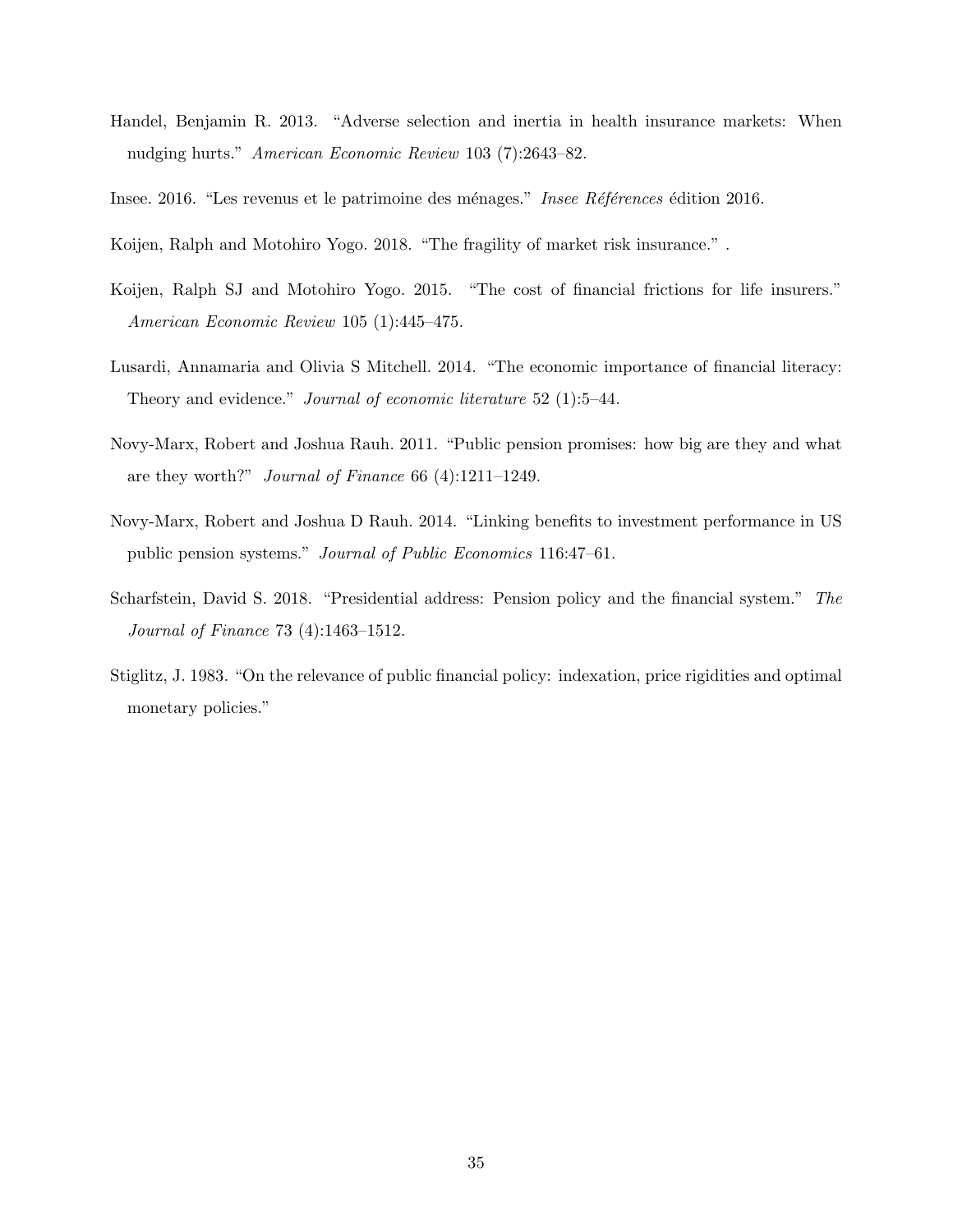# Tables and Figures

<span id="page-37-0"></span>Figure 1: Aggregate Account Value. The figure shows aggregate account value of euro contracts in billion 2015 (solid blue) euros and the number of insurers in the sample (dashed red).

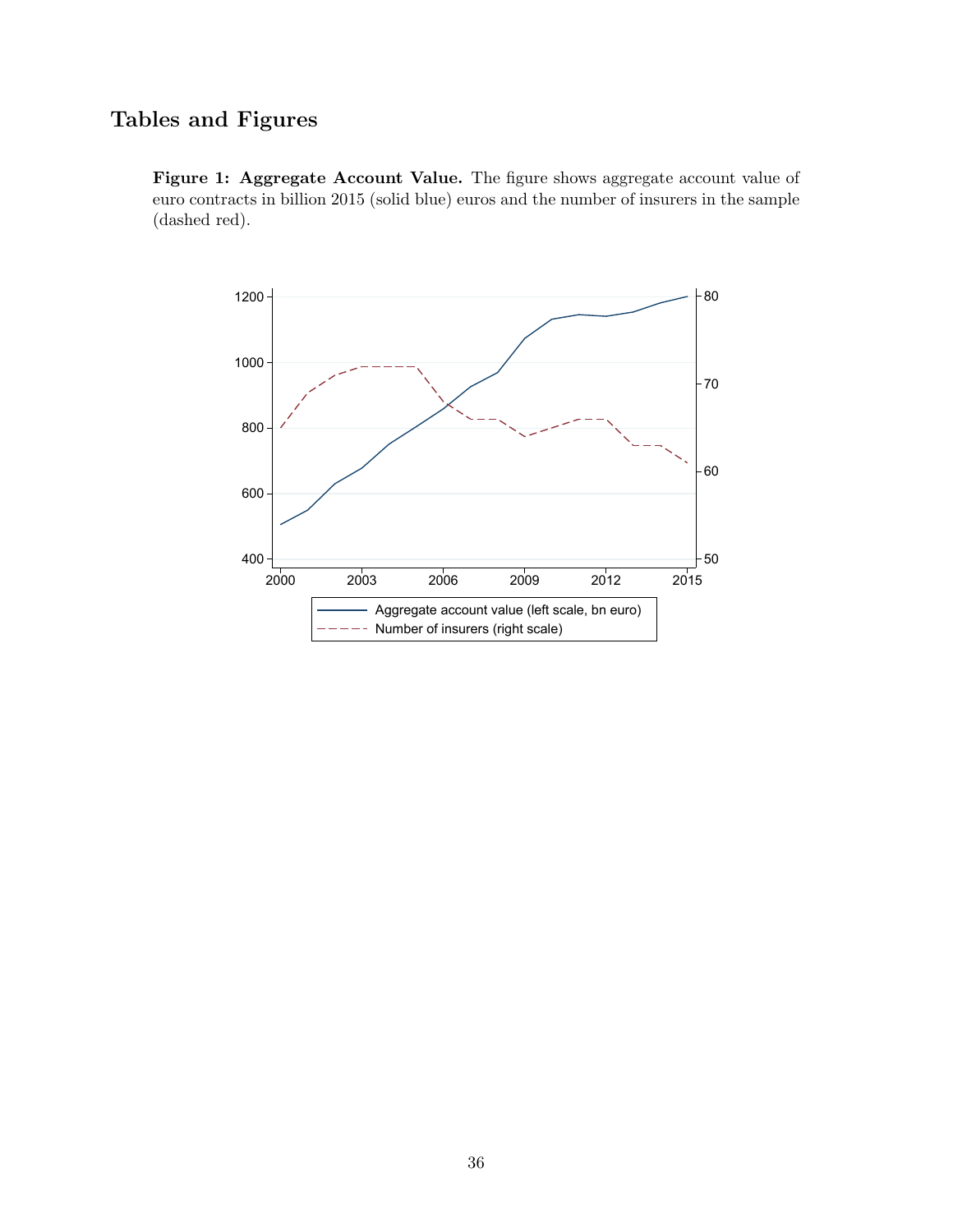<span id="page-38-0"></span>Figure 2: Asset Return vs. Contract Return. The figure shows value-weighted average contract return (solid blue) and value-weighted average asset return (dashed red).

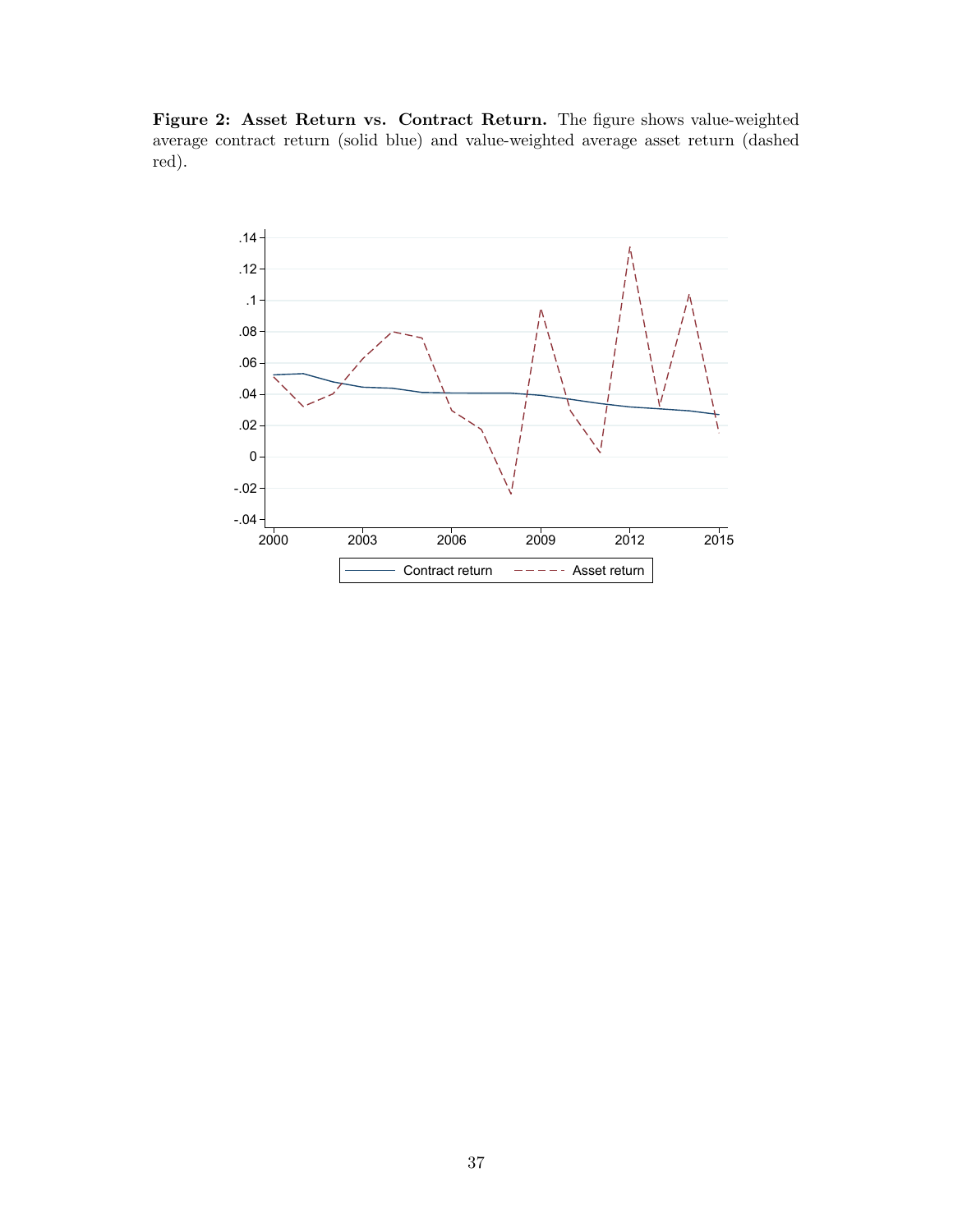<span id="page-39-0"></span>Figure 3: Reserves Absorb Asset Return Fluctuations. The figure shows the difference between aggregate contract return and asset return normalized by account value  $(y_tV_{t-1}-x_tA_{t-1})/V_{t-1}$  (solid blue) and aggregate transfer from reserves normalized by account value  $-\Delta R_t/V_{t-1}$  (dashed red).

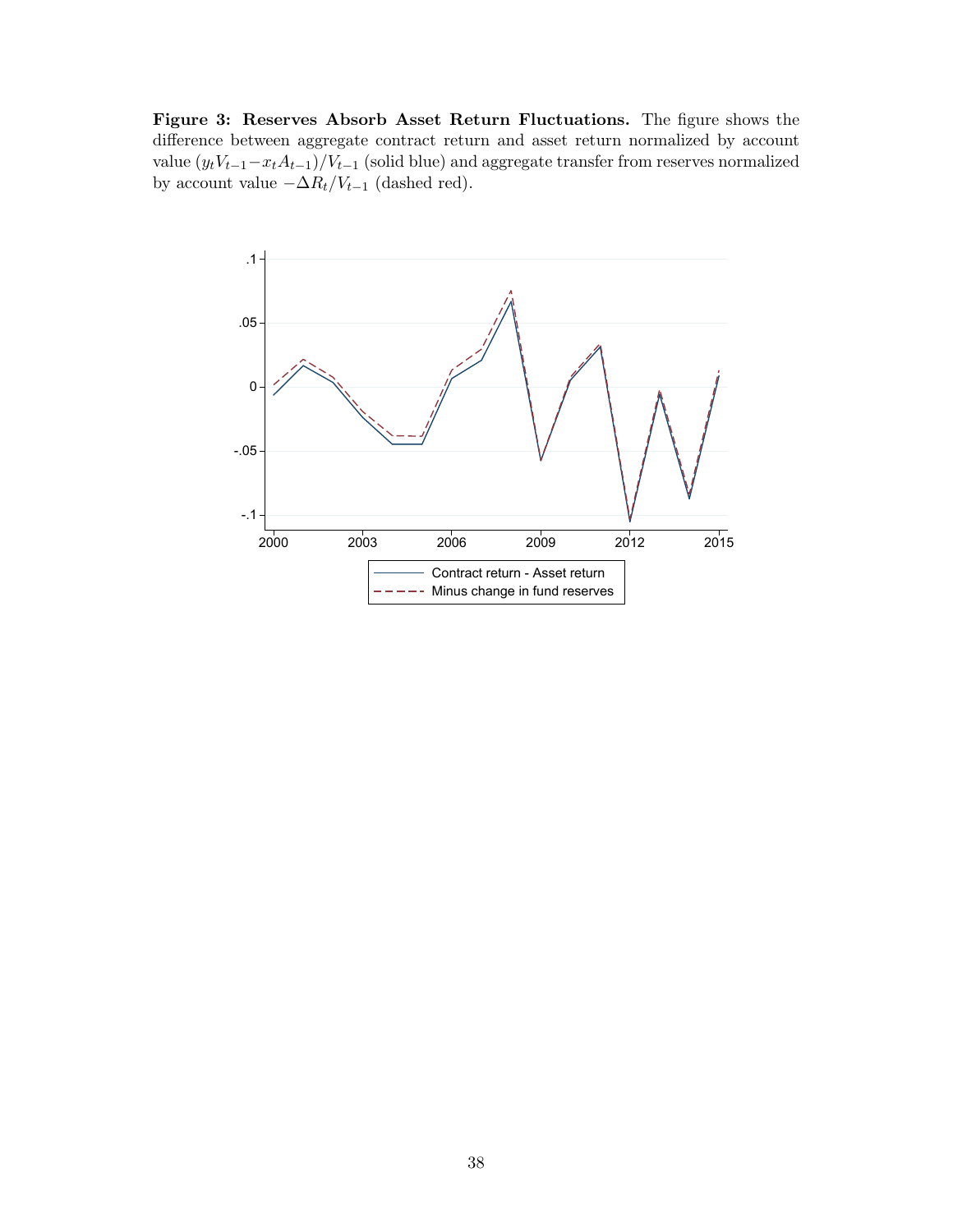<span id="page-40-0"></span>Table 1: Summary Statistics Panel A presents regulatory filings data at the insureryear level for 76 insurers over 2000–2015. All statistics (except for account value) are weighted by the insurer share in aggregate account value in the current year. Account value is total account value at year-end in constant 2015 billion euros. Inflows are inflows (premia) divided by beginning-of-year account value plus one-half of net flows. Outflows are outflows (redemptions plus payment at contract termination) divided by beginning-of-year account value plus one-half of net flows. Reserves is total reserves divided by year-end account value. *Portfolio share: bonds* is the share of (corporate and sovereign) bonds, held either directly or through funds, in the asset portfolio. *Portfolio* share: stocks is the share of stocks, held either directly or through funds, in the asset portfolio. Asset return is the asset return. Contract return is the average before-fees contract return. Panel B presents prospectus data on fees at the insurer-year level for 48 insurers over 2000–2015. Management fees is the average management fees across contracts offered by the insurer and open to new subscriptions in the current year. Entry fees is the average entry fees across contracts offered by the insurer and open to new subscriptions in the current year. Panel C presents survey data at the contract-year level for about 2,700 outstanding contracts per year from 56 insurers over 2011–2015. Net-of-fees return is the contract net-of-fees return. Minimum guaranteed return is the before-fees minimum return guaranteed by the insurer.

|                                       | Mean   | S.D.    | P <sub>25</sub> | <b>P50</b>     | P75      | N      |
|---------------------------------------|--------|---------|-----------------|----------------|----------|--------|
| Panel A: Regulatory Filings           |        |         |                 |                |          |        |
| Account value (bn euro)               | 13.9   | 30.1    | 0.9             | 3.1            | 11.9     | 978    |
| Inflows $(\% \text{ account value})$  | 10.5   | $3.8\,$ | 7.8             | 10.5           | 12.3     | 978    |
| Outflows $(\% \text{ account value})$ | 8.1    | 2.0     | 7.1             | 7.9            | 8.8      | 978    |
| Reserves $(\%$ account value)         | 10.9   | 6.8     | 6.7             | 10.5           | 14.3     | 978    |
| Portfolio share: bonds $(\%)$         | 80.4   | 8.0     | 75.4            | 81.5           | 85.6     | 978    |
| Portfolio share: stocks $(\%)$        | 13.5   | 6.3     | 10.0            | 12.5           | 15.7     | 978    |
| Asset return $(\%)$                   | 4.9    | 4.4     | 2.1             | 4.4            | 7.5      | 978    |
| Contract return $(\%)$                | 4.0    | 0.9     | 3.3             | 4.0            | 4.5      | 978    |
| Panel B: Prospectus Data              |        |         |                 |                |          |        |
| Management fee $(\%)$                 | $.7\,$ | $.13\,$ | .64             | .73            | .77      | 578    |
| Entry fee $(\%)$                      | 3.3    | .87     | 3               | 3.5            | 3.8      | 578    |
| Panel C: Survey Data                  |        |         |                 |                |          |        |
| Net-of-fees return $(\%)$             | 2.7    | .45     | 2.4             | 2.8            | 3        | 13,672 |
| Minimum guaranteed return $(\%)$      | .35    | .73     | $\overline{0}$  | $\overline{0}$ | $\theta$ | 13,672 |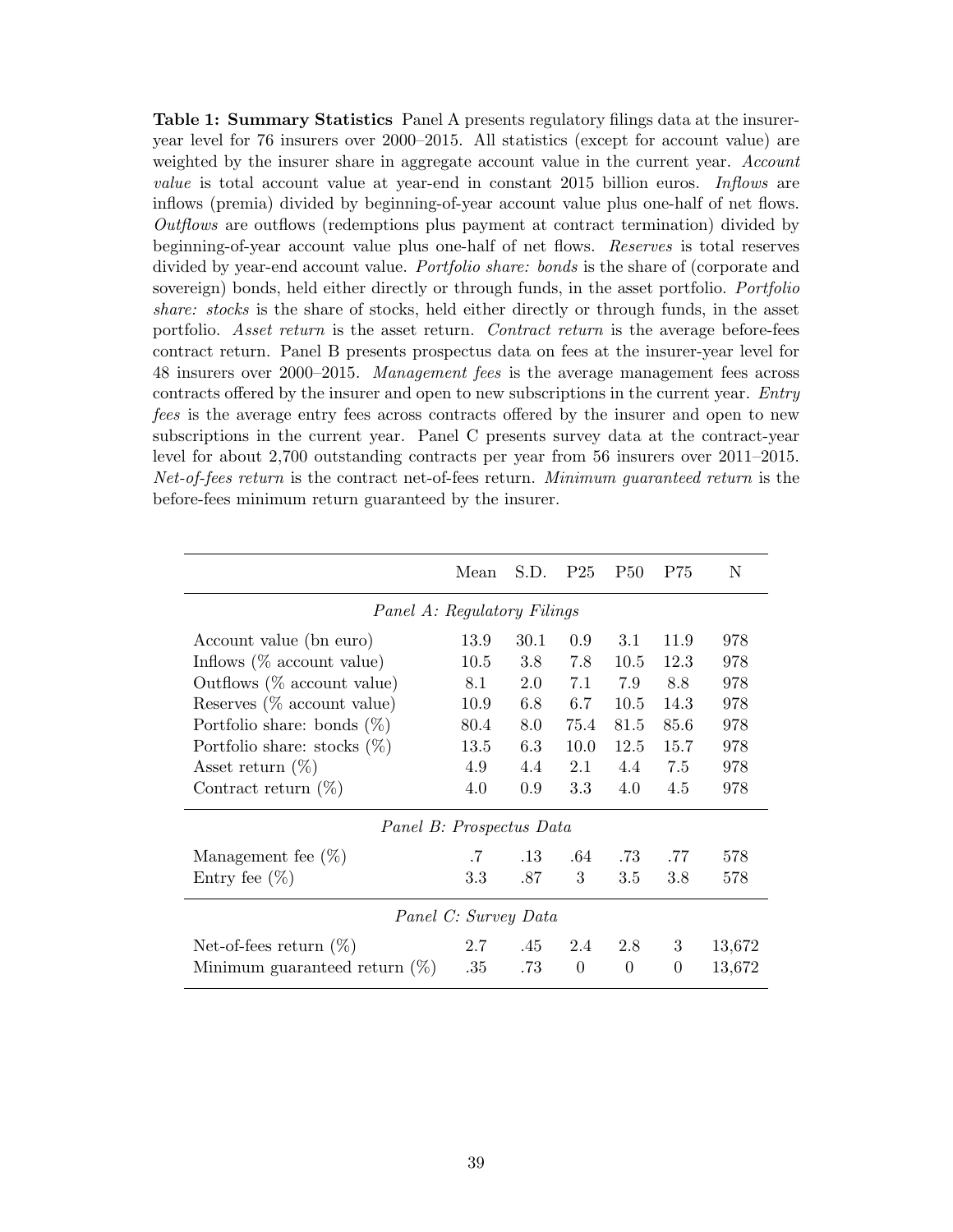<span id="page-41-0"></span>Table 2: Inter-Cohort Redistribution. In Panel A, Net transfer is defined in [\(15\)](#page-22-1) for an investor buying a contract at the beginning of year  $t_0$  (rows) and redeeming it at the end of year  $t_1$  (columns). Reading: An investor buying a contract at the beginning of 2006 and redeeming it at the end of 2011 received an additional 1.5 percentage points per year relative to a counterfactual with constant reserves. In Panel B, Inter-cohort transfer is defined in [\(16\)](#page-22-2) and equal to the sum of lifetime net transfer across investors divided by total account value.



Panel B: Inter-cohort redistribution

| Inter-cohort transfer |            |
|-----------------------|------------|
| in $\%$ account value |            |
| in $2015$ euros       | 17 billion |
| in $%$ GDP            | 0.8        |
|                       |            |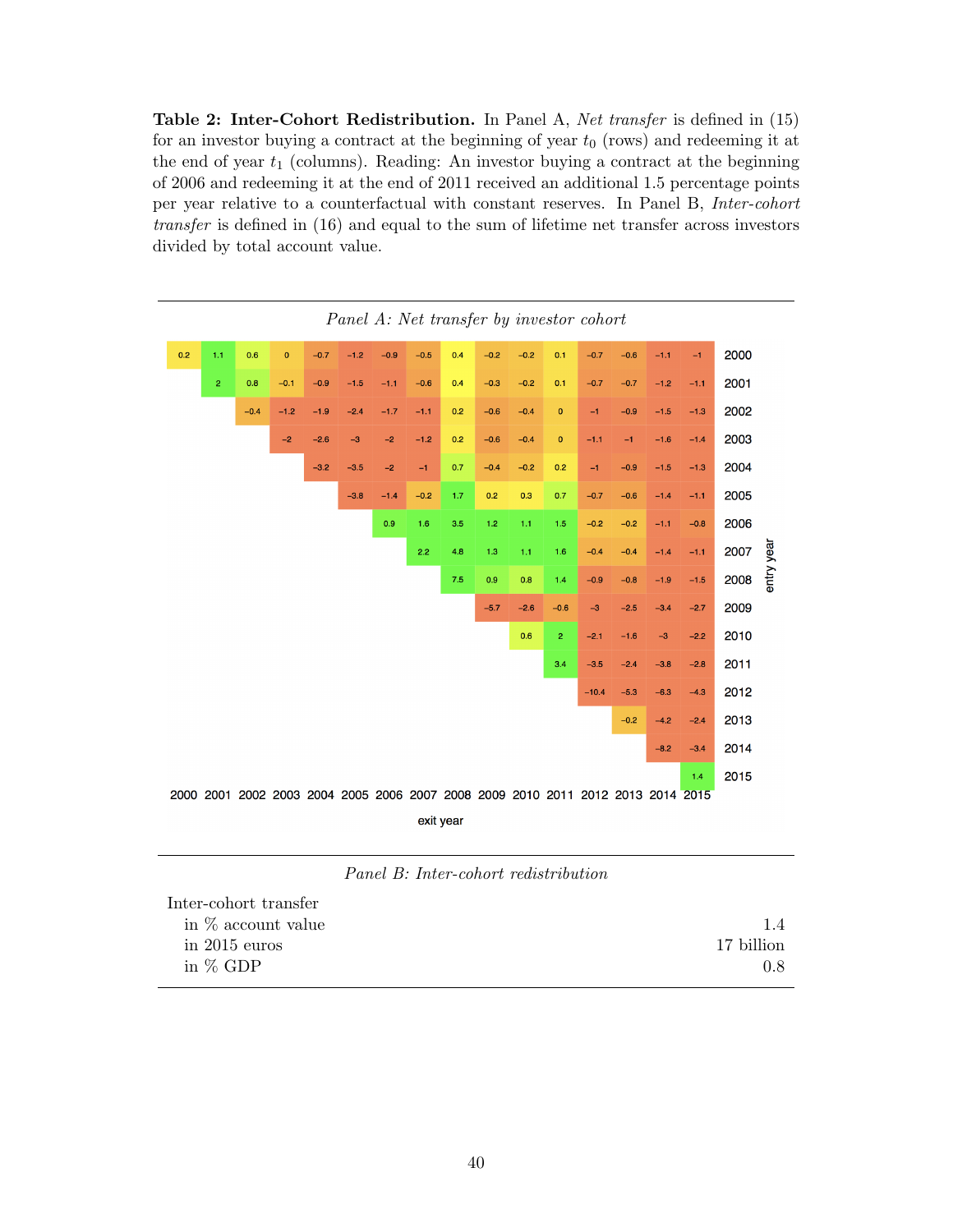<span id="page-42-0"></span>Table 3: Contract Returns. Panel regressions at the insurer-year level for 76 insurers over 2000–2015. Contract return is the annual before-fees contract return paid at the end of year  $t$ . Reserve ratio is total reserves at the end of year  $t$  just before annual distribution normalized by total account value. Asset return is asset return in year t. All regressions are weighted by the insurer share in aggregate account value in the current year. Standard errors two-way clustered by insurer and year are reported in parenthesis. \*\*\*, \*\*, and \* mean statistically significant at the 1%, 5%, and 10% levels, respectively.

|                            | Contract return $(y_{i,t})$  |                                 |  |
|----------------------------|------------------------------|---------------------------------|--|
|                            | (1)                          | (2)                             |  |
| Reserve ratio $(R_{i,t-})$ | $.026***$                    | $.035***$                       |  |
| Asset return $(x_{i,t})$   | (.0078)<br>$-.017$<br>(.011) | (.0081)<br>$-.018**$<br>(.0079) |  |
| Year FE<br>Insurer FE      |                              | ✓                               |  |
| $R^2$<br>Observations      | .69<br>978                   | .81<br>978                      |  |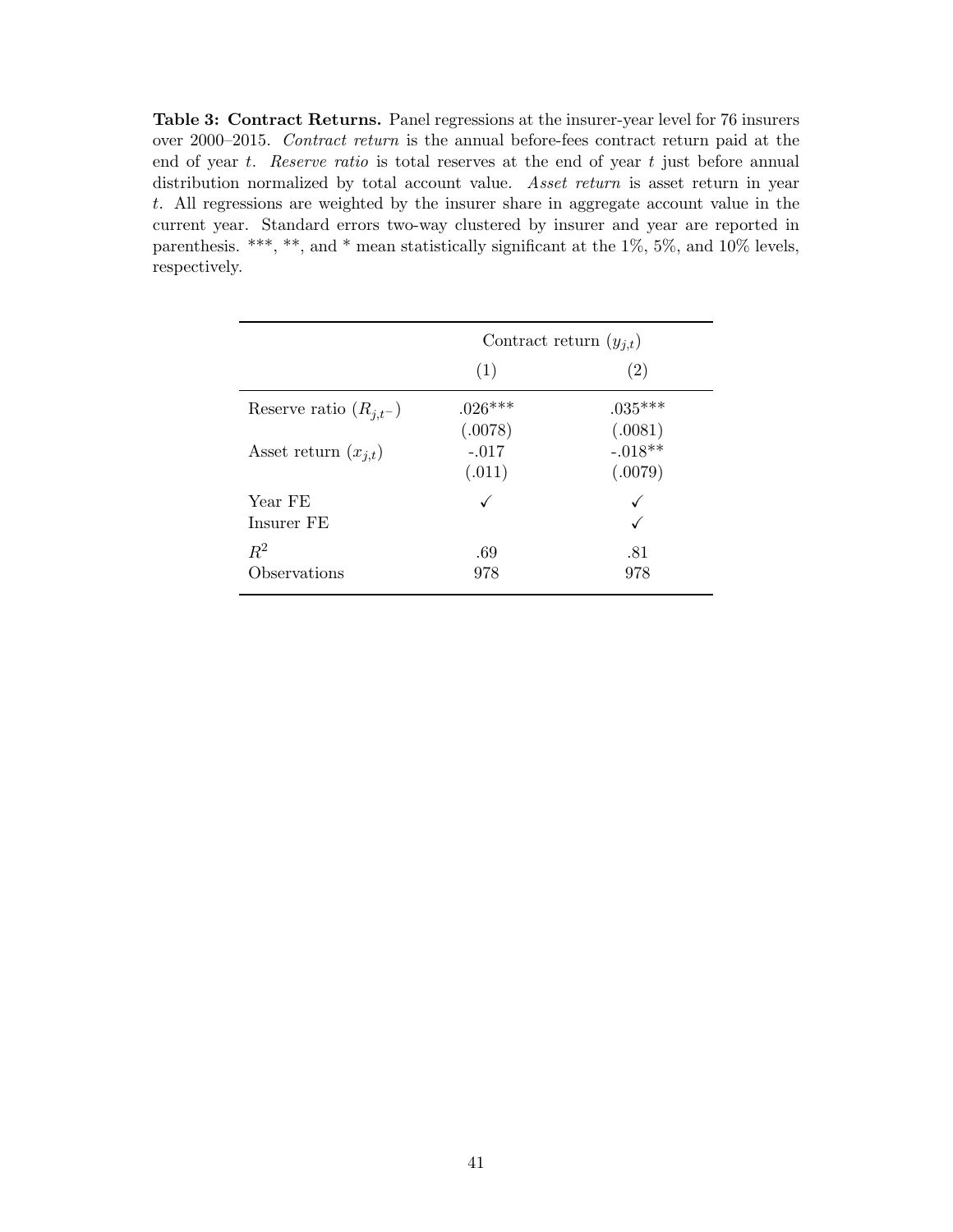<span id="page-43-0"></span>Table 4: Fees. Columns 1 and 2 present panel regressions at the insurer-year level for 48 insurers over 2000–2015. The dependent variable in Column 1 is Entry fee constructed as the average entry fee (frond-end load) of contracts sold by the insurer  $j$  in year  $t$ . The dependent variable in Column 2 is Management fee constructed as the average management fee of contracts sold by insurer  $j$  in year  $t$ . The independent variable in Columns 1 and 2 is *Lagged reserves* constructed as insurer  $j$ 's reserves at beginning-ofyear t normalized by total account value. The regressions in Columns 1 and 2 include insurer and year fixed effects and are weighted by the insurer share in aggregate account value in the current year. Column 3 presents a panel regression at the contract-vintage year-return year level for about 2,700 outstanding contracts per year from 56 insurers over 2011–2015. The dependent variable in Column 3 is contract return in year  $t$  of contract  $c$  of vintage year  $s$  offered by insurer  $j$ . The independent variable in Column 3 is Lagged reserves constructed as insurer j's reserves at beginning-of-year s normalized by total account value. The regression in Column 3 includes insurer-return year and vintage year-return year fixed effects and are weighted by the contract share in aggregate account value in the current return year. Standard errors two-way clustered by insurer and year (return year for Column 3) are reported in parenthesis. \*\*\*, \*\*, and \* mean statistically significant at the 1%, 5%, and 10% levels, respectively.

|                       | Entry fee         | Management fee     | Net-of-fee<br>contract return |
|-----------------------|-------------------|--------------------|-------------------------------|
|                       | (1)               | $\left( 2\right)$  | $\left( 3\right)$             |
| Lagged reserves       | $-.016$<br>(.011) | .000054<br>(.0011) | $-.005$<br>(.0056)            |
| Year FE               | $\checkmark$      | √                  | √                             |
| Insurer FE            | ✓                 | ✓                  | ✓                             |
| $R^2$<br>Observations | .92<br>578        | .95<br>578         | .72<br>13,659                 |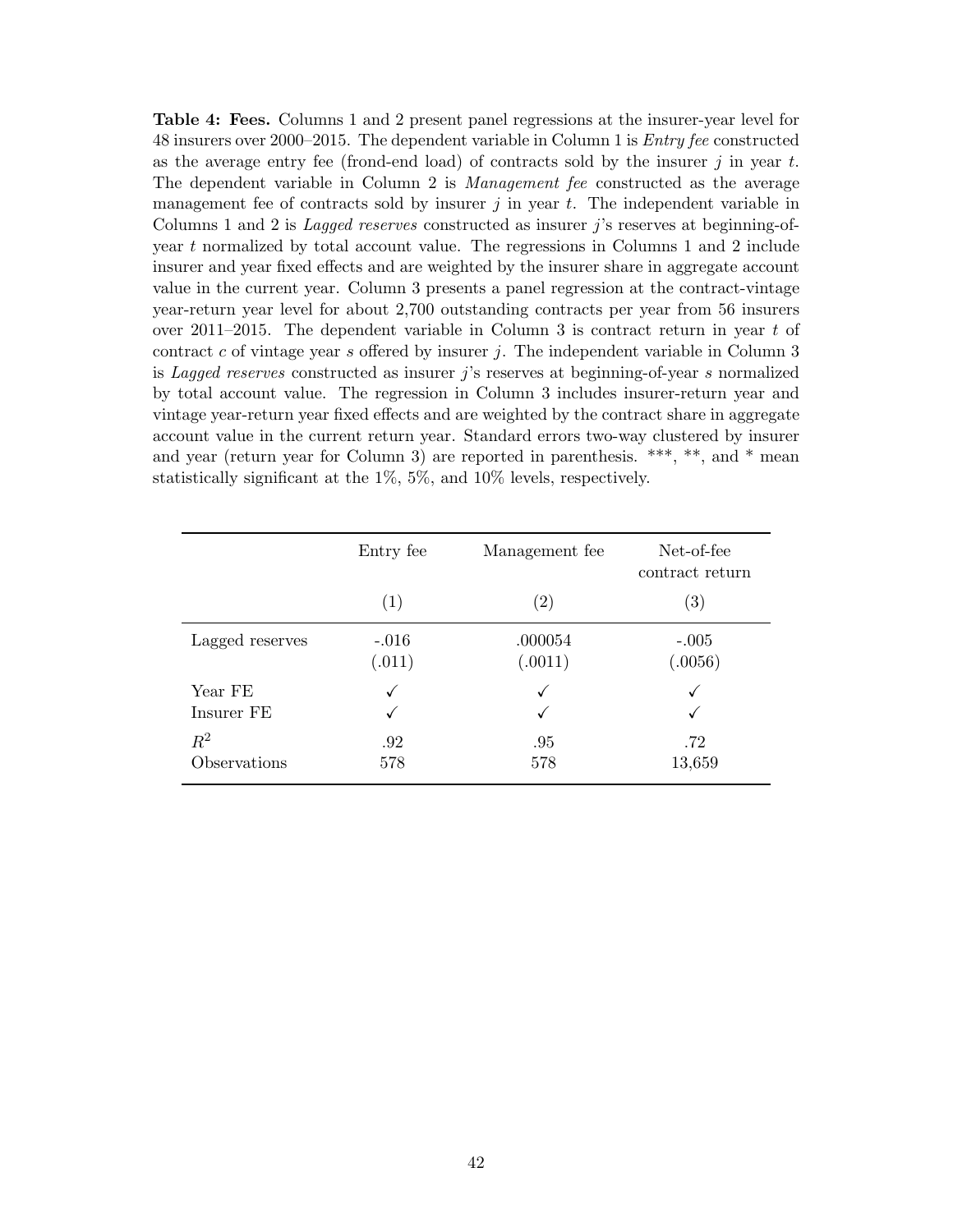<span id="page-44-0"></span>Table 5: Investor Flows. Panel regressions at the insurer-year level for 76 insurers over 2000–2015. Inflows is total premia normalized by total account value. Redemptions is voluntary redemptions normalized by total account value. Termination is involuntary redemptions at contract termination (investor death) normalized by total account value. Net flows is Inflows minus Redemptions minus Termination. Lagged reserves is the beginning-of-year level of reserves normalized by total account value. Panel A shows OLS regressions. Panel B shows IV regressions in which the insurer's beginning-of-year reserve ratio is instrumented using the insurer's asset return in the previous year (the first year of data for each insurer is therefore dropped from the second stage). All regressions are weighted by the insurer share in aggregate account value in the current year. Standard errors two-way clustered by insurer and year are reported in parenthesis. \*\*\*, \*\*, and \* mean statistically significant at the  $1\%$ ,  $5\%$ , and  $10\%$  levels, respectively.

|                 | Panel A: OLS Regressions |                |                         |                 |  |
|-----------------|--------------------------|----------------|-------------------------|-----------------|--|
|                 | Net flows                | Inflows        | Redemptions             | Termination     |  |
|                 | (1)                      | (2)            | (3)                     | (4)             |  |
| Lagged reserves | .035<br>(.038)           | .031<br>(.037) | $-.013$<br>(.019)       | .012<br>(.0097) |  |
| Year FE         |                          |                |                         |                 |  |
| Insurer FE      |                          |                |                         |                 |  |
| $\mathbb{R}^2$  | .63                      | .73            | .74                     | .79             |  |
| Observations    | 978                      | 978            | 978                     | 978             |  |
|                 |                          |                | Panel B: IV Regressions |                 |  |
|                 | Net flows                | Inflows        | Redemptions             | Termination     |  |
|                 | (1)                      | (2)            | (3)                     | (4)             |  |
| Lagged reserves | .086                     | $-.02$         | $-.078*$                | $-.025$         |  |
|                 | (.098)                   | (.091)         | (.041)                  | (.02)           |  |
| Year FE         |                          |                |                         |                 |  |
| Insurer FE      |                          |                |                         |                 |  |
| $R^2$           | .66                      | .77            | .75                     | .8              |  |
| Observations    | 859                      | 859            | 859                     | 859             |  |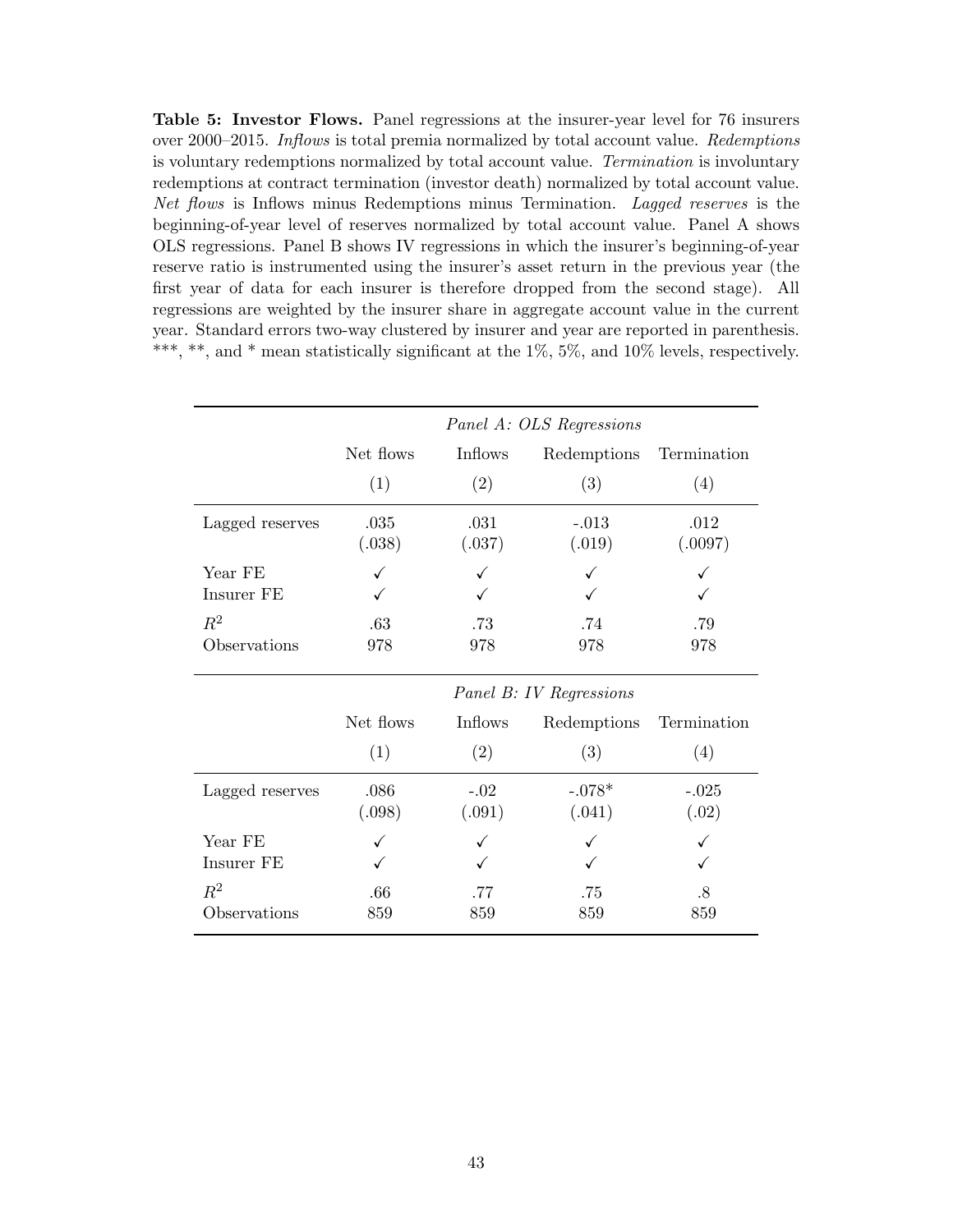<span id="page-45-0"></span>Table 6: Contract Return Predictability. Panel regressions at the insurer-year level for 76 insurers over 2000–2015. Contract return is the annual before-fees contract return the end of years t (Column 1),  $t+1$  (Column 2), ...,  $t+4$  (Column 5). Reserves at beginning of year t is total reserves at the beginning-of-year t normalized by total account value. All regressions include year fixed effects and are weighted by the insurer share in aggregate account value in the current year. Standard errors two-way clustered by insurer and year are reported in parenthesis. \*\*\*, \*\*, and \* mean statistically significant at the 1%, 5%, and 10% levels, respectively.

|                                   | Contract return in year               |                      |                     |                     |                    |  |  |
|-----------------------------------|---------------------------------------|----------------------|---------------------|---------------------|--------------------|--|--|
|                                   | $t+2$<br>$t+3$<br>t<br>$t+4$<br>$t+1$ |                      |                     |                     |                    |  |  |
|                                   | $\left( 1\right)$                     | (2)                  | (3)                 | $\left( 4\right)$   | (5)                |  |  |
| Reserves at beginning of year $t$ | $.025***$<br>(.0074)                  | $.024***$<br>(.0073) | $.023**$<br>(.0078) | $.019**$<br>(.0087) | $.019*$<br>(.0088) |  |  |
| Year FE                           | $\checkmark$                          | √                    | ✓                   | ✓                   | $\checkmark$       |  |  |
| $R^2$<br>Observations             | .69<br>978                            | .71<br>859           | .62<br>783          | .61<br>717          | .57<br>645         |  |  |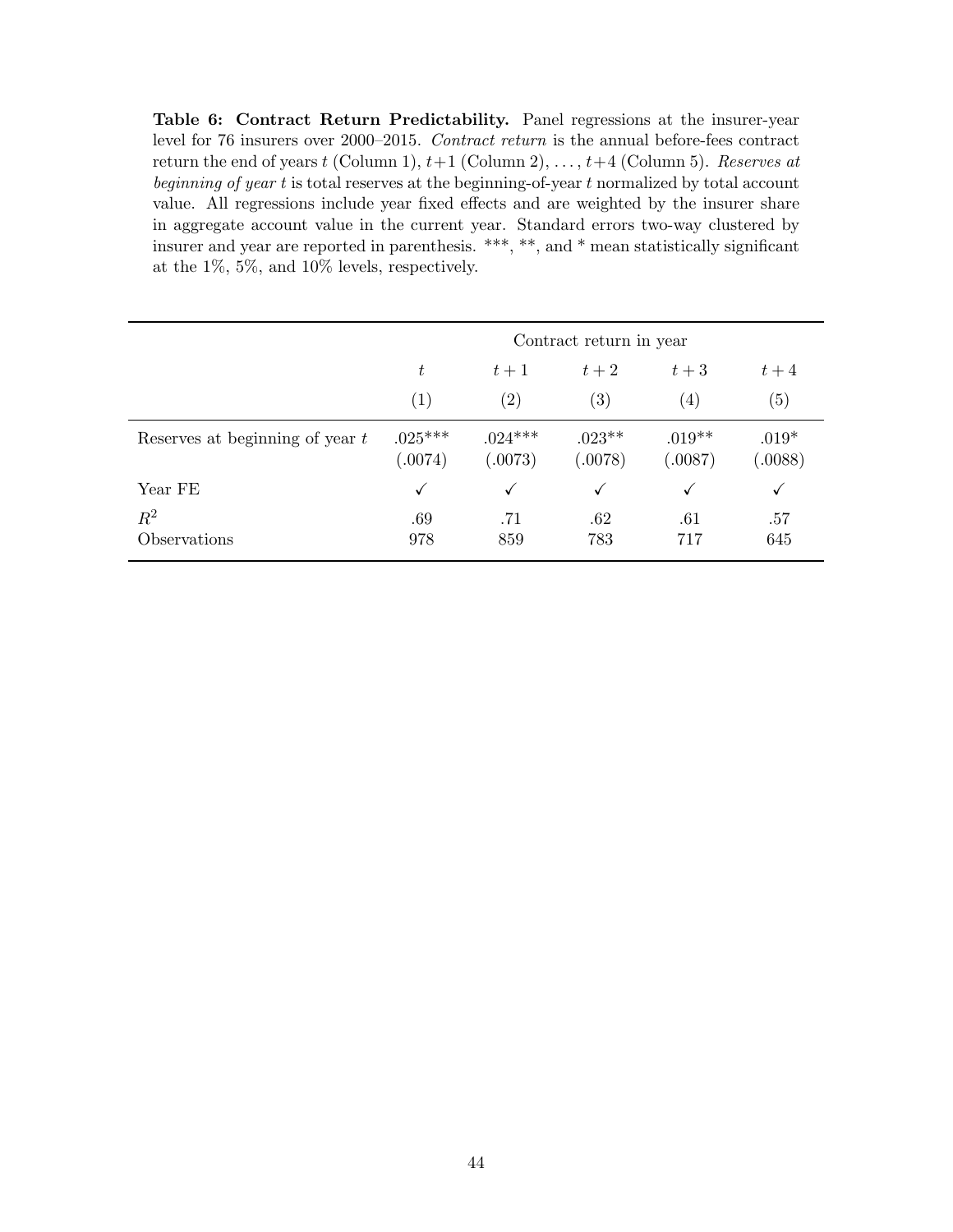<span id="page-46-0"></span>Table 7: High-Reserves Contracts Are Not Riskier. Performance of a portfolio long contracts with beginning-of-year reserves above median and short contracts with beginning-of-year reserves below median with portfolio weights proportional to the contract rank rescaled between minus one and one times the contract's total account value. Column 1 shows the performance of the short leg, Column 2 of the long leg, and Column 3 the performance of the long-short portfolio. Mean return is the average return of the leg/portfolio. Alpha and Beta are the intercept and loading on the market in the market model. S.D. return is the time-series average of the cross-sectional standard deviation of contract return within the leg in Columns 1 and 2, and it is the difference between that of the long leg and that of the short leg in Column 3. Newey-West standard errors with two lags are reported in parenthesis. In Column 3, \*\*\*, \*\*, and \* mean that the difference between the long leg and the short leg is statistically significant at the 1%, 5%, and 10% levels, respectively.

|             | Low-reserves | High-reserves | Difference     |
|-------------|--------------|---------------|----------------|
|             | contracts    | contracts     | High minus Low |
|             | (1)          | (2)           | (3)            |
| Mean return | .039         | .042          | $.0034***$     |
|             | (.0029)      | (.0030)       | (.00035)       |
| Alpha       | .039         | .042          | $.0034***$     |
|             | (.0027)      | (.0029)       | (.00032)       |
| Beta        | $-.012$      | $-.0092$      | $.0027*$       |
|             | (.0070)      | (.0075)       | (.00092)       |
| S.D. return | .0051        | .0042         | $-.00091$      |
|             | (.00034)     | (.00049)      | (.00069)       |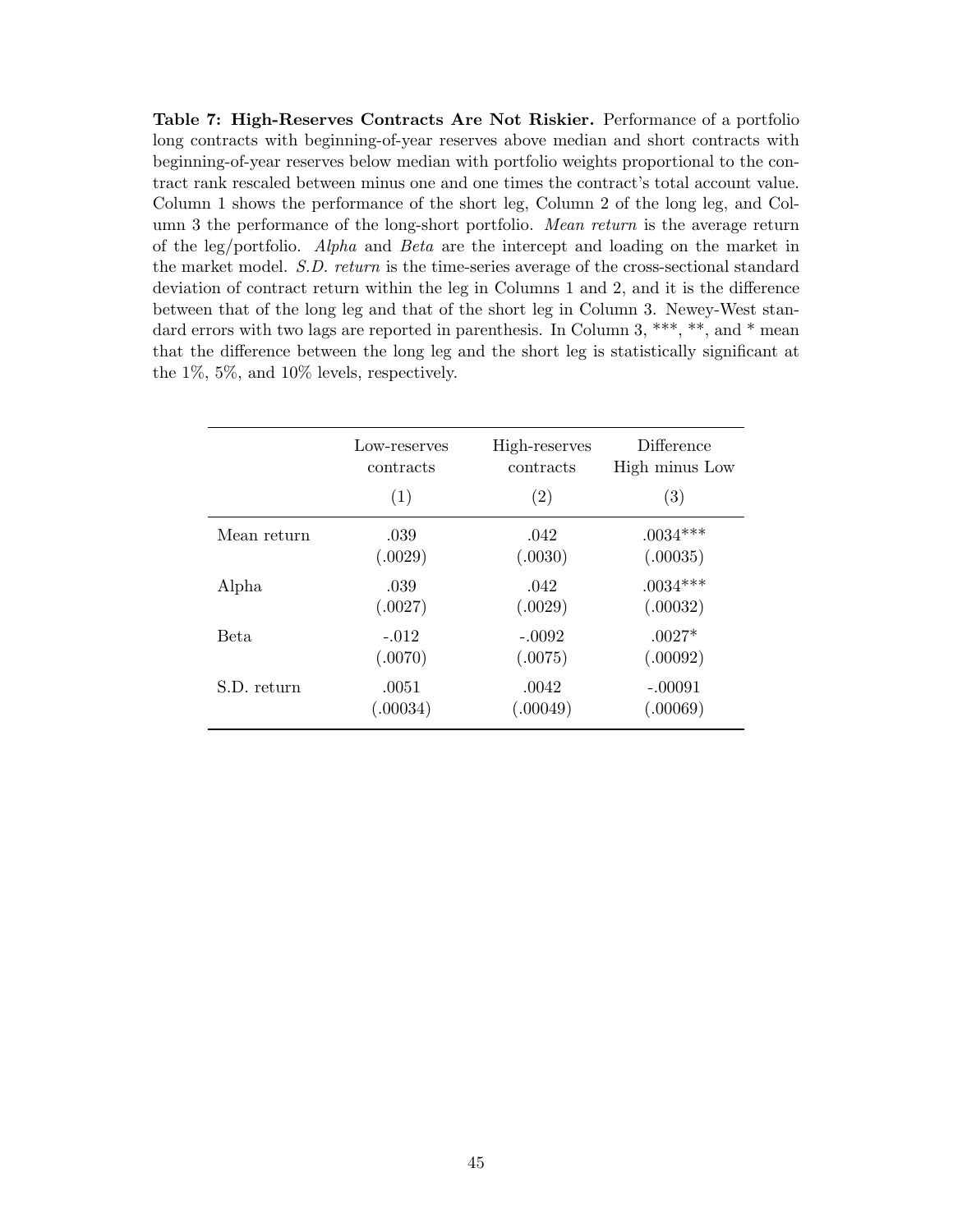<span id="page-47-0"></span>Table 8: Inflows From New Investors. Panel regressions at the insurer-year level for 67 insurers over 2006–2015 Purchases of new contracts is the number of new contracts purchased in the current year divided by the beginning-of-year outstanding number of contracts. Lagged reserves is the beginning-of-year level of reserves normalized by total account value. Column 1 shows the OLS regression. Column 2 shows the IV regression in which the insurer's beginning-of-year reserve ratio is instrumented using the insurer's asset return in the previous year. All regressions include insurer and year fixed effects and are weighted by the insurer share in aggregate account value in the current year. Standard errors two-way clustered by insurer and year are reported in parenthesis. \*\*\*, \*\*, and \* mean statistically significant at the 1%, 5%, and 10% levels, respectively.

|                 | Purchases of new contracts |                  |  |  |
|-----------------|----------------------------|------------------|--|--|
|                 | <b>OLS</b>                 | IV               |  |  |
|                 | (1)                        | (1)              |  |  |
| Lagged reserves | .029<br>(.047)             | $-.053$<br>(.14) |  |  |
| Year FE         |                            | ✓                |  |  |
| Insurer FE      |                            |                  |  |  |
| $R^2$           | .49                        | .49              |  |  |
| Observations    | 581                        | 548              |  |  |
|                 |                            |                  |  |  |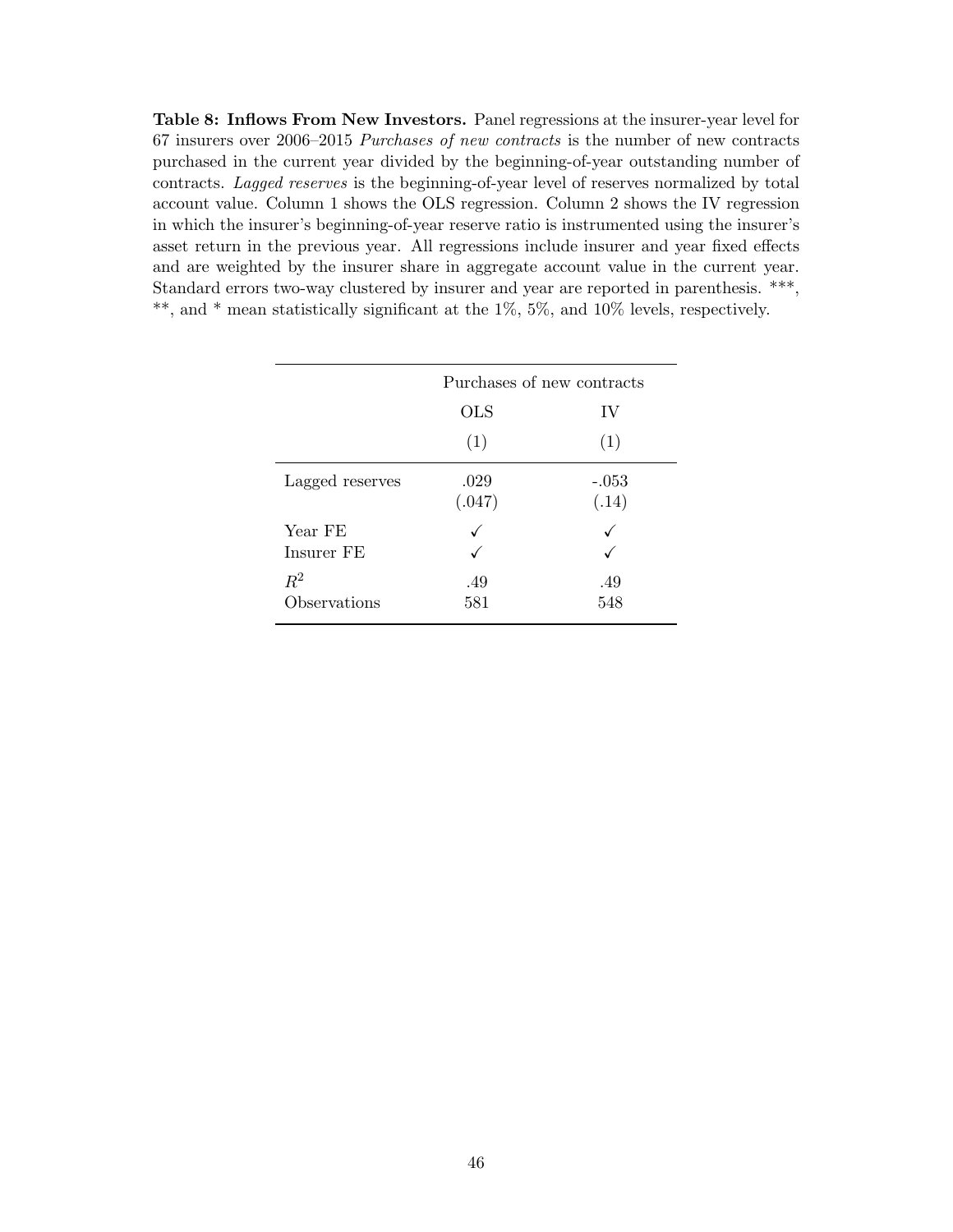<span id="page-48-0"></span>Table 9: Financial Sophistication. Panel regressions at the contract-year level Contract-level net flows is contract net flows normalized by contract total account value. Lagged reserves is insurer beginning-of-year level of reserves normalized by insurer total account value. Avg account value  $RANGE$  is a dummy variable equal to one if the contract average account value (calculated as contract total account value divided by number of investors) lies in RANGE. All regressions include these non-interacted dummy variables in addition to their interaction with lagged reserves. Colums 1 and 3 include insurer and year fixed effects. Colums 2 and 4 include insurer-year fixed effects. Columns 1 and 2 show OLS regressions. Columns 3 and 4 show IV regressions in which the insurer's beginning-of-year reserve ratio is instrumented using the insurer's asset return in the previous year. All regressions are weighted by the contract share in aggregate account value in the current year. Standard errors two-way clustered by insurer and year are reported in parenthesis. \*\*\*, \*\*, and \* mean statistically significant at the 1%, 5%, and 10% levels, respectively.

|                                                            | Contract-level net flows |              |        |          |
|------------------------------------------------------------|--------------------------|--------------|--------|----------|
|                                                            | <b>OLS</b>               | <b>OLS</b>   | IV     | IV       |
|                                                            | (1)                      | (2)          | (3)    | (4)      |
| Lagged reserves x (Avg account value 0–50 k $\epsilon$ )   | $-.059$                  |              | $-.29$ |          |
|                                                            | (.17)                    |              | (.4)   |          |
| Lagged reserves x (Avg account value 50–250 k $\epsilon$ ) | .014                     | $.13\,$      | $-.13$ | $.25*$   |
|                                                            | (.17)                    | (.076)       | (.29)  | (.15)    |
| Lagged reserves x (Avg account value 250+ $k\in$ )         | $.36*$                   | $.41***$     | .43    | $.76***$ |
|                                                            | (.13)                    | (.0031)      | (.26)  | (.22)    |
| Avg account value bin FE                                   |                          | $\checkmark$ |        |          |
| Year FE                                                    |                          |              |        |          |
| Insurer FE                                                 |                          |              |        |          |
| Insurer-Year FE                                            |                          | $\checkmark$ |        | ✓        |
| $R^2$                                                      | $.13\,$                  | .16          | .13    | .16      |
| Observations                                               | 7,272                    | 7,272        | 7,268  | 7,268    |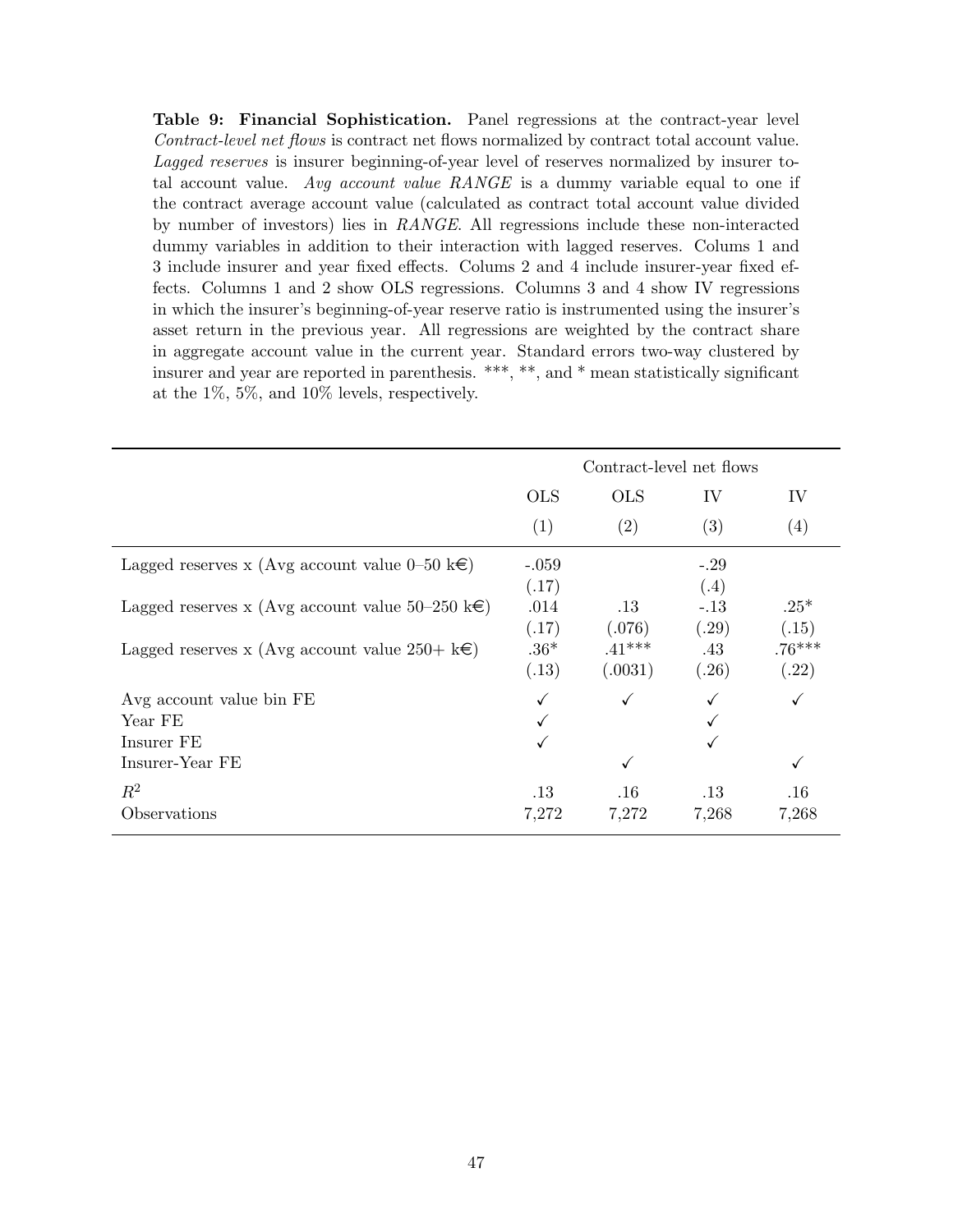# Appendix (For Online Publication)

# A Proofs

### A.1 Demand shocks

All proofs are derived in the presence of demand shocks. Formally, we replace  $\xi_j$  in the demand function [\(6\)](#page-10-4) with a random  $\xi_{j,t-1}$  representing the preference for intermediary j in period t.  $\xi_{j,t-1}$ is realized at the end of period  $t-1$ , hence the time index is  $t-1$ . We assume  $\xi_{j,t}$  follows a random walk:  $E_{t-1}[\xi_{j,t}] = \xi_{j,t-1}$ . Similar to our assumption on asset returns, we assume demand shocks have bounded support, i.e.,  $|\xi_{j,t} - \xi_{j,t-1}| \leq \sigma$  for all j and t. Moreover, we assume no demand shocks after some period T, i.e.,  $\xi_{j,t} = \xi_{j,t-1}$  for  $t > T$ . We assume demand shocks are uncorrelated with contemporaneous asset return shocks:  $Cov_{t-1}(x_{j,t}, \xi_{j,t}) = 0$ . We denote the vector of demand shocks as  $\xi_t = (\xi_{0,t}, \ldots, \xi_{J,t})$ , and the history of demand shocks as  $\xi^t = (\xi_1, \ldots, \xi_t)$ . We assume that  $(x^T, \xi^T)$  has a finite support.

Contract return in period  $t$  is contingent on all information observable at the end of period  $t$ , that is,  $y_{j,t}$  is a function of  $(x^t, \xi^t)$ . Demand for contract j in period t can be written as function of the collection of expected utility of all contracts' returns,  $V_{j,t-1}(\lbrace E_{t-1}[u(y_{k,t})]\rbrace_{k=0,\ldots,J}),$  where:

<span id="page-49-3"></span>
$$
V_{j,t-1}(\{U_k\}_{k=0,\ldots,J}) = \frac{\exp\{\alpha U_j + \xi_{j,t-1}\}}{\sum_{k=0}^J \exp\{\alpha U_k + \xi_{k,t-1}\}}.
$$
(A.1)

### <span id="page-49-0"></span>A.2 Proof of Proposition [1](#page-11-2)

The intermediary chooses a contract return policy  $\{y_{j,t}(x^t, \xi^t)\}_{t\geq 1}$  to maximize expected discounted profit

<span id="page-49-2"></span>
$$
\sum_{t=1}^{+\infty} \frac{1}{(1+r)^t} \phi E_0 \Big[ V_{j,t-1} \big( \{ E_{t-1} [u(y_{k,t})] \}_{k=0,\dots,J} \big) \Big], \tag{A.2}
$$

where we omit arguments  $(x^t, \xi^t)$  in  $y_{j,t}$ . This maximization problem is subject to the intertemporal budget constraint

<span id="page-49-1"></span>
$$
\sum_{t=1}^{+\infty} \frac{1}{(1+r)^t} \left[ (x_{j,t} - y_{j,t} - \phi) V_{j,t-1} \left( \{ E_{t-1} [u(y_{k,t})] \}_{k=0,\dots,J} \right) \prod_{s=t+1}^{+\infty} \frac{1+x_{j,s}}{1+r} \right] \ge 0, \quad \forall (x^T, \xi^T). \tag{A.3}
$$

[\(A.2\)](#page-49-2) is obtained by plugging per-period profit [\(3\)](#page-9-1) into intertemporal profit [\(4\)](#page-9-3). [\(A.3\)](#page-49-1) is obtained by plugging profit [\(3\)](#page-9-1) into the sequential budget constraint [\(1\)](#page-8-2), consolidating the budget constraint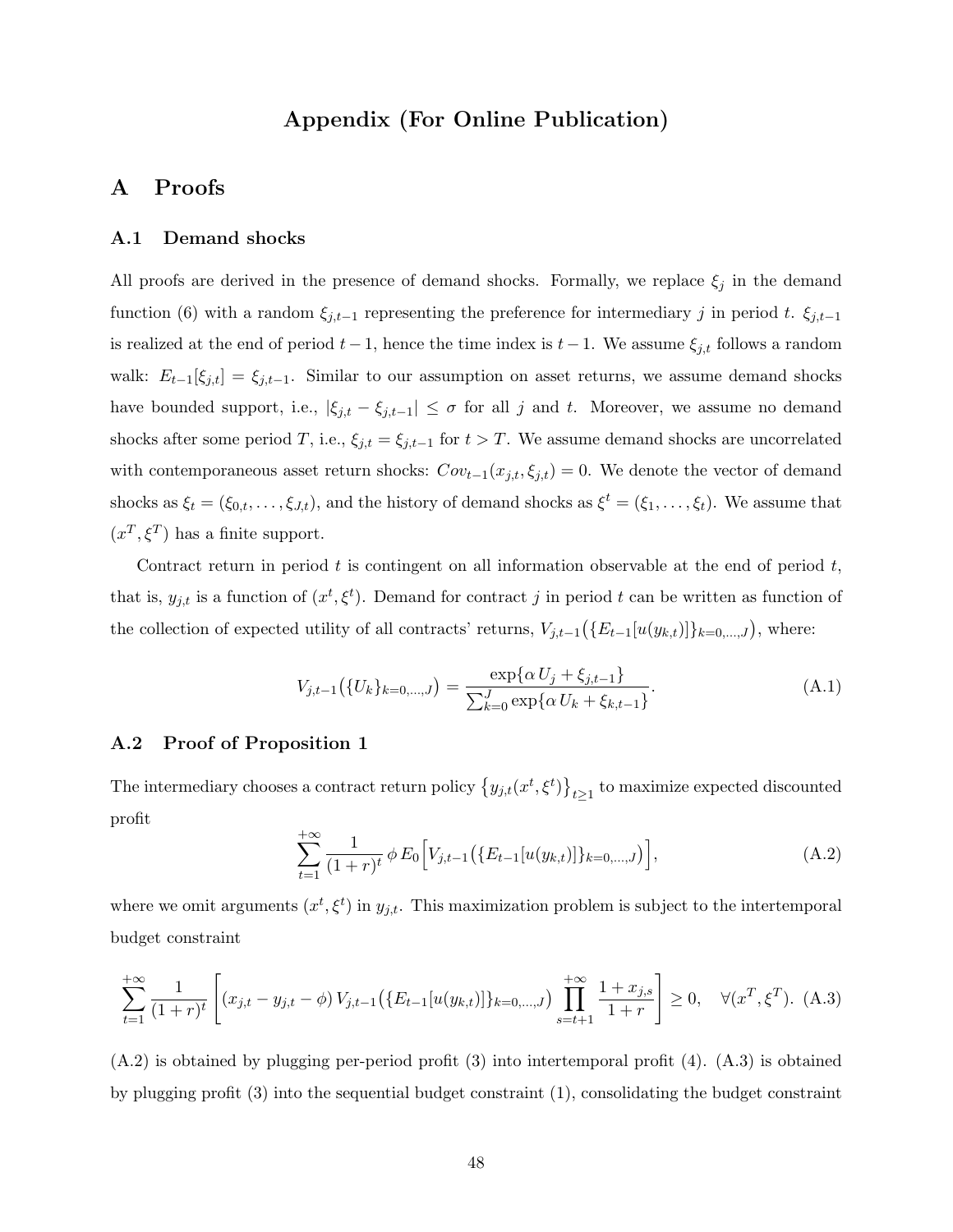intertemporally, and using the transversality condition [\(2\)](#page-8-3). [\(A.3\)](#page-49-1) must hold for all histories  $(x^T, \xi^T)$ .

We denote by  $\lambda_j(x^T, \xi^T)$  the Lagrange multiplier of [\(A.3\)](#page-49-1) divided by the probability of history  $(x^T, \xi^T)$ . Therefore, the Lagrangian associated with intermediary j's problem is equal to [\(A.2\)](#page-49-2) plus the time-0 expectation of  $\lambda_j(x^T, \xi^T)$  times the LHS of [\(A.3\)](#page-49-1). The first-order condition with respect to  $y_{j,t}(x^t, \xi^t)$  is

$$
\left(\phi + E_{t-1} \left[ \lambda_j(x_{j,t} - y_{j,t} - \phi) \prod_{s=t+1}^{+\infty} \frac{1 + x_{j,s}}{1+r} \right] \right) V_{j,t-1}^{(j)} \left( \{E_{t-1}[u(y_{k,t})] \}_{k=0,\ldots,J} \right) u'(y_{j,t})
$$

$$
- E_t \left[ \lambda_j \prod_{s=t+1}^{+\infty} \frac{1 + x_{j,s}}{1+r} \right] V_{j,t-1} \left( \{E_{t-1}[u(y_{k,t})] \}_{k=0,\ldots,J} \right) = 0, \quad (A.4)
$$

where we continue to omit arguments  $(x^t, \xi^t)$  in  $y_{j,t}$  and arguments  $(x^T, \xi^T)$  in  $\lambda_j$ ,  $V_{j,t-1}^{(k)}$  =  $\partial V_{j,t-1}/\partial U_k$  denotes the partial derivative of demand, and  $V_{j,t-1}^{(k\ell)} = \partial^2 V_{j,t-1}/(\partial U_k \partial U_\ell)$  the crossderivative.

We write asset returns and demand shocks as follows:

<span id="page-50-0"></span>
$$
x_{j,t} = r + \sigma \epsilon_{j,t},\tag{A.5}
$$

$$
\xi_{j,t} = \xi_j + \sigma \zeta_{j,t} = \xi_j + \sigma \sum_{s=1}^t \eta_{j,s},
$$
\n(A.6)

for  $j = 0, \ldots, J$  and  $t \ge 1$ , where  $\sigma > 0$ ,  $\epsilon_{j,t}$ ,  $\zeta_{j,t}$ , and  $\eta_{j,t}$  are realized at the end of period t,  $E_{t-1}[\epsilon_{j,t}] = E_{t-1}[\eta_{j,t}] = 0$ ,  $\epsilon_{j,t}$  and  $\eta_{j,t}$  have bounded support, and  $\epsilon_{j,t} = \eta_{j,t} = 0$  for  $t > T$ . We solve the model using a first-order approximation for small shocks to asset returns and demand. We guess that, when  $\sigma$  goes to zero,

$$
y_{j,t} = y_{j,t}^0 + \sigma y_{j,t}^{\prime} + O(\sigma^2), \tag{A.7}
$$

$$
\lambda_j = \lambda_j^0 + \sigma \lambda_j' + O(\sigma^2),\tag{A.8}
$$

where  $y_{j,t}^0$  and  $y_{j,t}'$  are functions of  $(\epsilon^t, \eta^t)$ ,  $\lambda_j^0$  and  $\lambda_j'$  $j$  are functions of  $(\epsilon^T, \eta^T)$ , and  $O(\sigma^2)$  denote functions of  $(\epsilon^T, \eta^T, \sigma)$  at the order of  $\sigma^2$ , that is, there exist  $K > 0$  and  $\overline{\sigma} > 0$  such that  $O(\sigma^2) \leq$  $K\sigma^2$  for all  $(\epsilon^T, \eta^T)$  and  $\sigma < \overline{\sigma}$ .

We determine  $y_{j,t}^0$  and  $\lambda_j^0$  by letting  $\sigma$  go to zero in the intertemporal budget constraint [\(A.3\)](#page-49-1)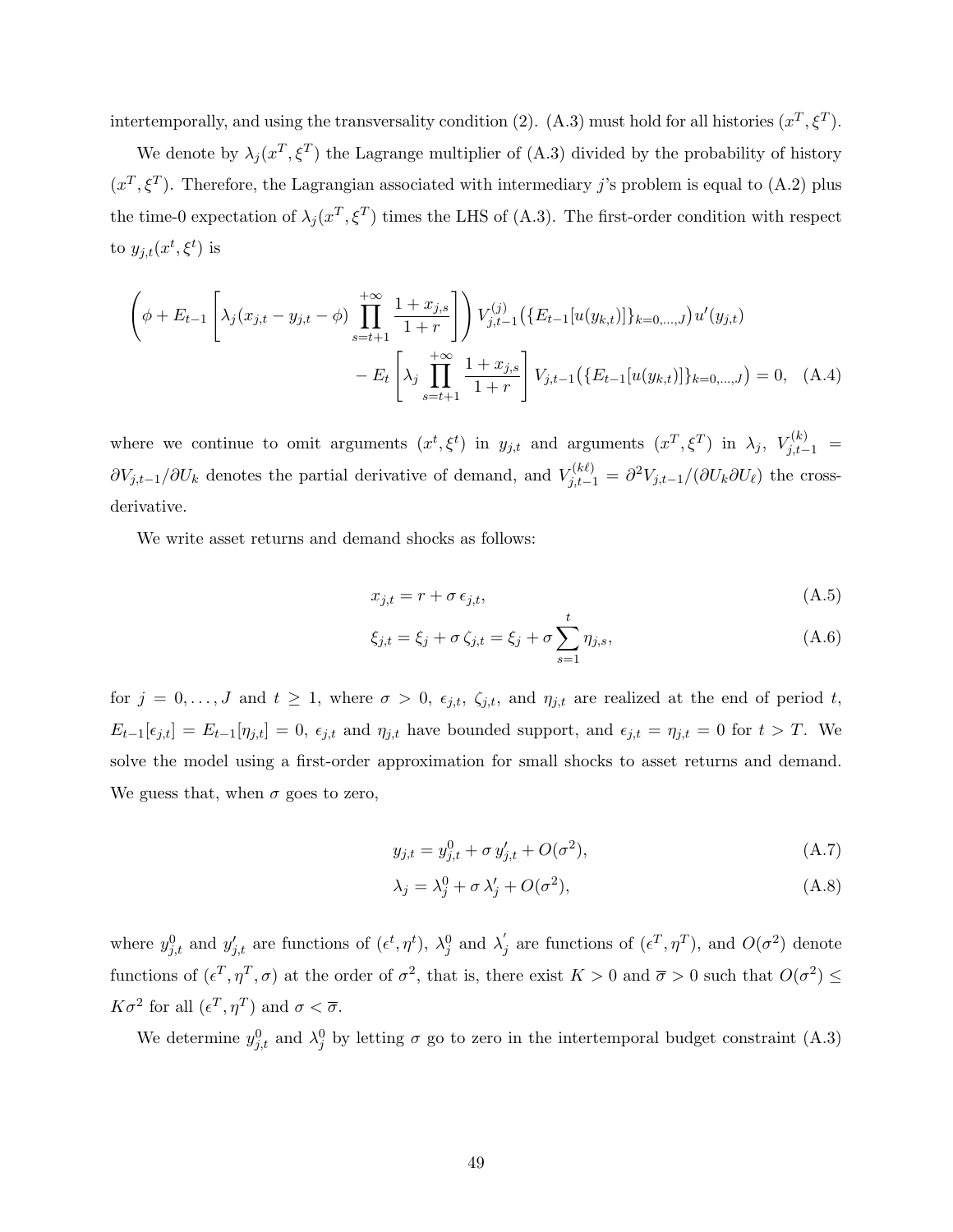and first-order condition [\(A.4\)](#page-50-0). The latter yields

<span id="page-51-0"></span>
$$
(\phi + \lambda_j^0 (r - y_{j,t}^0 - \phi)) V_j^{(j)} (\{u(y_{k,t}^0)\}_{k=0,\dots,J}) u'(y_{j,t}^0) - \lambda_j^0 V_j (\{u(y_{k,t}^0)\}_{k=0,\dots,J}) = 0,
$$
 (A.9)

where  $V_j(.) \equiv V_{j,0}(.)$  denotes the demand function when demand shocks  $\zeta_{k,t}$  are set to zero for all k. Since [\(A.9\)](#page-51-0) does not depend on t,  $y_{k,t}^0$  does not depend on t for all k. Therefore, we denote  $y_{k,t}^0$ by  $y_k^0$ . Letting  $\sigma \to 0$  in [\(A.3\)](#page-49-1), we obtain

<span id="page-51-1"></span>
$$
\sum_{t=1}^{+\infty} \frac{1}{(1+r)^t} (r - y_j^0 - \phi) V_j(\{u(y_k^0)\}_{k=0,\dots,J}) = 0.
$$
\n(A.10)

The solution to [\(A.10\)](#page-51-1) is symmetric across intermediaries, and is given by

<span id="page-51-4"></span>
$$
y_j^0 = r - \phi. \tag{A.11}
$$

Substituting  $y_j^0$  into [\(A.9\)](#page-51-0), we obtain

<span id="page-51-3"></span>
$$
\lambda_j^0 = \phi \frac{V_j^{(j)}}{V_j} u',\tag{A.12}
$$

where we omit argument  $y_j^0$  in  $u(.)$  and its derivatives, and we omit argument  $\{u(y_k^0)\}_{k=0,\dots,J}$  in  $V_i(.)$  and its derivatives.

We determine  $y'_{j,t}$  and  $\lambda'_{j}$  by calculating first-order approximations of the intertemporal budget constraint [\(A.3\)](#page-49-1) and first-order condition [\(A.4\)](#page-50-0). Let us first write down a first-order approximation of the demand function [\(A.1\)](#page-49-3):

$$
V_{j,t-1}(\lbrace E_{t-1}[u(y_{k,t})]\rbrace_{k=0,\ldots,J}) = V_j(\lbrace u(y_{k,t}^0)\rbrace_{k=0,\ldots,J})
$$
  
+  $\sigma \sum_{k=0}^J V_j^{(k)}(\lbrace u(y_{k,t}^0)\rbrace_{k=0,\ldots,J})u'(y_{j,t}^0)\Bigl(E_{t-1}[y'_{j,t}] + \frac{\zeta_{j,t-1}}{\alpha u'(y_{j,t}^0)}\Bigr) + O(\sigma^2).$  (A.13)

The analogous approximation holds for  $V_{i,t}^{(j)}$  $j_{j,t-1}^{(j)}$ . A first-order approximation of the budget constraint [\(A.3\)](#page-49-1) gives

<span id="page-51-2"></span>
$$
\sum_{t=1}^{+\infty} \frac{1}{(1+r)^t} \left[ (\epsilon_{j,t} - y'_{j,t}) V_j \right] = 0.
$$
 (A.14)

We denote  $y_{j,t}^s = E_s[y'_{j,t}] - E_{s-1}[y'_{j,t}]$  as the time-s innovation of  $y'_{j,t}$  for all  $1 \leq s \leq t$ . Calculating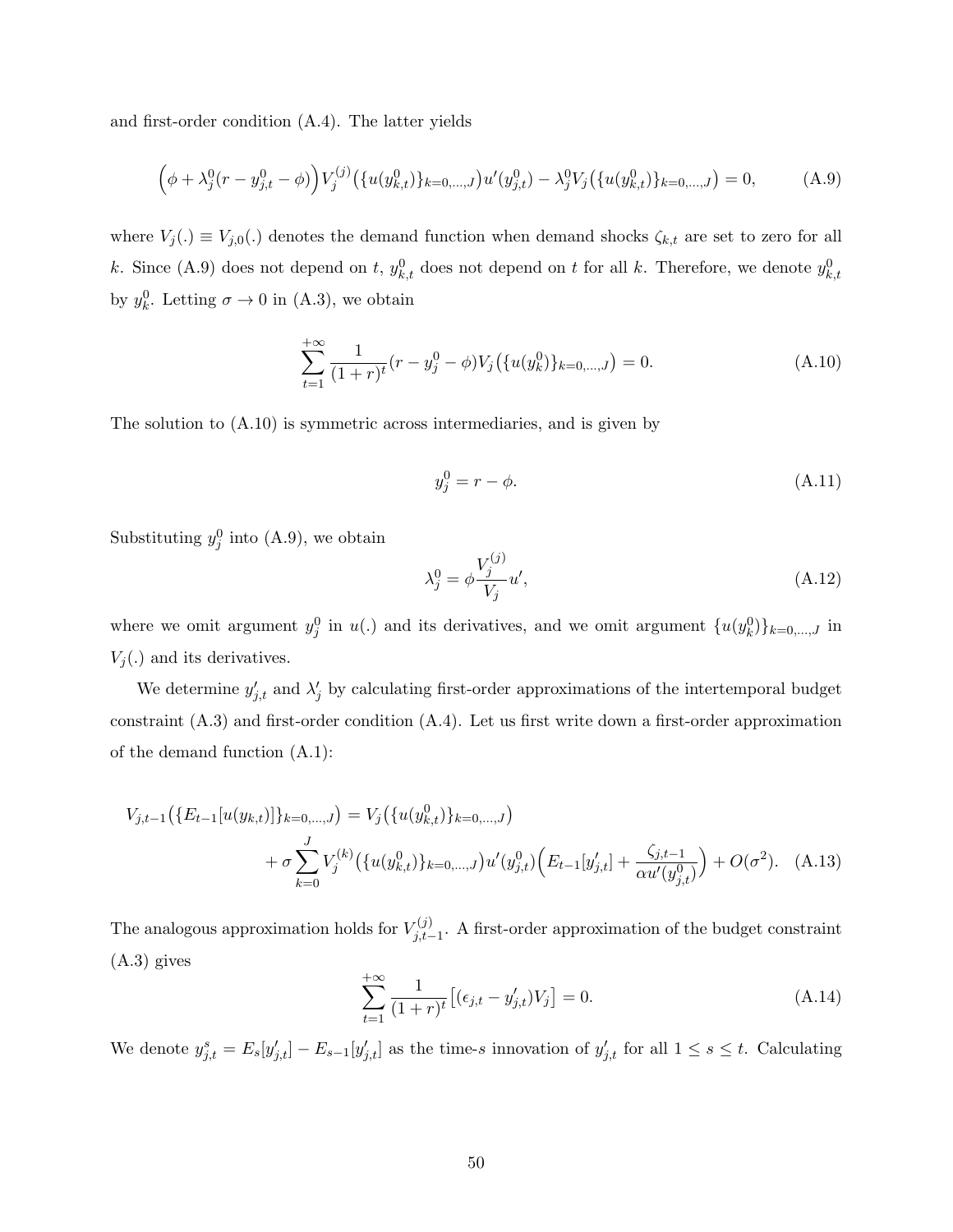$E_s[.]$  of [\(A.14\)](#page-51-2) minus  $E_{s-1}[.]$  of (A.14), we obtain

<span id="page-52-4"></span><span id="page-52-2"></span>
$$
\sum_{t=s}^{+\infty} \frac{y_{j,t}^s}{(1+r)^{t-s}} = \epsilon_{j,s}, \qquad s \le t.
$$
\n(A.15)

A first-order approximation of the first-order condition [\(A.4\)](#page-50-0) gives

$$
\phi V_j^{(j)} u'' y'_{j,t} - \lambda_j^0 V_j^{(j)} u' E_{t-1} [y'_{j,t}] + \phi \sum_{k=0}^J V_j^{(jk)} (u')^2 \Big( E_{t-1} [y'_{k,t}] + \frac{\zeta_{k,t-1}}{\alpha u'} \Big) - \lambda_j^0 \sum_{k=0}^J V_j^{(k)} u' \Big( E_{t-1} [y'_{k,t}] + \frac{\zeta_{k,t-1}}{\alpha u'} \Big) - E_t [\lambda_j'] V_j = 0. \quad (A.16)
$$

Using [\(A.12\)](#page-51-3), we substitute  $\lambda_j^0$  into [\(A.16\)](#page-52-2). We then divide by  $\phi V_j^{(j)}u''$ , to obtain

<span id="page-52-0"></span>
$$
y'_{j,t} + \frac{V_j^{(j)}}{V_j} \frac{(u')^2}{-u''} E_{t-1}[y'_{j,t}] + \sum_{k=0}^J \Big(\frac{V_j^{(k)}}{V_j} - \frac{V_j^{(jk)}}{V_j^{(j)}}\Big) \Big(\frac{(u')^2}{-u''} E_{t-1}[y'_{k,t}] + \frac{u'}{-\alpha u''} \zeta_{k,t-1} \Big) = \frac{E_t[\lambda'_j] V_j}{\phi V_j^{(j)} u''}. \tag{A.17}
$$

We denote  $\lambda_j^s = E_s[\lambda'_j] - E_{s-1}[\lambda'_j]$  the time-s innovation of  $\lambda'_j$  for all  $1 \leq s \leq T$ . Calculating [\(A.17\)](#page-52-0) minus  $E_{t-1}$ [.] of [\(A.17\)](#page-52-0), we obtain

<span id="page-52-1"></span>
$$
y_{j,t}^t = \frac{V_j}{\phi V_j^{(j)} u''} \lambda_j^t. \tag{A.18}
$$

Calculating  $E_s[.]$  of [\(A.17\)](#page-52-0) minus  $E_{s-1}$ [.] of (A.17) for  $s < t$ , we obtain

<span id="page-52-3"></span>
$$
\left(1+\frac{V_j^{(j)}}{V_j}\frac{(u')^2}{-u''}\right)y_{j,t}^s + \sum_{k=0}^J \Big(\frac{V_j^{(k)}}{V_j} - \frac{V_j^{(jk)}}{V_j^{(j)}}\Big) \Big(\frac{(u')^2}{-u''}y_{k,t}^s + \frac{u'}{-\alpha u''}\eta_{k,s}\Big) = \frac{V_j}{\phi V_j^{(j)}u''}\lambda_j^s, \qquad s < t. \tag{A.19}
$$

The derivatives of the logit demand function are

$$
\frac{V_j^{(j)}}{V_j} = \alpha(1-s_j), \qquad \frac{V_j^{(jj)}}{V_j^{(j)}} = \alpha(1-2s_j), \qquad \frac{V_j^{(k)}}{V_j} = -\alpha s_k, \qquad \frac{V_j^{(jk)}}{V_j^{(j)}} = -\alpha s_k \left(1 - \frac{s_j}{1-s_j}\right), \qquad k \neq j,
$$

where

<span id="page-52-5"></span>
$$
s_j \equiv V_j = \frac{\exp\{\xi_j\}}{\sum_{k=0}^J \exp\{\xi_k\}}\tag{A.20}
$$

is intermediary  $j$ 's market share when all intermediaries offer the same contract return and all demand shocks are set to zero. We use these expressions, and  $(A.18)$  to substitute  $\lambda_j^s$  on the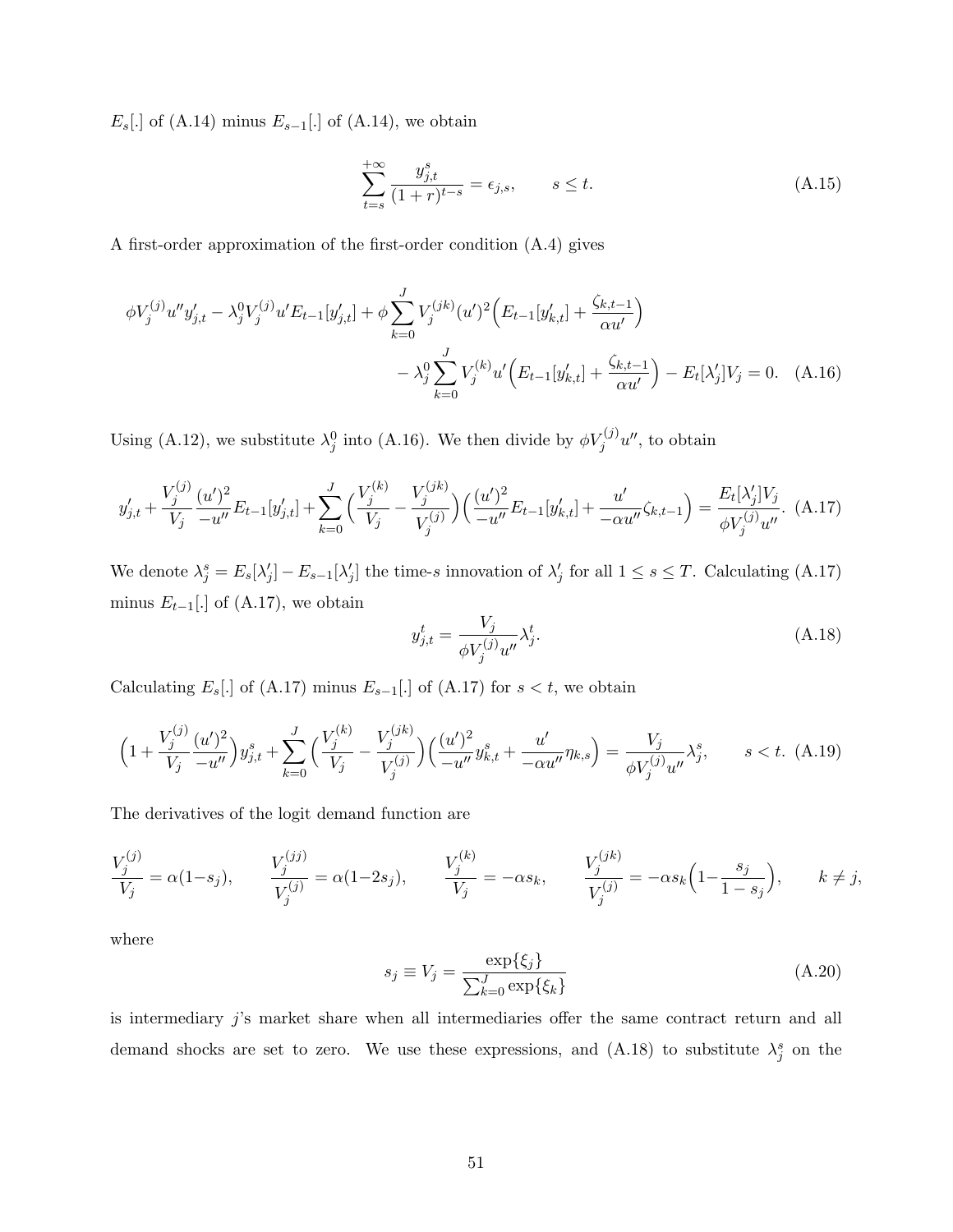right-hand side of [\(A.19\)](#page-52-3). We obtain

<span id="page-53-1"></span>
$$
y_{j,t}^s = \frac{\gamma_j}{\alpha + \gamma_j} y_{j,s}^s + \frac{\alpha \delta_j}{\alpha + \gamma_j} \sum_{k=0}^J s_k y_{k,t}^s - \frac{\frac{1}{u'} \delta_j}{\alpha + \gamma_j} \left( \eta_{j,s} - \sum_{k=1}^J s_k \eta_{k,s} \right), \qquad s < t,
$$
 (A.21)

where

<span id="page-53-4"></span>
$$
\gamma_j = \frac{1}{1 + \frac{s_j^2}{1 - s_j}} \frac{-u''(r - \phi)}{(u'(r - \phi))^2},
$$
\n(A.22)

$$
\delta_j = \frac{1}{1 + \frac{s_j^2}{1 - s_j}} \frac{s_j}{1 - s_j}.
$$
\n(A.23)

To determine  $\sum_{k=0}^{J} s_k y_{k,t}^s$ , we first note that  $y_{0,t}^s = 0$  for  $s < t$ . Then, multiplying [\(A.21\)](#page-53-1) by  $s_j$ , summing over  $j = 1, ..., J$ , and collecting the terms  $y_{k,t}^s$ , we obtain

<span id="page-53-0"></span>
$$
(1-A)\sum_{k=0}^{J} s_k y_{k,t}^s = \sum_{k=1}^{J} \frac{\gamma_k s_k}{\alpha + \gamma_k} y_{k,s}^s - \sum_{k=1}^{J} \frac{\frac{1}{u'} \delta_k s_k}{\alpha + \gamma_k} \left(\eta_{k,s} - \sum_{\ell=1}^{J} s_{\ell} \eta_{\ell,s}\right), \qquad s < t. \tag{A.24}
$$

where  $A = \sum_{k=1}^{J} \frac{\alpha \delta_k s_k}{\alpha + \gamma_k}$  $\frac{\alpha\delta_k s_k}{\alpha+\gamma_k}$ . Substituting the expression of  $\sum_{k=0}^J s_k y_{k,t}^s$  given by [\(A.24\)](#page-53-0) into [\(A.21\)](#page-53-1), and collecting the terms  $\eta_{k,s}$ , we obtain

<span id="page-53-3"></span>
$$
y_{j,t}^s = \frac{\gamma_j}{\alpha + \gamma_j} y_{j,s}^s + \frac{1}{1 - A} \frac{\alpha \delta_j}{\alpha + \gamma_j} \sum_{k=1}^J \frac{\gamma_k s_k}{\alpha + \gamma_k} y_{k,s}^s - \frac{\frac{1}{u'} \delta_j}{\alpha + \gamma_j} \left( \eta_{j,s} - \overline{\eta}_s \right), \qquad s < t,
$$
 (A.25)

where

<span id="page-53-6"></span>
$$
\overline{\eta}_s = \frac{1}{1 - A} \sum_{k=1}^{J} \left( 1 - \frac{\alpha \delta_k}{\alpha + \gamma_k} \right) s_k \eta_{k,s}.
$$
\n(A.26)

Substituting the expression of  $y_{j,t}^s$  given by [\(A.25\)](#page-53-3) into the budget constraint [\(A.15\)](#page-52-4), we obtain

<span id="page-53-2"></span>
$$
\frac{\alpha + \frac{1+r}{r}\gamma_j}{\alpha + \gamma_j} y_{j,s}^s + \frac{1}{1-A} \frac{\frac{1}{r}\alpha \delta_j}{\alpha + \gamma_j} \sum_{k=1}^J \frac{\gamma_k s_k}{\alpha + \gamma_k} y_{k,s}^s = \epsilon_{j,s} + \frac{\frac{1}{r\alpha'}\delta_j}{\alpha + \gamma_j} (\eta_{j,s} - \overline{\eta}_s). \tag{A.27}
$$

To determine  $\sum_{k=1}^{J} \frac{\gamma_k s_k}{\alpha + \gamma_k}$  $\frac{\gamma_k s_k}{\alpha + \gamma_k} y_{k,s}^s$ , we multiply both sides of [\(A.27\)](#page-53-2) by  $\frac{\gamma_j s_j}{\alpha + \frac{1+r}{r}\gamma_j}$ , sum over  $j = 1, \ldots, J$ , and rearrange terms, to obtain

<span id="page-53-5"></span>
$$
\frac{1-B}{1-A} \sum_{k=1}^{J} \frac{\gamma_k s_k}{\alpha + \gamma_k} y_{k,s}^s = \hat{\epsilon}_s + \frac{1}{\alpha u'} \hat{\eta}_s,
$$
\n(A.28)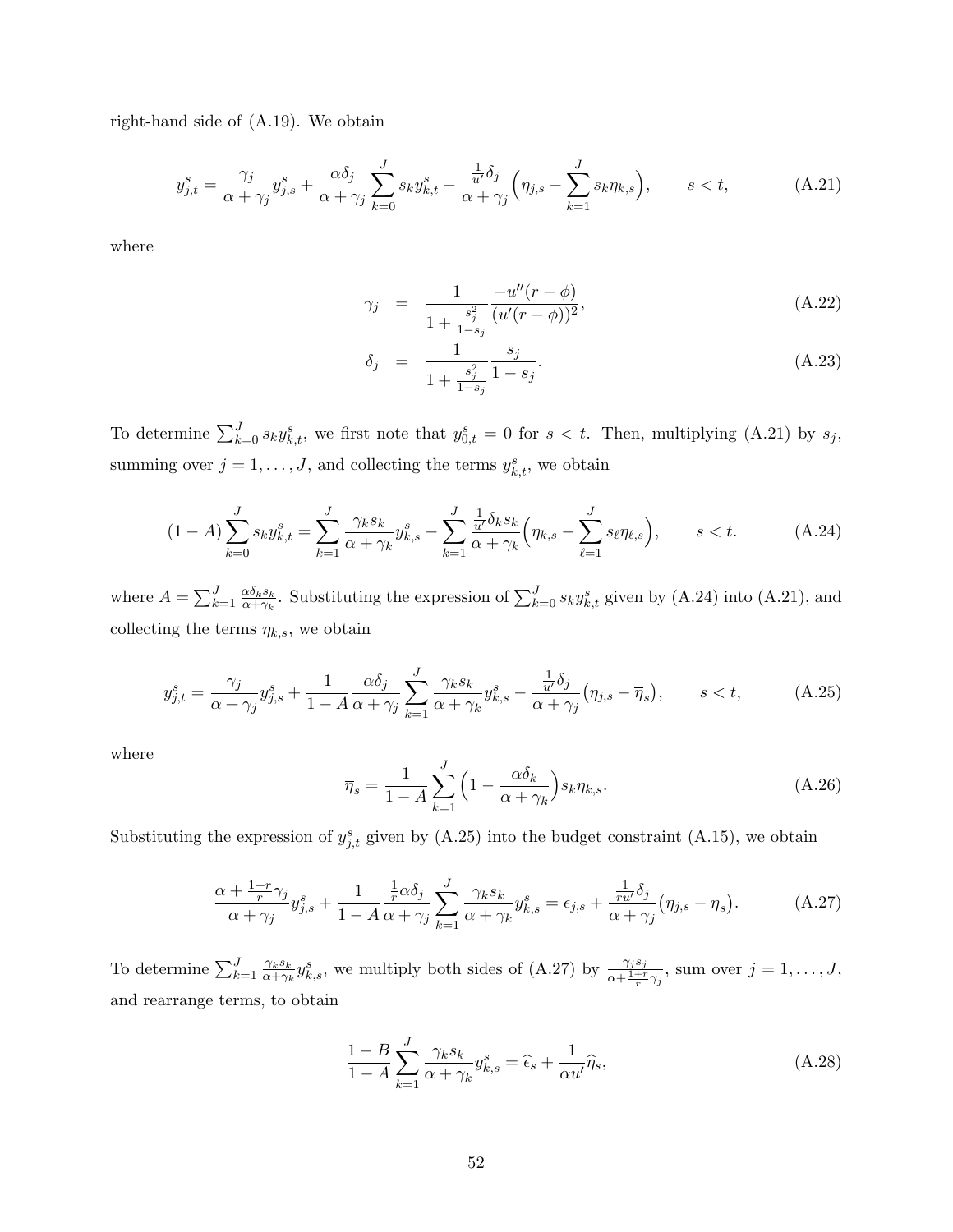where  $B = \sum_{k=1}^{J} \frac{\alpha \delta_k s_k}{\alpha + \frac{1+r}{2}}$  $\frac{\alpha o_k s_k}{\alpha + \frac{1+r}{r} \gamma_k}$ , and

<span id="page-54-4"></span>
$$
\widehat{\epsilon}_s = \sum_{k=1}^J \frac{\gamma_k s_k}{\alpha + \frac{1+r}{r} \gamma_k} \epsilon_{k,s},\tag{A.29}
$$

$$
\widehat{\eta}_s = \sum_{k=1}^J \frac{\gamma_k s_k}{\alpha + \frac{1+r}{r} \gamma_k} \frac{\frac{\alpha}{r} \delta_k}{\alpha + \gamma_k} \left( \eta_{k,s} - \overline{\eta}_s \right). \tag{A.30}
$$

Substituting  $(A.28)$  back into  $(A.27)$ , we obtain

<span id="page-54-2"></span>
$$
y_{j,s}^s = \frac{\alpha + \gamma_j}{\alpha + \frac{1+r}{r}\gamma_j} \epsilon_{j,s} - \frac{\frac{1}{r}\alpha\delta_j}{\alpha + \frac{1+r}{r}\gamma_j} \frac{1}{1-B}\widehat{\epsilon}_s + \frac{\frac{1}{ru'}\delta_j}{\alpha + \frac{1+r}{r}\gamma_j} \left(\eta_{j,s} - \overline{\eta}_s - \frac{1}{1-B}\widehat{\eta}_s\right). \tag{A.31}
$$

Substituting the expression of  $y_{j,s}^s$  given by [\(A.31\)](#page-54-2) into [\(A.25\)](#page-53-3) we obtain

<span id="page-54-1"></span>
$$
y_{j,t}^s = \frac{\gamma_j}{\alpha + \frac{1+r}{r}\gamma_j} \epsilon_{j,s} + \frac{\alpha \delta_j}{\alpha + \frac{1+r}{r}\gamma_j} \frac{1}{1 - B} \hat{\epsilon}_s - \frac{\frac{1}{u'} \delta_j}{\alpha + \frac{1+r}{r}\gamma_j} \left(\eta_{j,s} - \overline{\eta}_s - \frac{1}{1 - B} \widehat{\eta}_s\right), \qquad s < t. \quad \text{(A.32)}
$$

Finally, we use [\(A.11\)](#page-51-4), [\(A.31\)](#page-54-2), and [\(A.32\)](#page-54-1) to calculate  $y_{j,t} = y_{j,t}^0 + \sigma \sum_{s=1}^t y_{j,t}^s + O(\sigma^2)$ . We obtain:

$$
y_{j,t} = r - \phi + \sum_{s=1}^{t-1} \frac{\gamma_j}{\alpha + \frac{1+r}{r}\gamma_j} (x_{j,s} - r) + \frac{\alpha + \gamma_j}{\alpha + \frac{1+r}{r}\gamma_j} (x_{j,t} - r) + f_{j,t}(\overline{x}^t - r, \eta^t) + O(\sigma^2), \quad (A.33)
$$

where  $f_{j,t}(.)$  is a function of the history of average asset return shocks  $\bar{x}^t - r$  and demand shocks  $\eta^t$ :

<span id="page-54-3"></span>
$$
f_{j,t}(\overline{x}^t - r, \eta^t) = \frac{\alpha \delta_j}{\alpha + \frac{1+r}{r} \gamma_j} \frac{\sum_{k=1}^J \frac{\gamma_k s_k}{\alpha + \frac{1+r}{r} \gamma_k}}{1 - \sum_{k=1}^J \frac{\alpha \delta_k s_k}{\alpha + \frac{1+r}{r} \gamma_k}} \left( \sum_{s=1}^{t-1} (\overline{x}_s - r) - \frac{1}{r} (\overline{x}_t - r) \right) + g_{j,t}(\eta^t) \text{(A.34)}
$$

$$
\overline{x}_t = \sum_{k=1}^J \frac{\frac{\gamma_k s_k}{\alpha + \frac{1+r}{r} \gamma_k}}{\sum_{\ell=1}^J \frac{\gamma_\ell s_\ell}{\alpha + \frac{1+r}{r} \gamma_\ell}} x_{k,t},\tag{A.35}
$$

and  $s_j$ ,  $\gamma_j$ , and  $\delta_j$  are given by [\(A.20\)](#page-52-5), [\(A.22\)](#page-53-4), and [\(A.23\)](#page-53-4), respectively.

### <span id="page-54-0"></span>A.3 Sufficient condition for binding regulatory constraint

Suppose that instead of holding with an equality  $($ "="), we model the regulatory constraint [\(3\)](#page-9-1) as an inequality (" $\leq$ "). This modeling would be closer to the regulation of euro contracts (see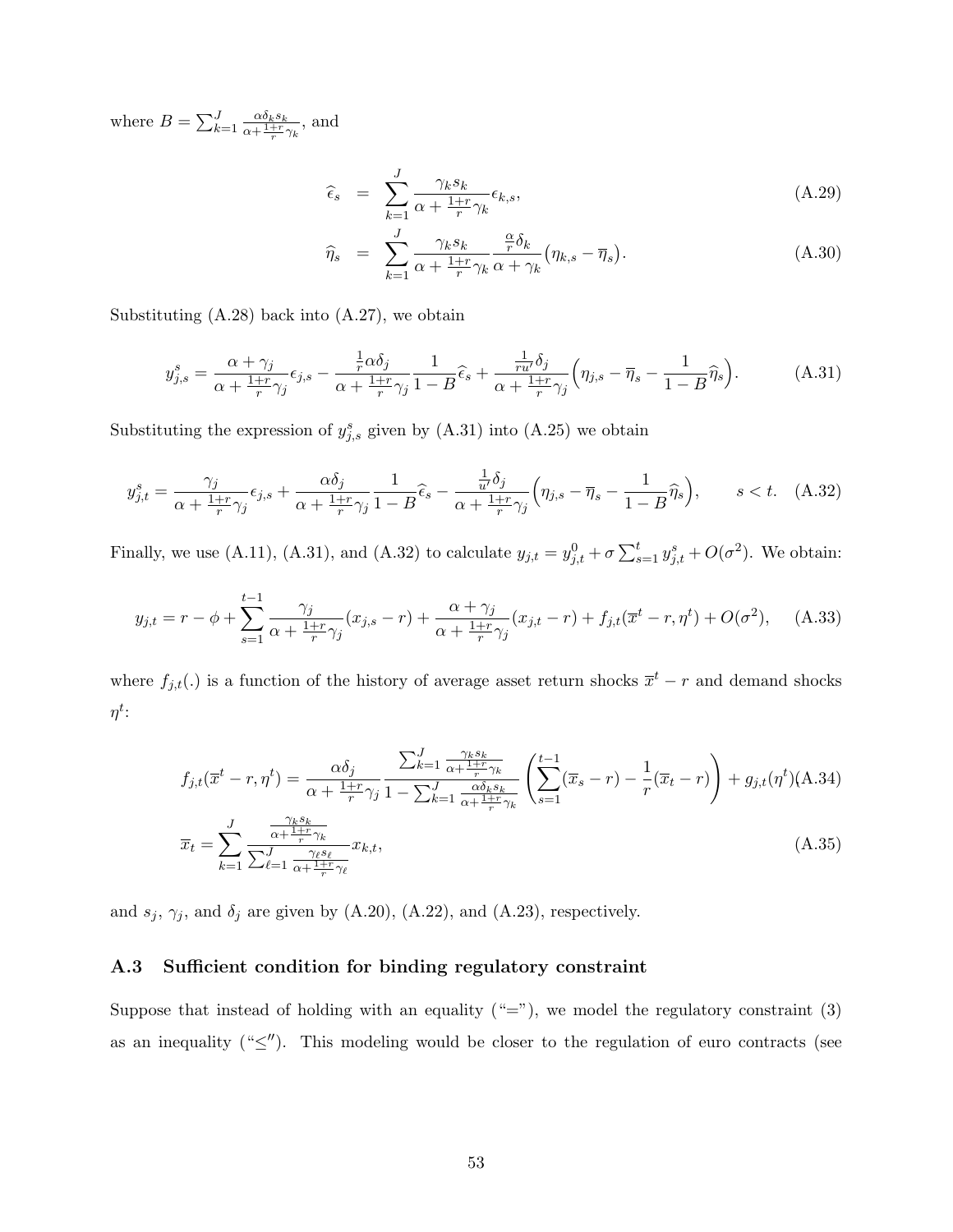Section [3.1\)](#page-17-0). In this case, we show that a sufficient condition for this constraint to be binding is:

<span id="page-55-0"></span>
$$
\phi \alpha < 1. \tag{A.36}
$$

Suppose [\(A.36\)](#page-55-0) holds. Let  $\kappa \in (1, \frac{1}{\phi \alpha})$ . To show that the regulatory constraint is binding, we need to show that intermediaries can increase their intertemporal profit by violating the constraint. Consider a marginal increase  $d\phi_{j,t} > 0$  in the fraction of account value that goes to intermediary j in period t and a reduction in contract return  $dy_{j,t} = -\kappa d\phi_{j,t}$ . Investor demand in period t changes by  $-\kappa d\phi_{j,t}[V_j^{(j)} + O(\sigma)]$ . The budget constraint [\(A.3\)](#page-49-1) is strictly relaxed because  $\kappa > 1$  and  $x_{j,t} - y_{j,t} - \phi = O(\sigma)$ . The intermediary's intertemporal profit [\(A.2\)](#page-49-2) changes by

$$
\frac{1}{(1+r)^t} \left[ V_j d\phi_{j,t} - \phi \kappa V_j^{(j)} d\phi_{j,t} \right] = \frac{1}{(1+r)^t} \left[ 1 - \phi \kappa \alpha (1-s_j) \right] V_j d\phi_{j,t},
$$

which is positive, because  $\kappa < \frac{1}{\phi \alpha}$  and  $1 - s_j < 1$ . Therefore, the regulatory constraint is binding.

[\(A.36\)](#page-55-0) is arguably satisfied in our empirical setup since we estimate  $\alpha \simeq 0$ .

### A.4 Proof of Proposition [2](#page-12-0)

Reserves evolve according to  $R_{j,t} = (1 + x_{j,t})R_{j,t-1} + (x_{j,t} - \phi - y_{j,t})V_{j,t}$  with  $R_{j,0} = 0$ . Therefore, a first-order approximation of  $R_{j,t}$  is

<span id="page-55-1"></span>
$$
R_{j,t} = \sigma h_{j,t} V_j + O(\sigma^2),\tag{A.37}
$$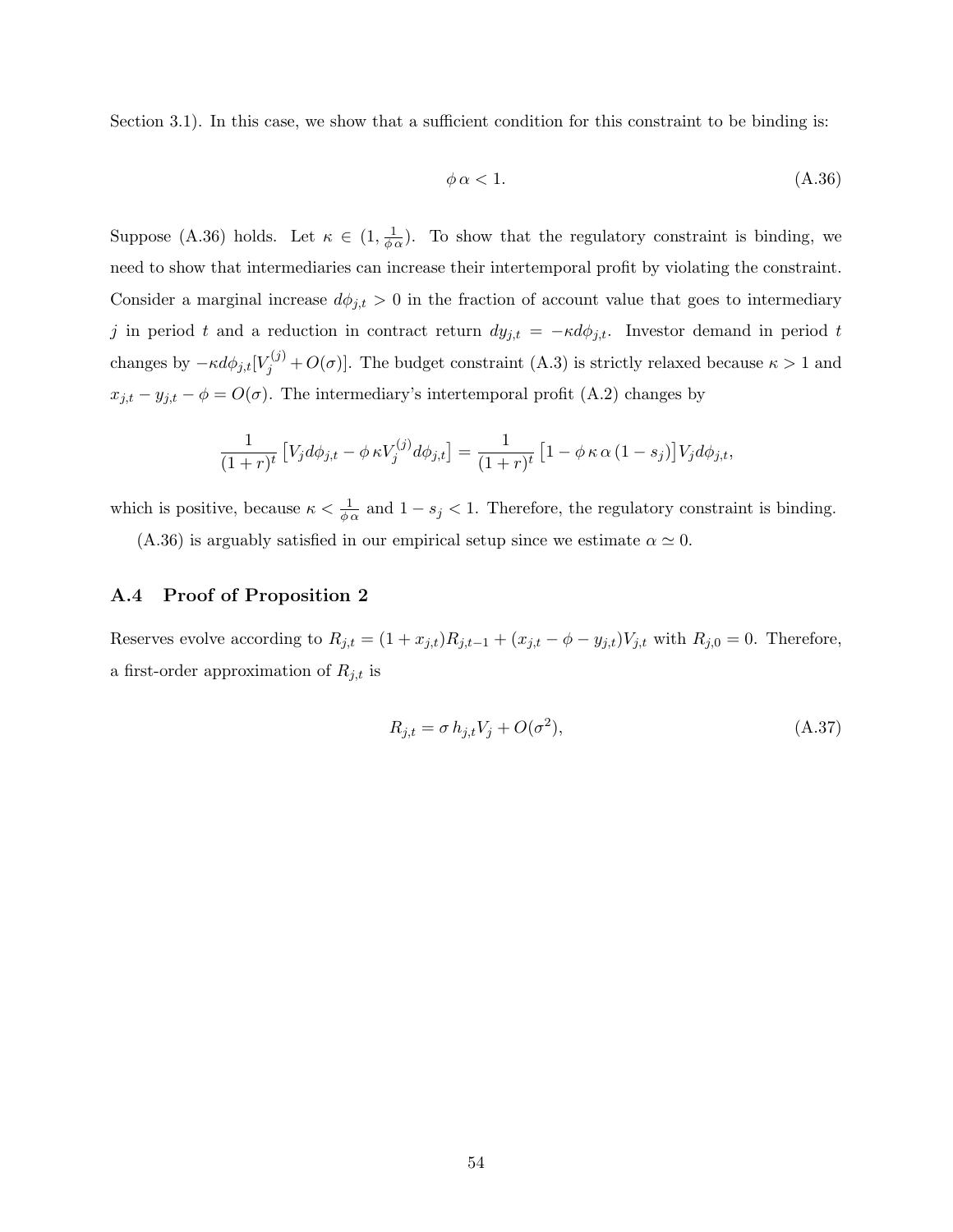where

<span id="page-56-0"></span>
$$
h_{j,t} = \sum_{s=1}^{t} (1+r)^{t-s} (\epsilon_{j,s} - y'_{j,s})
$$
  
\n
$$
= \sum_{s=1}^{t} (1+r)^{t-s} (\epsilon_{j,s} - y^s_{j,s}) - \sum_{s=1}^{t} (1+r)^{t-s} \sum_{\tau=1}^{s-1} y^{\tau}_{j,s}
$$
  
\n
$$
= \sum_{s=1}^{t} (1+r)^{t-s} (\epsilon_{j,s} - y^s_{j,s}) - \sum_{s=1}^{t} \sum_{\tau=s+1}^{t} (1+r)^{t-\tau} y^s_{j,\tau}
$$
  
\n
$$
= \sum_{s=1}^{t} (1+r)^{t-s} (\epsilon_{j,s} - \sum_{\tau=s}^{t} (1+r)^{s-\tau} y^s_{j,\tau})
$$
  
\n
$$
= \sum_{s=1}^{t} (1+r)^{t-s} \sum_{\tau=t+1}^{+\infty} (1+r)^{s-\tau} y^s_{j,\tau}
$$
  
\n
$$
h_{j,t} = \frac{1}{r} \sum_{s=1}^{t} y^s_{j,t+1}, \qquad (A.38)
$$

where we move from the first line to the second line using  $y'_{j,s} = \sum_{\tau=1}^s y_{j,s}^{\tau}$ , to the third line by switching indices s and  $\tau$ , to the fourth line by putting the two sums over s together, to the fifth line using the budget constraint [\(A.15\)](#page-52-4), and to the sixth line using that  $y_{j,\tau}^s$  does not depend on  $\tau$ for all  $\tau > s$ , so  $y_{j,\tau}^s$  can be replaced by  $y_{j,t+1}^s$ .

We have

$$
y_{j,t} - (r - \phi) = \sigma y'_{j,t} + O(\sigma^2) = \sigma \sum_{s=1}^{t-1} y^s_{j,t} + \sigma y^t_{j,t} + O(\sigma^2)
$$
  

$$
= \frac{r}{1+r} \left( (1+r) \frac{R_{j,t-1}}{V_j} + \sigma \epsilon_{j,t} \right) + \frac{1}{1+r} \frac{\alpha}{\alpha + \frac{1+r}{r} \gamma_j} \sigma \epsilon_{j,t}
$$

$$
- \frac{\frac{1}{r} \alpha \delta_j}{\alpha + \frac{1+r}{r} \gamma_j} \frac{1}{1-B} \sigma \hat{\epsilon}_t + \frac{\frac{1}{r} \delta_j}{\alpha + \frac{1+r}{r} \gamma_j} \sigma \left( \eta_{j,t} - \overline{\eta}_t - \frac{1}{1-B} \widehat{\eta}_t \right) + O(\sigma^2)
$$

where we move from the first line to the second line using [\(A.37\)](#page-55-1) and [\(A.38\)](#page-56-0) to substitute  $\sum_{s=1}^{t-1} y_{j,t}^s$ , and using  $(A.31)$  to substitute  $y_{j,t}^t$ . Thus:

<span id="page-56-1"></span>
$$
y_{j,t} =
$$
  

$$
r - \phi + \frac{1}{1+r} \frac{\alpha}{\alpha + \frac{1+r}{r}\gamma_j} (x_{j,t} - r) + \frac{r}{1+r} \left( \frac{R_{j,t-}}{V_{j,t-1}} - r \right) + \mu_j (\overline{x}_{t} - r) + \omega_j \widetilde{\eta}_{j,t} + O(\sigma^2), \quad (A.39)
$$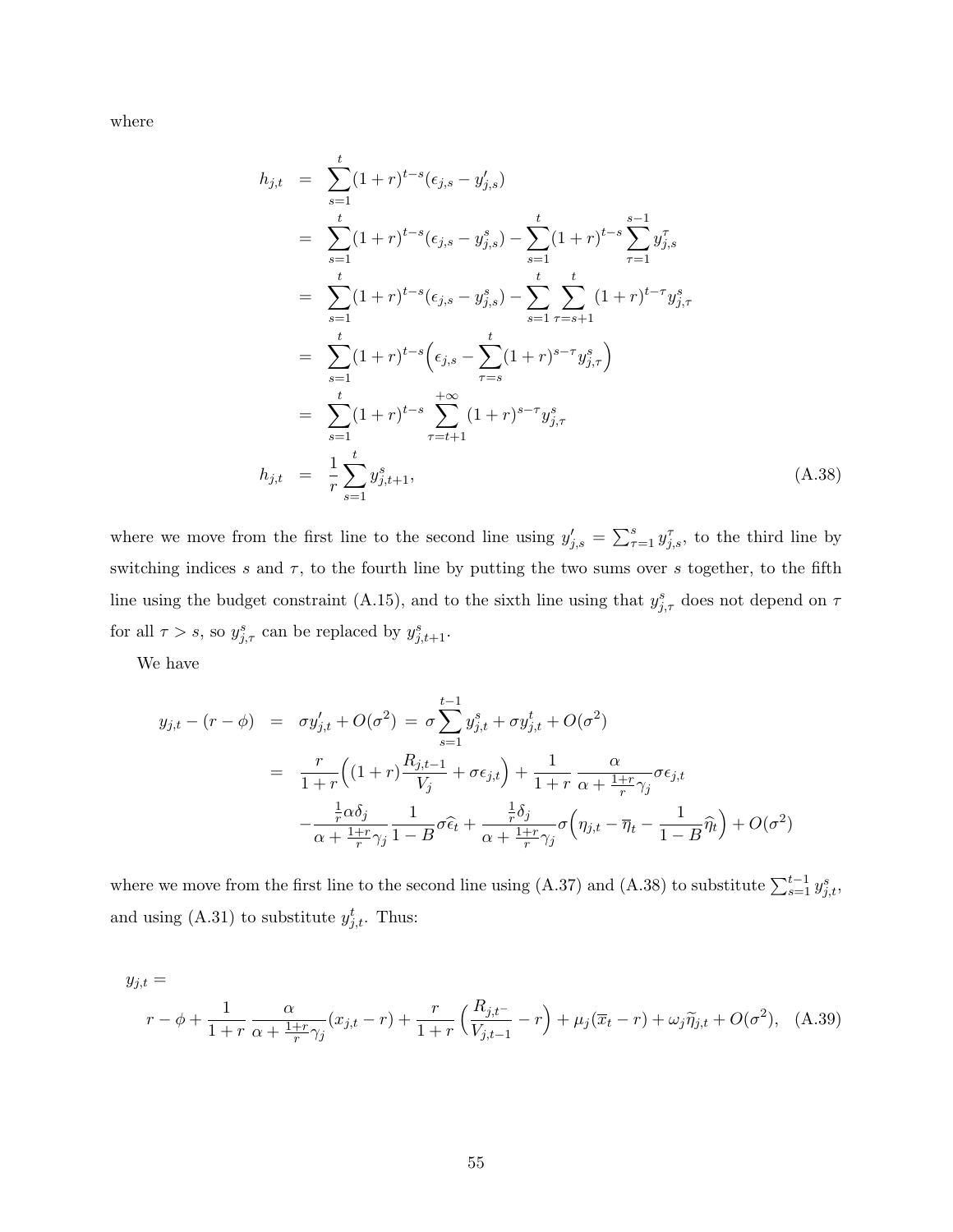where

<span id="page-57-0"></span>
$$
\mu_j = -\frac{\frac{1}{r}\alpha\delta_j}{\alpha + \frac{1+r}{r}\gamma_j} \frac{\sum_{k=1}^J \frac{\gamma_k s_k}{\alpha + \frac{1+r}{r}\gamma_k}}{1 - \sum_{k=1}^J \frac{\delta_k s_k}{\alpha + \frac{1+r}{r}\gamma_k}},\tag{A.40}
$$

 $s_j$ ,  $\gamma_j$ , and  $\delta_j$  are given by [\(A.20\)](#page-52-5), [\(A.22\)](#page-53-4), and [\(A.23\)](#page-53-4), respectively,  $\overline{x}_t$  is a weighted average of asset returns  $x_{k,t}$  over  $k = 1, \ldots, J$  defined in [\(A.35\)](#page-54-3),  $\omega_j = \frac{1}{r}$  $\frac{1}{r}\delta_j/\Big(\alpha+\frac{1+r}{r}$  $\left(\frac{+r}{r}\gamma_j\right)$ ,  $\widetilde{\eta}_{j,t} = \eta_{j,t} - \overline{\eta}_t - \frac{1}{1-B}\widehat{\eta}_t$ , and  $\bar{\eta}_t$  and  $\hat{\eta}_t$  are weighted averages of demand shocks  $\eta_{k,t}$  over  $k = 1, \ldots, J$  defined in [\(A.26\)](#page-53-6) and [\(A.30\)](#page-54-4), respectively.

### A.5 Proof of Implication [1](#page-13-2)

We consider the case where the number of intermediaries,  $J$ , is large, so that market shares,  $s_j$ , are small. Formally, we assume there exists  $\bar{s} > 0$  such that  $s_j < \bar{s} J^{-1}$  for all  $J > 1$ . Let  $O(J^{-1})$ denote functions of the order of  $J^{-1}$ , that is, there exist  $K > 0$  and  $\overline{J}$  such that  $O(J^{-1}) \leq KJ^{-1}$ for all  $J > \overline{J}$ . It follows from [\(A.22\)](#page-53-4) that  $\gamma_j = -u''/(u')^2 + O(J^{-2})$ , from [\(A.23\)](#page-53-4) that  $\delta_j = O(J^{-1})$ , and from [\(A.40\)](#page-57-0) that  $\mu_j = \mu + O(J^{-1})$ . Therefore, [\(A.39\)](#page-56-1) can be rewritten as:

$$
y_{j,t} = cste + \frac{1}{1+r} \frac{\alpha}{\alpha + \frac{1+r}{r}\gamma} x_{j,t} + \frac{r}{1+r} \mathcal{R}_{j,t-} + \varepsilon_{j,t} + O(\sigma^2), \tag{A.41}
$$

where  $\gamma \equiv -u''/(u')^2 = -u''/u'$  using the normalization  $u'(r - \phi) = 1$ , and

$$
\varepsilon_{j,t} = \mu \,\overline{\epsilon}_t + \omega_j \widetilde{\eta}_{j,t} + O(J^{-1})x_{j,t} + O(J^{-1})(\overline{x}_t - r). \tag{A.42}
$$

Since demand shocks entering into the expression of  $\tilde{\eta}_{j,t}$  are uncorrelated with asset return  $x_{j,t}$ , the covariance between  $x_{j,t}$  and  $\varepsilon_{j,t}$  conditional on  $\bar{\epsilon}_t$  is  $O(J^{-1})$ . Since  $\mathcal{R}_{j,t^-} = \mathcal{R}_{j,t-1} + x_{j,t}(1 + \mathcal{R}_{j,t-1})$ and  $\mathcal{R}_{j,t-1}$  is uncorrelated with  $\varepsilon_{j,t}$ , the covariance between  $\mathcal{R}_{j,t-1}$  and  $\varepsilon_{j,t}$  conditional on  $\bar{\epsilon}_t$  is also  $O(J^{-1})$ . Therefore, the cross-sectional covariance between  $(x_{j,t}, \mathcal{R}_{j,t-})$  and  $\varepsilon_{j,t}$  is  $O(J^{-1})$ .

### A.6 Proof of Implication [2](#page-14-2)

A first-order approximation of log demand of intermediary  $i$  in period t is

<span id="page-57-1"></span>
$$
\log(V_{j,t-1}) = \log(V_j) + \frac{V_j^{(j)}}{V_j} \left( E_{t-1}[y_{j,t}] - (r - \phi) + \sigma \eta_{j,t-1} \right) + O(\sigma^2). \tag{A.43}
$$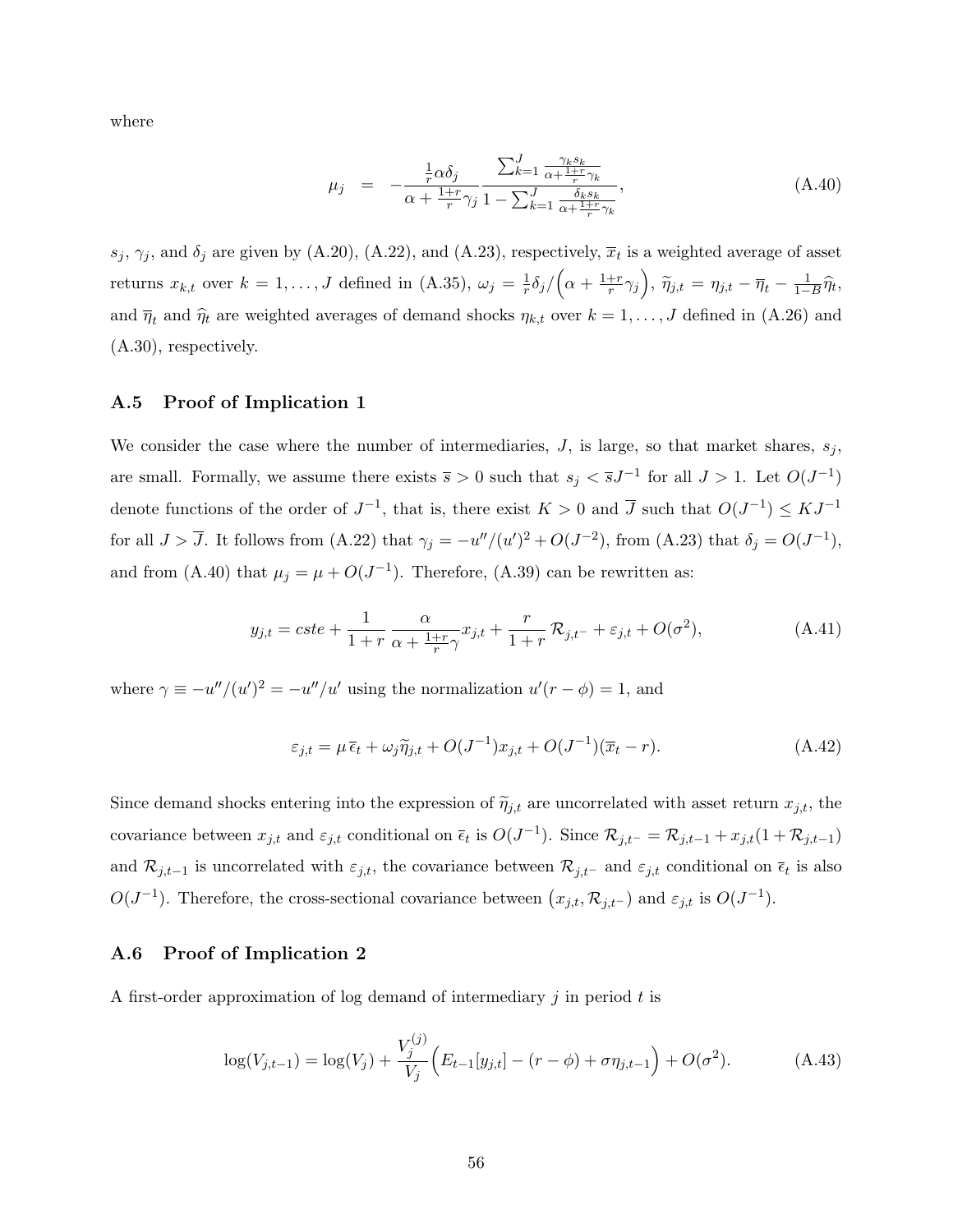The expectation of contract return [\(A.39\)](#page-56-1) is equal to

<span id="page-58-2"></span>
$$
E_{t-1}[y_{j,t}] = r - \phi + r \mathcal{R}_{j,t-1} + O(\sigma^2),
$$
\n(A.44)

where we have used  $\mathcal{R}_{j,t-1} = (1 + x_{j,t})\mathcal{R}_{j,t-1} + x_{j,t}$  and  $E_{t-1}[x_{j,t}] = r$ . Plugging [\(A.44\)](#page-58-2) into [\(A.43\)](#page-57-1) and calculating the derivative of logit demand, we obtain

$$
\log(V_{j,t-1}) = \log(V_j) + \alpha (1 - s_j) r R_{j,t-1} + \alpha (1 - s_j) \sigma \eta_{j,t-1} + O(\sigma^2).
$$

When market shares are small, we obtain that

<span id="page-58-3"></span>
$$
\log(V_{j,t-1}) = \log(V_j) + \alpha \ r \mathcal{R}_{j,t-1} + \alpha \sigma \eta_{j,t-1} + O(\sigma^2) + O(\sigma J^{-1}). \tag{A.45}
$$

### <span id="page-58-0"></span>A.7 Estimation of the flow-reserves relation with demand shocks

OLS estimation of the flow-reserves relation [\(A.45\)](#page-58-3) is unbiased when there are no demand shocks  $(\eta \equiv 0)$ . However, in the presence of demand shocks, OLS estimation is biased because  $\mathcal{R}_{j,t-1}$  is correlated with  $\eta_{j,t-1}$ . Indeed, the contract return policy [\(A.39\)](#page-56-1) implies  $Cov_{t-2}(y_{j,t-1}, \eta_{j,t-1}) > 0$ . Using the fact that  $\eta$  is uncorrelated with asset returns and past demand shocks, it follows from the budget constraint [\(1\)](#page-8-2) that  $Cov_{t-2}(\mathcal{R}_{j,t-1}, \eta_{j,t-1}) < 0$ . Therefore, the OLS estimate of the flow-reserves relation is biased downard in the presence of demand shocks.

Let us now show that  $\mathcal{R}_{j,t-1}$  is a valid instrument for  $x_{j,t-1}$ . The relevance condition is satisfied, because it follows from the budget constraint [\(1\)](#page-8-2) that  $Cov_{t-2}(x_{j,t-1}, \mathcal{R}_{j,t-1}) > 0$ . The exclusion restriction is satisfied, because  $Cov_{t-2}(x_{j,t-1}, \eta_{j,t-1}) = 0$ . Thus, the IV estimate of the flow-reserves relation [\(A.45\)](#page-58-3) using lagged asset return to instrument for reserves is unbiased.

### <span id="page-58-1"></span>A.8 Arbitrageurs

Contract return [\(11\)](#page-12-1) can be rewritten as

$$
y_{j,t} \simeq r - \phi + \frac{\alpha + \gamma_j}{\alpha + \frac{1+r}{r}\gamma_j} (x_{j,t} - r) + r \mathcal{R}_{j,t-1} + \mu_j (\overline{x}_{t} - r),
$$

where  $\mathcal{R}_{j,t-1} = R_{j,t-1}/V_{j,t-1}$  is the beginning-of-period reserve ratio, and  $\mu_j < 0$ . Consider the hedged, zero-cost portfolio that goes long one euro in contract j, short  $(1 - \tau) \frac{\alpha + \gamma_j}{\alpha + 1 + r}$  $\frac{\alpha+\gamma_j}{\alpha+\frac{1+r}{r}\gamma_j}$  euros in intermediary j's asset portfolio, long  $(1 - \tau) |\mu_j|$  euros in the weighted-average intermediary portfolio,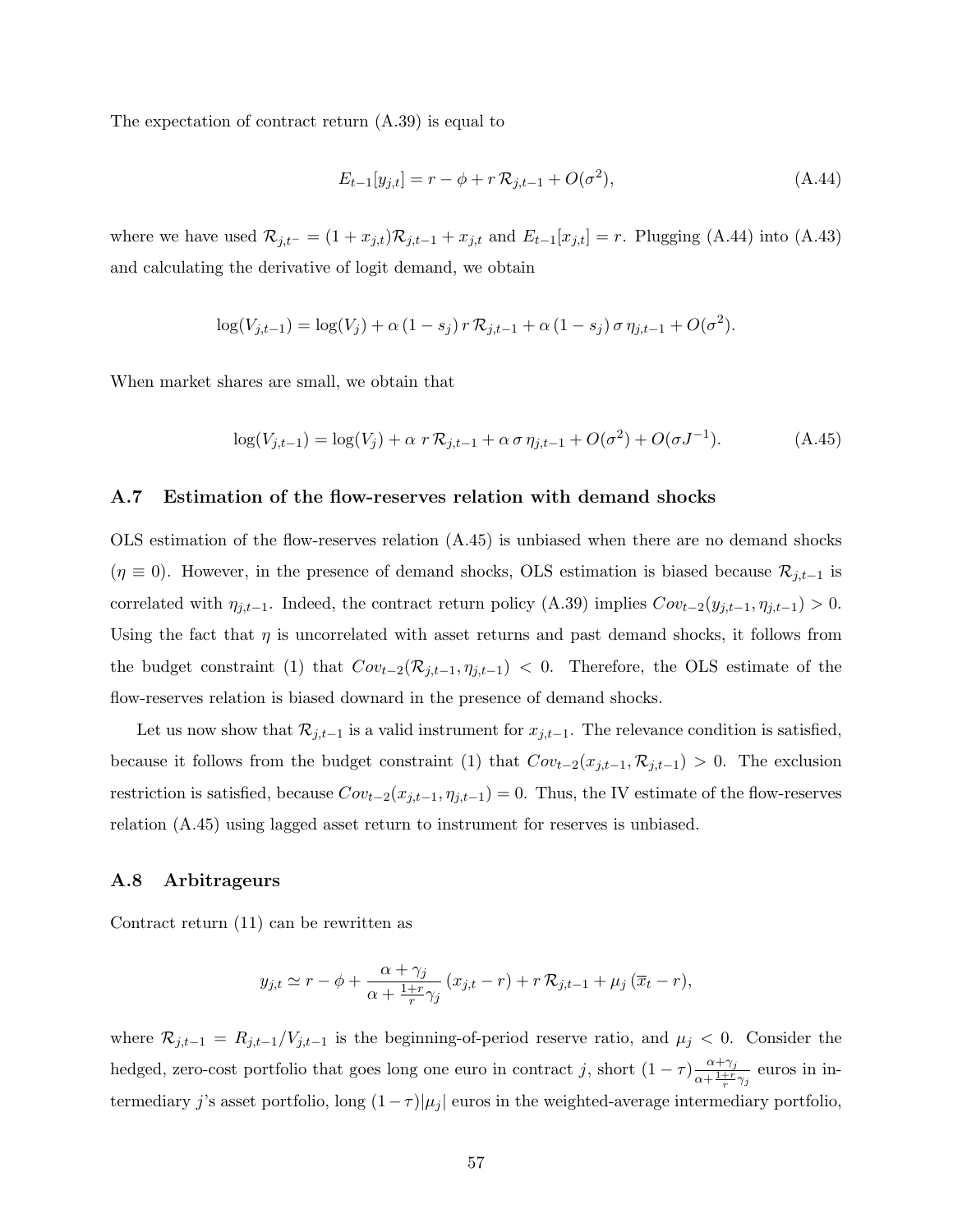and borrows  $1 - (1 - \tau) \frac{\alpha + \gamma_j}{\alpha + 1 + r}$  $\frac{\alpha+\gamma_j}{\alpha+\frac{1+r}{r}\gamma_j}+(1-\tau)|\mu_j|$  at the risk-free rate. The return on the long position in the euro contract is taxed at rate  $\tau$ . The return on the long position in the weighted-average intermediary portfolio is taxed if the position cannot be netted against the short position in intermediary j's asset, but the part of the long position that can be netted is not taxed. We make the conservative assumption (in the sense that it maximizes the profitability of the arbitrage strategy) that the long position in the weighted-average intermediary portfolio can be fully netted against the short position in intermediary j's asset, and thus is not taxed. The arbitrage profit is equal to

$$
\pi_{j,t}^{arb} \simeq (1-\tau)y_{j,t} - (1-\tau)\frac{\alpha + \gamma_j}{\alpha + \frac{1+r}{r}\gamma_j}x_{j,t} + (1-\tau)|\mu_j|\overline{x}_t - \left(1 - (1-\tau)\frac{\alpha + \gamma_j}{\alpha + \frac{1+r}{r}\gamma_j} + (1-\tau)|\mu_j|\right)r_f
$$

$$
\simeq \left[1 - (1-\tau)\frac{\alpha + \gamma_j}{\alpha + \frac{1+r}{r}\gamma_j} + (1-\tau)|\mu_j|\right](r - r_f) + (1-\tau)r\mathcal{R}_{j,t-1} - \tau r - (1-\tau)\phi. \tag{A.46}
$$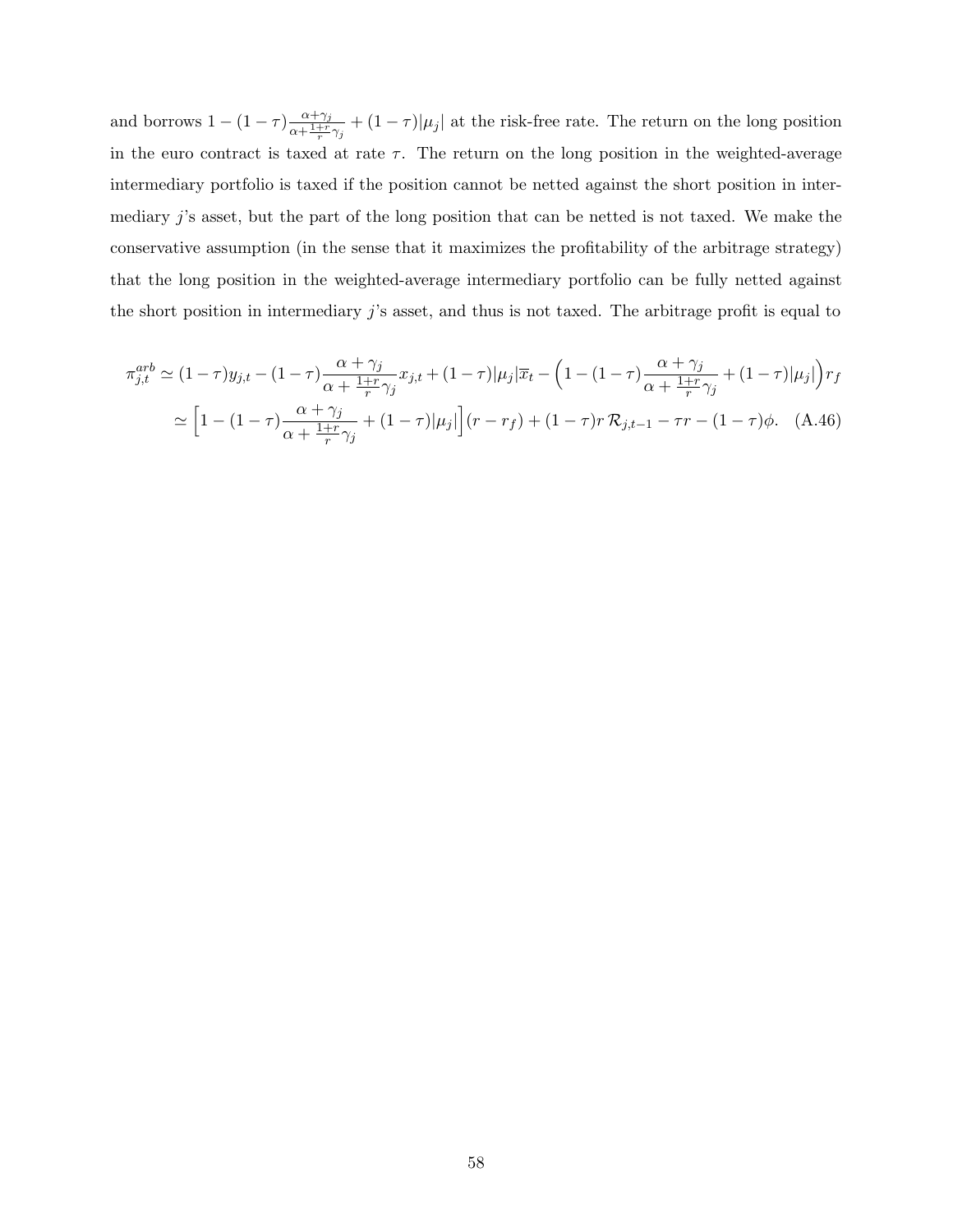## <span id="page-60-0"></span>B Regulatory Framework for Reserves

Fund reserves are defined as the difference between the market value of funds' assets and total account value. Reserves are made up of three components:

1. Profit-sharing reserves At least 85% of financial income plus 90% of their technical income (or 100% if it is negative) must be distributed to investors. Financial income is equal to asset yield (dividends on non-fixed income securities plus yield on fixed income securities) plus realized gains and losses on non-fixed income securities. Technical income is equal to fees paid by investors minus operating costs. The amount distributed to investors is split into two parts: one part credited immediately to investors' accounts and another part credited to a reserve account called the profitsharing reserve (*provision pour participation aux bénéfices*). The profit-sharing reserve account can only be used for future distribution to investor accounts. Therefore, profit-sharing reserves effectively belong to (current and future) investors. One key property of profit-sharing reserves is that they are are pooled across all contracts so that when an investor redeems her contract, she gives up her right to future distribution of the profit-sharing reserves. Conversely, when a new investor buys a contract, she shares in the existing profit-sharing reserves.<sup>[32](#page-60-3)</sup>

2. Capitalization reserves Realized gains and losses on fixed income securities are credited to, or debited from, a reserve account called the capitalization reserve account (*réserve de capitalisa*tion). The capitalization reserve account can only be used to offset future losses on fixed income securities and cannot be credited to investors' accounts or to insurer income. Thus, capitalization reserves represent deferred financial income for the fund. Since at least 85% of the fund financial income must be distributed to investors, it implies that at least 85% of capitalization reserves effectively belong to (current and future) investors.<sup>[33](#page-60-2)</sup>

3. Unrealized gains Unrealized capital gains are not booked as fund income. Therefore, accumulated capital gains and losses create a wedge between the market value and the book value of the fund assets. This constitutes the third reserves component.<sup>[34](#page-60-1)</sup> Since unrealized gains represent

<span id="page-60-3"></span> $32\text{By law}$ , the insurer must distribute the profit-sharing reserve account to investors within eight years. In practice, this constraint is never binding. Profit-sharing reserves represent less than one year of contract returns on average, and two years and a half at the 99th percentile.

<span id="page-60-2"></span><span id="page-60-1"></span><sup>&</sup>lt;sup>33</sup>Although, for accounting and regulatory purposes, capitalization reserves are booked as insurer equity.

<sup>34</sup>While unrealized capital gains are never booked as fund profit, there are two deviations from historical cost accounting principles that force insurers to recognize large unrealized losses. First, when an asset has "lasting and significant" unrealized capital losses, its book value is partially adjusted downwards through the creation of a provision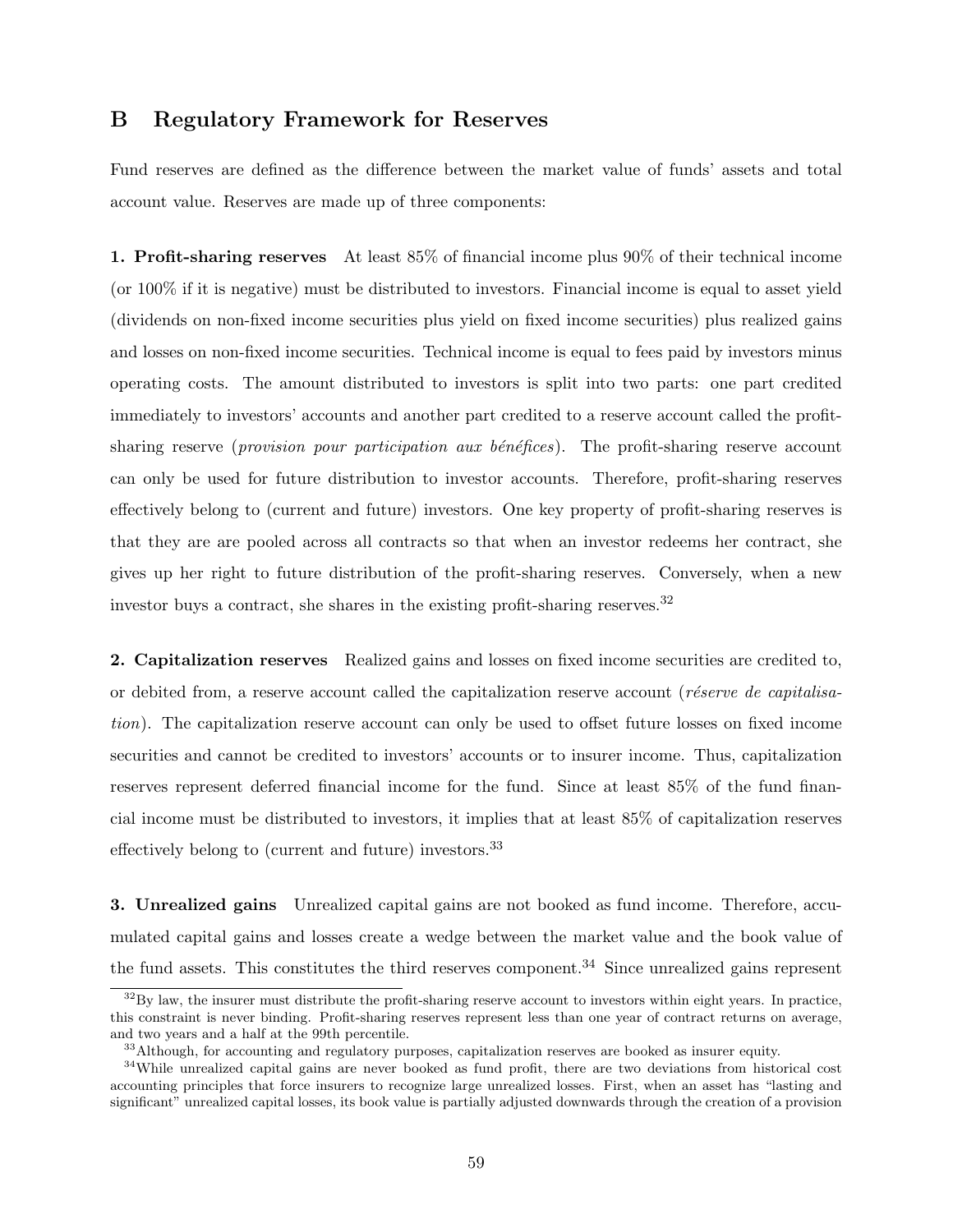deferred fund financial income, at least 85% of their value effectively belong to (current and future) investors.

Summary statistics Reserves represent on average 10.9% of account value, of which about twothird are unrealized gains (7.5%) and one-third are accounting reserves (2.1% of profit-sharing reserves and 1.4% of capitalization reserves). Figure [B.1](#page-61-0) plots the time-series of aggregate reserves and its three sub-components as a fraction of account value.

<span id="page-61-0"></span>Figure B.1: Reserves. The figure shows total reserves as a fraction of account value (solid blue) and the breakdown into the three components of reserves: unrealized gains (long dashed red); profit-sharing reserves (dashed green); and capitalization reserves (short dashed orange).



on the asset side of the balance sheet (*provision pour dépréciation durable*) to reflect the paper loss. This adjustment is booked as a realized loss. It thus increases unrealized gains (makes them less negative). If the return credited to contracts and to the insurer are held constant, this realized loss reduces the profit-sharing reserve account, and total reserves are not affected. The goal of this provision is to induce the insurer to reduce the return credited to investor accounts and thus reduce profit-sharing reserves by less than the realized loss, increasing total reserves.

The second deviation from historical cost accounting is that, when the market value of the fund portfolio of nonfixed income securities is less than the book value, the overall paper loss is recognized through a provision on the liability side of the balance sheet (*provision pour risque d'exigibilité*). This is booked as a loss. Therefore, if the return credited to contracts and to the insurer are held constant, this reduces the profit-sharing reserve account and thus total reserves. The goal of this provision is to induce the insurer to reduce the return credited to investor accounts and thus offset the reduction in the amount of reserves.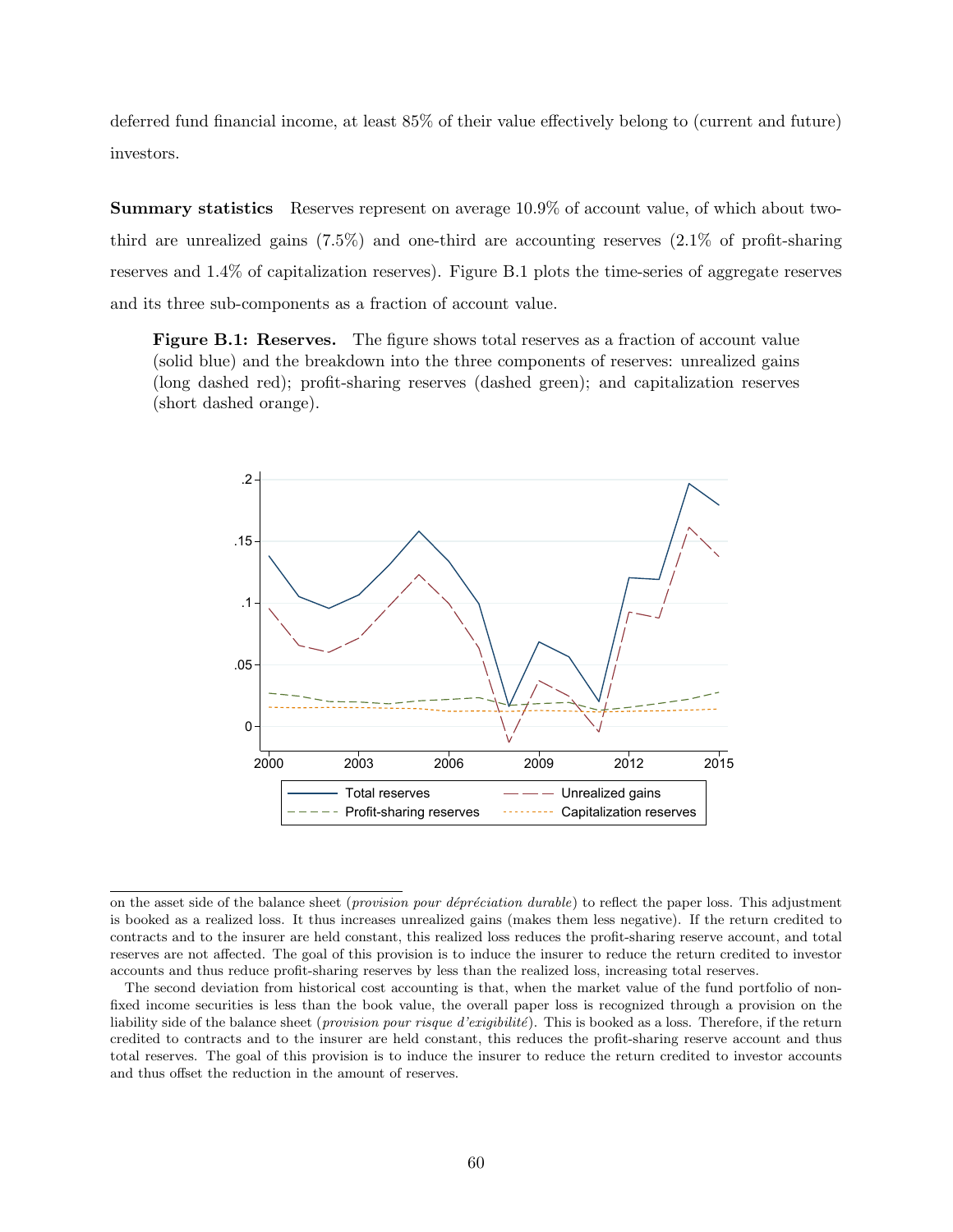# C Variables Construction

### <span id="page-62-0"></span>C.1 Regulatory filings

This section describes how we construct variables at the insurer-year level using the annual regulatory filings (Dossiers Annuels) from 1999 to 2015.

Account value Provisions d'assurance vie à l'ouverture (beginning-of-year account value) and Provisions d'assurance vie à la clôture (end-of-year account value) in C1V1–C1V3 statements summed over contract categories 1, 2, 4, 5, and 7, which is the set of contracts backed by the same pool of underlying assets and associated to the same pool of reserves. The main excluded contract categories are 8 and 9, which are unit-linked contracts.

Profit-sharing reserves Provisions pour participations aux bénéfices et ristournes in BILPV statement.

Capitalization reserves Réserve de capitalisation in C5P1 statement.

Unrealized gains Book value (Valeur nette) minus market value (Valeur de réalisation) of assets underlying life insurance contracts measured as Placements représentatifs des provisions techniques minus Actifs représentatifs des unités de compte in N3BJ statement.

Inflows Sous-total primes nettes in C1V1–C1V3 statements summed over contract categories 1, 2, 4, 5, and 7. It includes initial cash deposits at subscription and subsequent cash deposits in existing contracts. The inflow rate is calculated as inflow amount divided by beginning-of-year account value plus one half of net flows.

Outflows Sinistres et capitaux payés plus Rachats payés in  $CIV1-C1V3$  statements summed over contract categories 1, 2, 4, 5, and 7. It includes partial and full redemptions, either voluntary or at death of investor. The outflow rate is calculated as outflow amount divided by beginning-of-year account value plus one half of net flows.

Contract return We calculate the value-weighted average contract return as the amount credited to investor accounts divided by beginning-of-year account value plus one half of net flows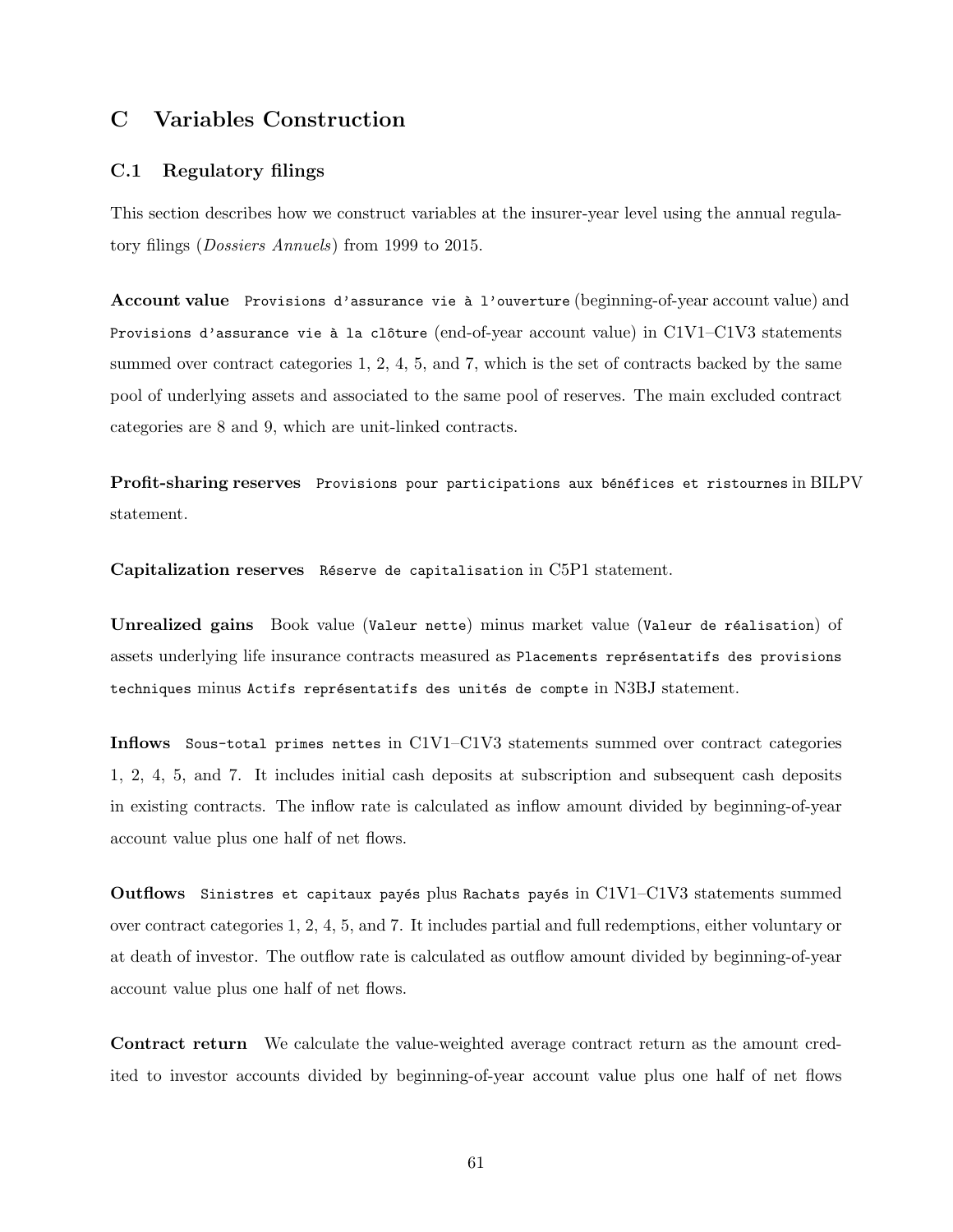(i.e., we assume flows are uniformly distributed throughout the year and thus receive on average one half of the annual contract return). The amount credited to investor accounts is measured as Intérêts techniques incorporés aux provisions d'assurance vie plus Participations aux bénéfices plus Intérêts techniques inclus dans exercice prestations plus Participations aux bénéfices incorporées dans exercice prestations in  $C1V1-C1V3$  statements summed over contract categories 1, 2, 4, 5, and 7.

Asset return We sum the three components of asset returns, which are reported separately in insurers' financial statement. First, Produits des placements nets de charges in C1V1–C1V3 statements summed over contract categories 1, 2, 4, 5, and 7, measures asset yield (dividends on non-fixed income securities plus yield on fixed income securities) and realized gains and losses on non-fixed income securities, net of operating costs. Second, the change in capitalization reserves account value reflects realized gains and losses on fixed income securities. Third, the change in unrealized gains captures measures unrealized gains. We calculate asset return as the sum of these three components divided by account value plus reserves.

### <span id="page-63-0"></span>C.2 Account value by cohort

We describe in this appendix how we estimate account value by cohort from insurer-level account value, inflows, and outflows, under parametric assumptions on the inflow rate and the outflow rate.

Regarding inflows, we assume investors only make one-off investments. They make an initial deposit when they buy a contract and never deposit additional funds at subsequent dates. Regarding outflows, we assume investors only proceed to full redemptions and that the redemption rate does not depend on contract age for a given insurer in a given year.

We call cohort  $(t_0, t_1)$  the set of investors who buy their contract in year  $t_0$  and redeem it in year  $t_1$ , for  $t_0 < t_1$ . We denote  $V_t(t_0, t_1)$  the account value of cohort  $(t_0, t_1)$  at the end of year t and by  $V_t^+(t_0, t_1)$  and  $V_t^-(t_0, t_1)$  their inflows and outflows, respectively, during year t. Under the maintained assumption that inflows and outflows are uniformly distributed throughout the year and are entitled to one half of the annual contract return, account value of cohort  $(t_0, t_1)$  evolves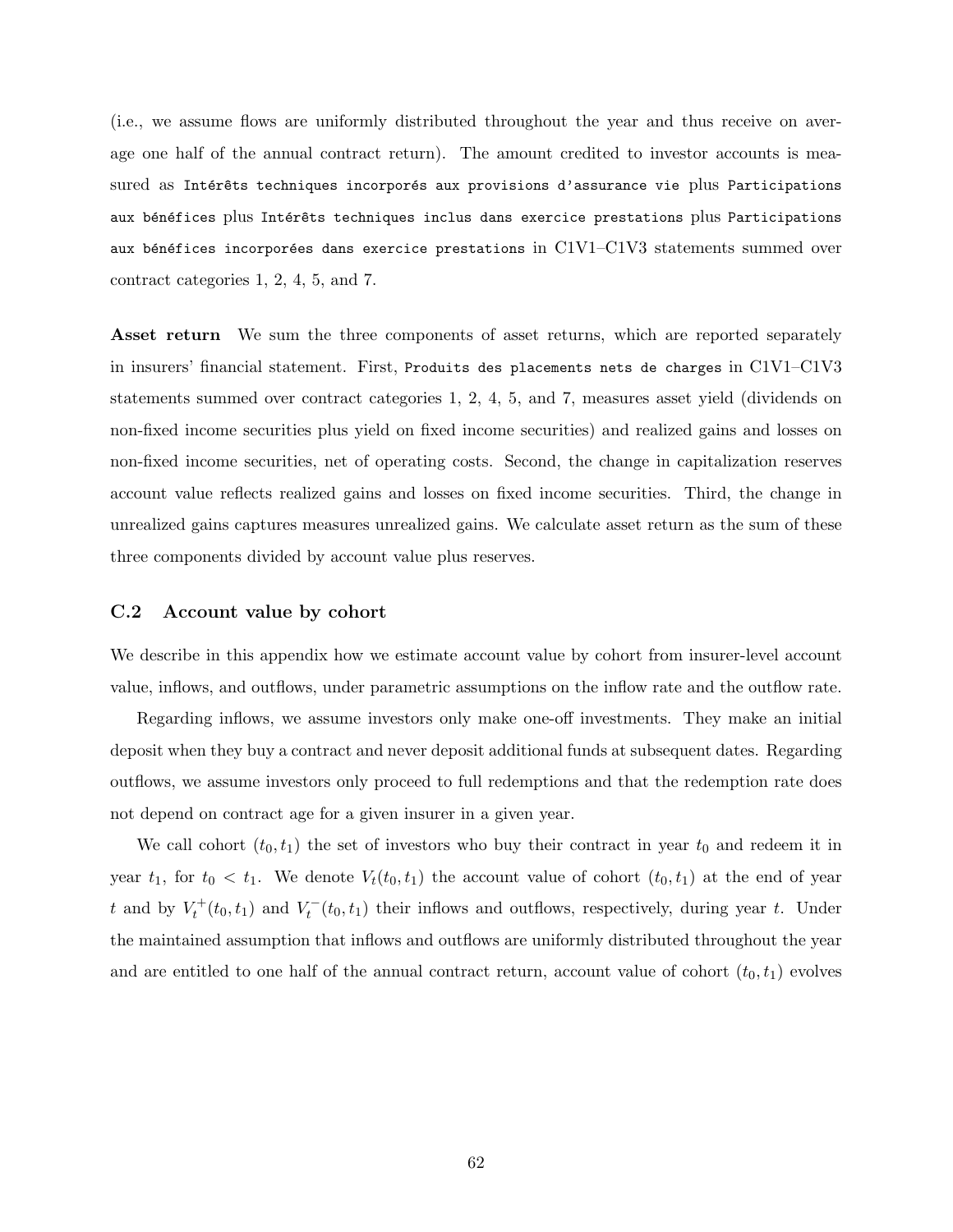according to

<span id="page-64-2"></span>
$$
V_{t_0-1}(t_0, t_1) = 0,\t\t (C.1)
$$

$$
V_t(t_0, t_1) = (1 + y_t)V_{t-1}(t_0, t_1) + (1 + \frac{y_t}{2})(V_t^+(t_0, t_1) - V_t^-(t_0, t_1)), \quad t = t_0, ..., t_1 - 1, (C.2)
$$

$$
V_{t_1}(t_0, t_1) = 0,\t\t(C.3)
$$

where  $y_t$  is the net-of-fees contract return. The assumption of no inflow after initial subscription writes

<span id="page-64-0"></span>
$$
V_t^+(t_0, t_1) = 0, \t t > t_0. \t (C.4)
$$

The assumption of no partial redemption before exit writes

<span id="page-64-3"></span>
$$
V_t^-(t_0, t_1) = 0, \t t < t_1.
$$
\n(C.5)

The assumption of outflow rate independent of contract age at the insurer-year level writes

<span id="page-64-1"></span>
$$
\frac{V_t^-(t_0, t)}{V_{t-1}(t_0)} = \frac{V_t^-}{V_{t-1}}, \qquad t > t_0.
$$
\n(C.6)

We now describe the procedure to calculate account value by cohort.

Net-of-fees returns The data only reports gross-of-fees contract return. Since we observe beginning-of-year account value  $V_{t-1}$ , inflows  $V_t^+$ , outflows  $V_t^-$ , and end-of-year account value  $V_t$ , we back out the net-of-fees contract return  $y_t$  from the law of motion of total account value

$$
V_t = (1 + y_t)V_{t-1}(1 + \frac{y_t}{2})(V_t^+ - V_t^-). \tag{C.7}
$$

Birth-cohort-level account value Define a birth-cohort  $t_0$  as the set of cohorts  $\{(t_0, t_1) : t_1 >$  $t_0$ . Denoting by  $T_0 = 1999$  and  $T_1 = 2015$  the first year and last year when account value data are available, we redefine birth-cohort  $T_0 - 1$  as the set of birth-cohorts  $\{t_0 : t_0 \le T_0 - 1\}$ . We denote by  $V_t(t_0)$ ,  $V_t^+(t_0)$ , and  $V_t^-(t_0)$  the end-of-year, inflows, and outflows, respectively, of birth-cohort  $t_0$ .

 $V_{T_0-1}(T_0-1)$  is observed in the data as beginning-of-year account value in year  $T_0$ . [\(C.4\)](#page-64-0) implies that, for all  $t_0 \geq T_0$ , inflows of birth-cohort  $t_0$  in year  $t_0$  is  $V_{t_0}^+(t_0) = V_{t_0}^+$ , which is observed in the data as total outflow in year  $t_0$ .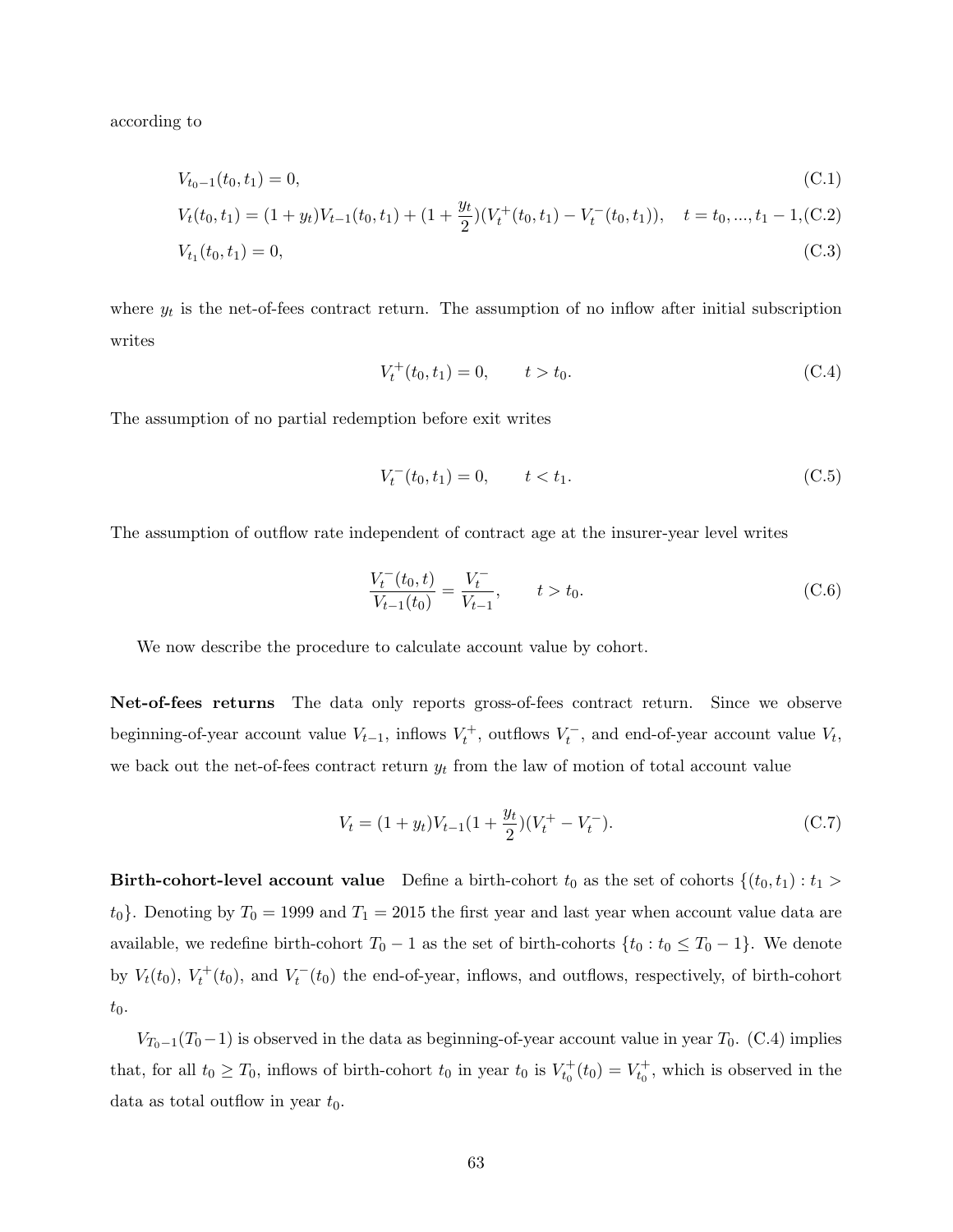Then, we compute birth-cohort-level end-of-year account value and outflows in all years  $t \in$  $[T_0, T_1]$  by forward iteration. Once we have computed birth-cohort-level end-of-year account value in year t -1, [\(C.5\)](#page-64-3) and [\(C.6\)](#page-64-1) imply that outflows of birth-cohort  $t_0 < t$  in year t is  $V_t^-(t_0) = \frac{V_{t-1}(t_0)}{V_{t-1}} V_t^-,$ where the last term is total outflows in year  $t$ , which is observed in the data. End-of-year account value of birth-cohort  $t_0 < t$  in year t is  $V_t(t_0) = (1 + y_t)V_{t-1}(t_0) - (1 + \frac{y_t}{2})V_t^-(t_0)$ . End-of-year account value of birth-cohort t in year t is  $V_t(t) = (1 + \frac{y_t}{2})V_t^+(t)$ .

Cohort-level account value For  $t_1 \in [T_0, T_1]$ , we redefine cohort  $(T_0 - 1, t_1)$  as the set of cohorts  $\{(t_0, t_1): t_0 \leq T_0 - 1\}$ . For  $t_0 \in [T_0, T_1]$ , we redefine cohort  $(t_0, T_1 + 1)$  as the set of cohorts  $\{(t_0, t_1): t_1 \geq T_1 + 1\}.$ 

[\(C.5\)](#page-64-3) implies that cohort-level outflows is  $V_{t_1}^-(t_0, t_1) = V_{t_1}^-(t_0)$  for all  $T_0-1 \le t_0 < t_1 \le T_1$ . Then, we compute end-of-year account value for each cohort  $(t_0, t_1)$  in all year  $t \in [t_0, t_1 - 1]$  by backward iteration. If  $t_1 \leq T_1$ , it follows from [\(C.2\)](#page-64-2) and [\(C.3\)](#page-64-2) that  $V_{t_1-1}(t_0,t_1) = (1+\frac{y_{t_1}}{2})V_{t_1}^-(t_0)/(1+y_{t_1})$ . If  $t_1 = T_1 + 1$ ,  $V_{T_1}(t_0, T_1 + 1) = V_{T_1}(t_0)$ . Once we have computed the end-of-year account value of cohort  $(t_0, t_1)$  in year t, we use [\(C.3\)](#page-64-2) to calculate it in year  $t - 1$ :  $V_{t-1}(t_0, t_1) = V_t(t_0, t_1)/(1 + y_t)$ for all  $t \in [t_0 + 1, t_1 - 1]$ . Finally, for  $t_0 \geq T_0$ , it follows from [\(C.1\)](#page-64-2) and [\(C.2\)](#page-64-2) that inflows of cohort  $(t_0, t_1)$  in year  $t_0$  is  $V_{t_0}^+(t_0, t_1) = V_{t_0}(t_0, t_1)/(1 + \frac{y_{t_0}}{2})$ .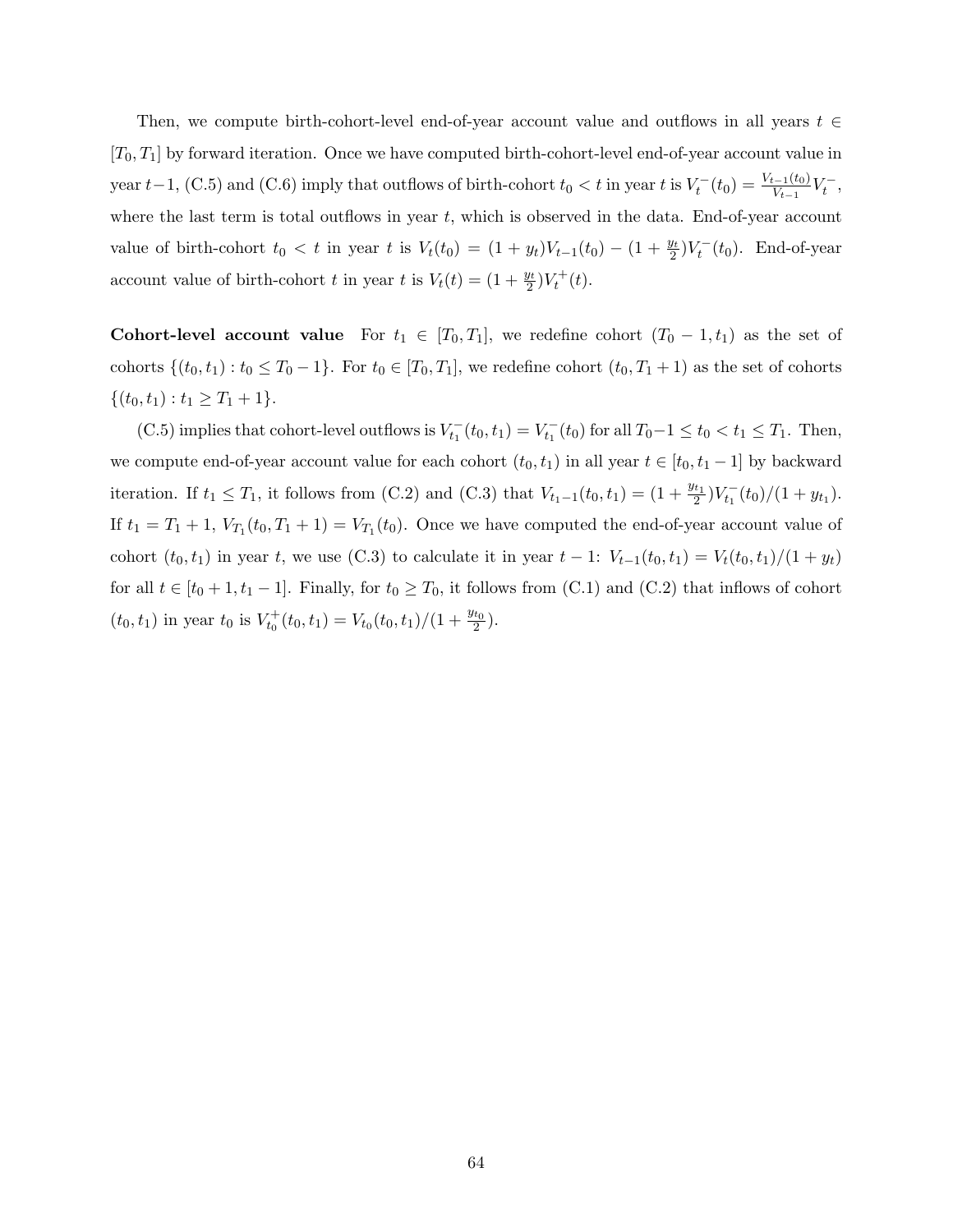# <span id="page-66-0"></span>D Reserves Dilution

This appendix presents the calculation of the mean reversion rate of the reserve ratio. The evolution of reserves is given by [\(1\)](#page-8-2) as in the model. Replacing the regulatory constraint [\(3\)](#page-9-1) by the actual regulatory constraint  $\Pi_{j,t} = \pi x_t(V_{j,t-1} + R_{j,t-1})$ , where  $\pi = 0.15$ , [\(1\)](#page-8-2) can be rewritten:

<span id="page-66-1"></span>
$$
(\mathcal{F}_{j,t} + 1 + y_{j,t})\mathcal{R}_{j,t} = x_{j,t} + (1 + x_{j,t})\mathcal{R}_{j,t-1} - y_{j,t} - \pi x_t (1 + \mathcal{R}_{j,t-1}),
$$
(D.1)

where  $\mathcal{R}_{j,t} = R_{j,t}/V_{j,t}$  is the reserve ratio and  $\mathcal{F}_{j,t} = (V_{j,t} - (1 + y_{j,t})V_{j,t-1})/V_{j,t-1}$  is net flow. The empirical estimate of the contract return policy in Table [3](#page-42-0) implies:

<span id="page-66-2"></span>
$$
E_{t-1}[y_{j,t}] = y_0 + \frac{\partial y}{\partial \mathcal{R}} \times [\mathcal{R}_{j,t-1} + x_{j,t}(1 + \mathcal{R}_{j,t-1})], \qquad \frac{\partial y}{\partial \mathcal{R}} \simeq 0.03. \tag{D.2}
$$

The empirical estimate of the flow-reserves relation in Table [5](#page-44-0) implies:

<span id="page-66-4"></span>
$$
E_{t-1}\left[\mathcal{F}_{j,t}\right] = \mathcal{F}_0 + \frac{\partial \mathcal{F}}{\partial \mathcal{R}} \times \mathcal{R}_{j,t-1}, \qquad \frac{\partial \mathcal{F}}{\partial \mathcal{R}} \simeq 0. \tag{D.3}
$$

Taking the conditional expectation  $E_{t-1}$ [.] of [\(D.1\)](#page-66-1) and using [\(D.2\)](#page-66-2) and [\(D.3\)](#page-66-4) to substitute  $E_{t-1}[y_{j,t}]$ and  $E_{t-1}[\mathcal{F}_{j,t}]$ , respectively, we obtain:

<span id="page-66-3"></span>
$$
\mathcal{R}_{j,t} = \frac{x_{j,t} + (1 + x_{j,t})\mathcal{R}_{j,t-1} - y_{j,t} - \pi x_t (1 + \mathcal{R}_{j,t-1})}{\mathcal{F}_0 + \frac{\partial \mathcal{F}}{\partial \mathcal{R}} \times \mathcal{R}_{j,t-1} + 1 + y_0 + \frac{\partial y}{\partial \mathcal{R}} \times [\mathcal{R}_{j,t-1} + x_{j,t} (1 + \mathcal{R}_{j,t-1})]}.
$$
(D.4)

We linearize [\(D.4\)](#page-66-3) for small deviations of  $(x_{j,t}, \mathcal{R}_{j,t})$  around the steady state  $(\overline{x}, \overline{\mathcal{R}})$ , where  $\overline{x} =$  $E_{t-1}[x_{j,t}]$  and  $\overline{\mathcal{R}}$  is such that  $(x_{j,t}, \mathcal{R}_{j,t-1}) = (\overline{x}, \overline{\mathcal{R}})$  implies  $E_{t-1}[\mathcal{R}_{j,t}] = \overline{\mathcal{R}}$ . First, we solve for the steady state. The steady-state contract return  $\bar{y} = y_0 + \frac{\partial y}{\partial \mathcal{R}}$  $\frac{\partial y}{\partial \mathcal{R}}[\mathcal{\overline{R}} + \overline{x}(1+\mathcal{\overline{R}})]$  must satisfy  $\overline{y} =$  $(1-\pi)\overline{x} - \frac{\mathcal{FR}}{1+\overline{\pi}}$  $\frac{\mathcal{FR}}{1+\overline{\mathcal{R}}}$ , where  $\overline{\mathcal{F}} = \mathcal{F}_0 + \frac{\partial \mathcal{F}}{\partial \mathcal{R}} \overline{\mathcal{R}}$  is steady-state net flow. Then, we linearize [\(D.4\)](#page-66-3) around the steady state:

$$
E_{t-1}[\mathcal{R}_{j,t} - \overline{\mathcal{R}}] = (1 - \delta)(\mathcal{R}_{j,t-1} - \overline{\mathcal{R}}) + \epsilon_{j,t},
$$
\n(D.5)

where

<span id="page-66-5"></span>
$$
\delta = \frac{(1+\overline{\mathcal{R}})(1+\overline{x})\frac{\partial y}{\partial \mathcal{R}} + \overline{\mathcal{F}}/(1+\overline{\mathcal{R}}) + \frac{\partial \mathcal{F}}{\partial \mathcal{R}} \overline{\mathcal{R}}}{1 + (1-\pi)\overline{x} + \overline{\mathcal{F}}/(1+\overline{\mathcal{R}})}
$$
(D.6)

and

$$
\epsilon_{j,t} = \frac{(1+\overline{\mathcal{R}})(1-\pi-(1+\overline{\mathcal{R}})\frac{\partial y}{\partial \mathcal{R}})}{1+(1-\pi)\overline{x}+\overline{\mathcal{F}}/(1+\overline{\mathcal{R}})}(x_{j,t}-\overline{x}).
$$
\n(D.7)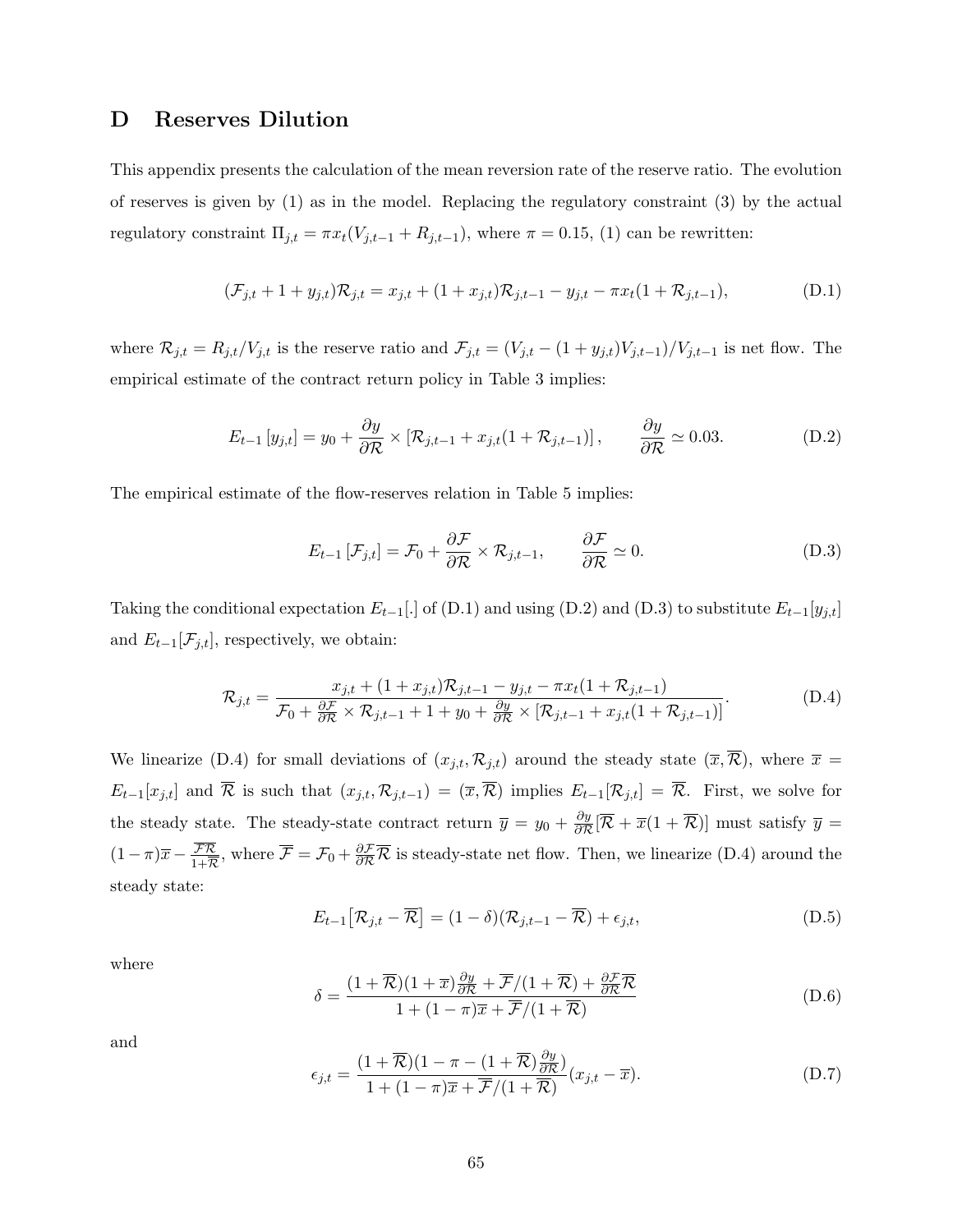A first order approximation of [\(D.6\)](#page-66-5) for small values of  $\frac{\partial y}{\partial \mathcal{R}}$ ,  $\overline{\mathcal{F}}$ ,  $\overline{x}$  and  $\overline{\mathcal{R}}$  implies:

<span id="page-67-0"></span>
$$
\delta \simeq \frac{\partial y}{\partial \mathcal{R}} + \overline{\mathcal{F}} + \frac{\partial \mathcal{F}}{\partial \mathcal{R}} \overline{\mathcal{R}}.
$$
 (D.8)

The first term of [\(D.8\)](#page-67-0) arises because fraction  $\frac{\partial y}{\partial \mathcal{R}}$  of reserves are distributed to investors. The second and third terms reflect reserves dilution by flows. The second term arises because unconditional flows dilute reserves at a rate equal to the unconditional net flow rate  $\overline{\mathcal{F}}$ . The third term arises because conditional flows dilute reserves at a rate equal to the sensitivity of flows to reserves  $\frac{\partial \mathcal{F}}{\partial \mathcal{R}}$ times the unconditional reserve ratio  $\bar{\mathcal{R}}$ . Using  $\frac{\partial y}{\partial \mathcal{R}} = 0.03$  (Table [3\)](#page-42-0),  $\bar{\mathcal{F}} = 0.024$  (Table [1\)](#page-40-0), and  $\frac{\partial \mathcal{F}}{\partial \mathcal{R}} = 0$  (Table [5\)](#page-44-0), the reserve ratio mean reverts at a rate of  $\delta \simeq 5.4\%$  per year.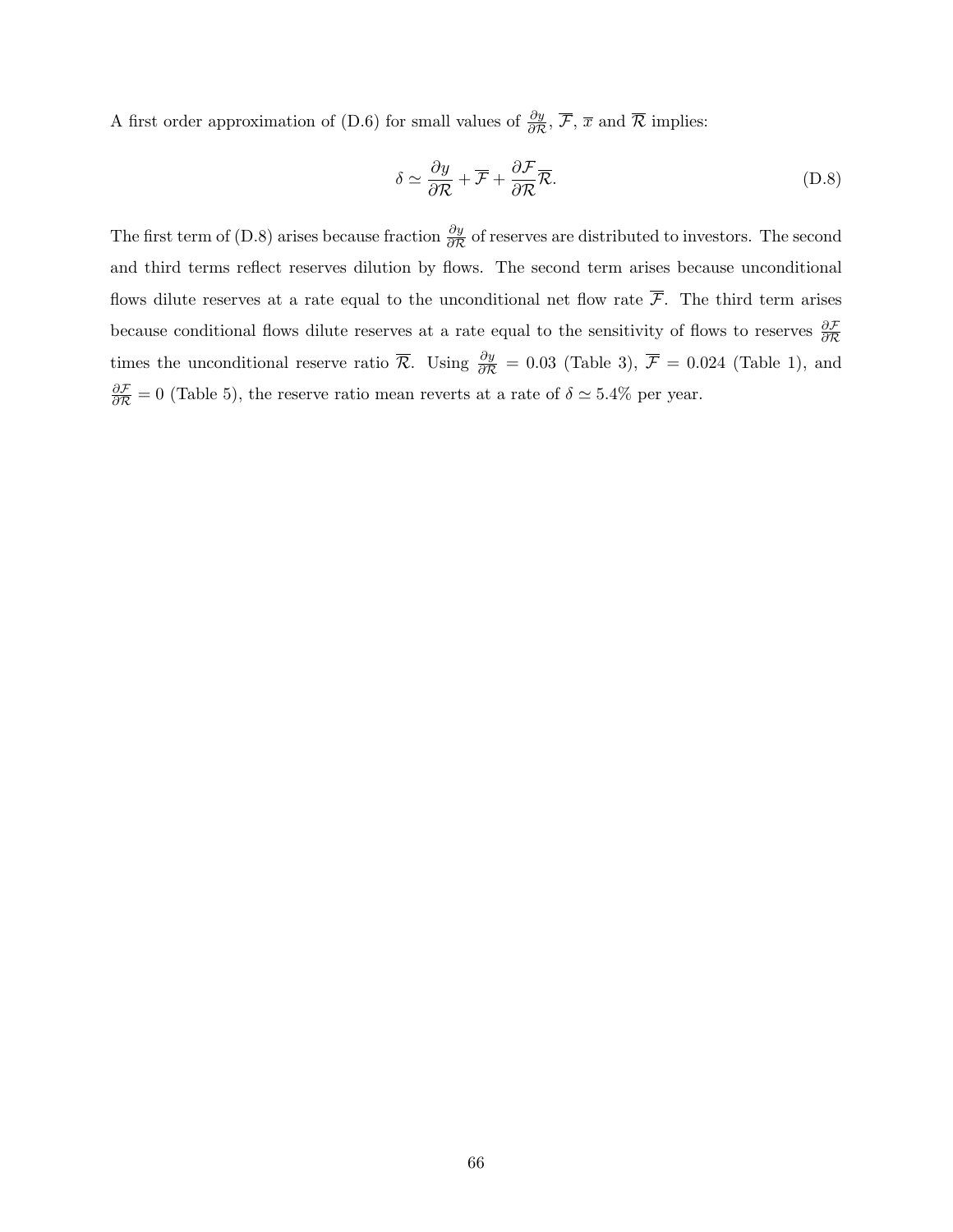## <span id="page-68-0"></span>E Taxes

### <span id="page-68-1"></span>E.1 Tax treatment of euro contracts

Contract returns are automatically reinvested in the contract and are not taxable until cash is withdrawn. When an individual withdraws cash, contract returns associated with the withdrawal are taxable as capital income.

The French tax system for capital income has a two-tier structure. The first tier is social security contributions, which is a flat tax on capital income whose rate has progressively increased from 10% in 1999 to 15.5% in 2015. The second tier is the income tax. Households can either include capital income in their taxable income, in which case it is taxed at the marginal income tax rate (between 0% and 45% depending on total taxable income and household size). Or they can choose to pay a flat withholding tax, whose rate depends on the savings vehicle. The withholding tax rate has been in the range  $16\%$ – $19\%$  for directly held stocks and mutual funds over  $2004$ – $2015$ .<sup>[35](#page-68-3)</sup> For euro contracts and unit-linked contracts, the withholding tax rate depends on the holding period of the contract: 35% if less than four years; 15% between four and eight years; 7.5% with a tax allowance of 4,600 euros if more than eight years.<sup>[36](#page-68-2)</sup> The withholding tax is the most favorable option for the majority of households (at least in value-weighted terms).

### E.2 Tax cost of switching insurer

The tax system creates a tax cost of switching insurer for two reasons. First, contract returns are taxed upon withdrawals. Therefore, switching contracts moves the tax bill forward in time, which increases the present value of the tax bill. Second, the tax rate is a (non-continuously) decreasing function of contract age upon withdrawal. Therefore, switching contract increases the applicable tax rate by resetting the tax clock. The total tax loss of switching contract depends on how long the investor has held the initial contract and how long she will hold the new contract.

To quantify the tax cost of switching insurer, consider an investor who has been holding a contract for m years and has a contract value of one euro in year t, i.e., she invested  $(1+y)^{-m}$  euro in year  $t - m$ . We calculate the year t-present value of the tax bill in the following two scenarios: (1) she holds the contract for another n years; (2) she switches to another insurer and holds the new contract for n years. Returns are taxed upon withdrawals and the tax rate depends on the age

<span id="page-68-3"></span><sup>35</sup>See [Aubier, Cherbonnier, and Turquety](#page-35-12) [\(2005\)](#page-35-12).

<span id="page-68-2"></span><sup>36</sup>Source: [www.service-public.fr/particuliers/vosdroits/F22414](https://www.service-public.fr/particuliers/vosdroits/F22414)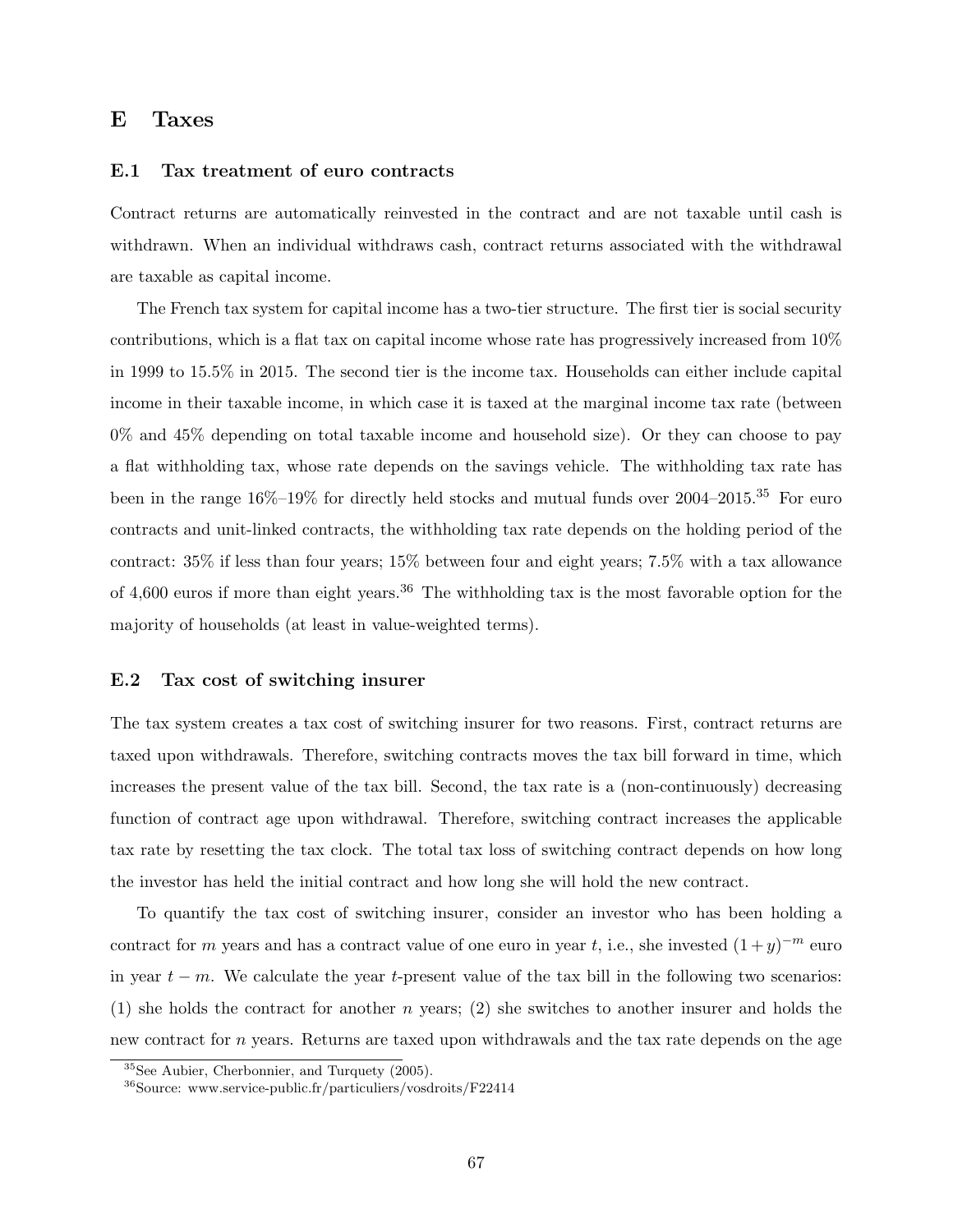of the contract at the time of withdrawals. During the sample period, the tax rate for a  $k$  year old contract is  $\tau(k) = 35\%$  if k is less than four years;  $\tau(k) = 15\%$  if k is between four and eight years; and  $\tau(k) = 7.5\%$  if k is more than eight years. In scenario (1), the tax bill is

<span id="page-69-1"></span>
$$
\tau(m+n)[(1+y)^n - (1+y)^{-m}] \quad \text{in year } t+n. \tag{E.1}
$$

In scenario (2), the tax bill is

<span id="page-69-0"></span>
$$
\begin{cases}\n\tau(m)\left[1 - (1+y)^{-m}\right] & \text{in year } t, \\
\tau(n)\left[(1+y)^n - 1\right] & \text{in year } t + n.\n\end{cases}
$$
\n(E.2)

The tax cost of switching insurer is the year t-present value of  $(E.2)$  minus that of  $(E.1)$ . This tax cost is plotted in Figure [E.1](#page-70-0) as a function of n, for  $m \in \{0, 4, 8\}$ .

We compare the tax cost of switching insurer to the gain of switching from an insurer with a low reserve ratio  $\mathcal{R}_L$  to an insurer with a higher reserve ratio  $\mathcal{R}_H > \mathcal{R}_L$ . The gain is calculated as present value of additional contract returns obtained by switching to the high reserve contract. We discount the expected return difference between the two contracts at the risk-free rate, because the market beta of the long high-reserves/short low-reserves portfolio is zero (see Table [7\)](#page-46-0). Using that reserves are distributed to investors at a rate of  $\frac{\partial y}{\partial \mathcal{R}} \simeq 3\%$  per year (see Columns 1–2 of Table [3\)](#page-42-0) and that the reserve ratio decays at rate  $\delta \simeq 5.4\%$  per year (see Appendix [D\)](#page-66-0), the present value for an investment of n years is

$$
PV(n) = \frac{\partial y}{\partial \mathcal{R}} \times (\mathcal{R}_H - \mathcal{R}_L) \times \frac{1 - (1 - r_f - \delta)^n}{r_f + \delta}.
$$
 (E.3)

The present value is evaluated at the sample standard deviation of the reserve ratio  $\mathcal{R}_H - \mathcal{R}_L = 0.068$ using  $r_f = 3\%$ . It is plotted in Figure [E.1](#page-70-0) as a function of the investment horizon n.

Two main results can be taken away from Figure [E.1.](#page-70-0) First, new investors (yellow line) face no tax distortions and thus should always select contracts with higher reserves. Second, for investors already holding a contract for four yours (orange line) or eight years (red line), the tax loss outweighs the gains from predictability (dashed blue line) if investors plan to liquidate their investment within eight years whereas the gain outweighs the loss if investors plan to invest for another eight years or more. Given that the average holding period is twelve years, the majority of investors already holding a contract should find switching contract to be profitable. Thus, tax distortions do not seem